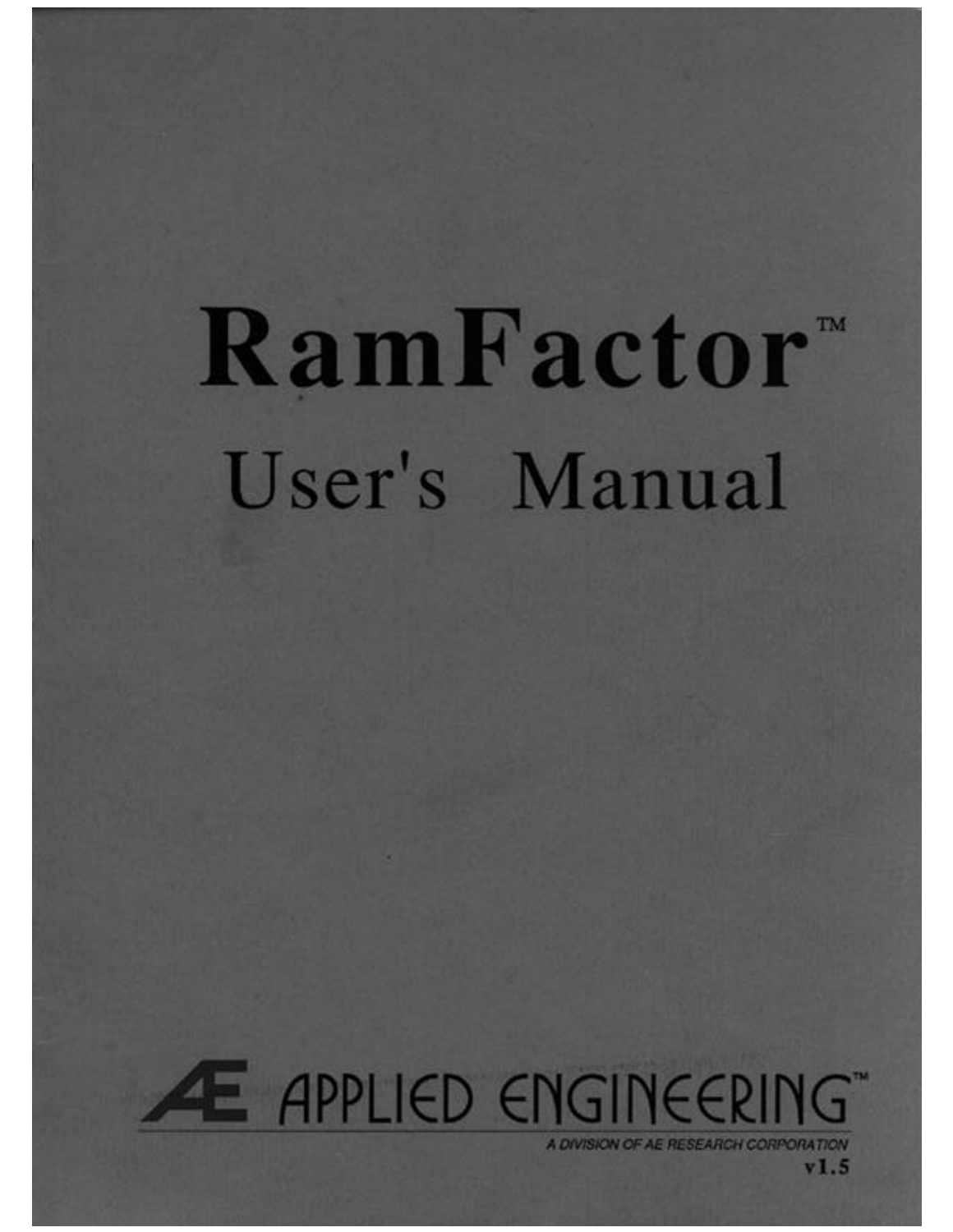# **Table of Contents**

| <b>Preface</b> |                                                                                 |                  |     |
|----------------|---------------------------------------------------------------------------------|------------------|-----|
|                | Before you begin<br>Please read this                                            |                  | iii |
|                | About This Manual                                                               | $\overline{111}$ |     |
|                | Comments?                                                                       | iv               |     |
| 1              |                                                                                 |                  |     |
|                | <b>Getting Started</b>                                                          |                  | 1   |
|                | Introduction                                                                    | 1                |     |
|                | <b>About RamFactor</b>                                                          | $\mathbf{1}$     |     |
|                | <b>RamFactor Installation</b><br>Into the Computer                              | $rac{2}{3}$      |     |
|                |                                                                                 |                  |     |
| 2              |                                                                                 |                  |     |
|                | AppleWorks Expander <sup>™</sup>                                                |                  | 5   |
|                | About the AppleWorks Expander disk                                              |                  |     |
|                | What You Will Need                                                              | 5<br>6<br>7<br>8 |     |
|                | <b>Important Notes</b><br><b>AppleWorks Expander Instructions</b>               |                  |     |
|                | About the New Features                                                          | 12               |     |
|                |                                                                                 |                  |     |
| 3              |                                                                                 |                  |     |
|                | AppleWorks for the Apple I Plus                                                 |                  | 19  |
|                | Introduction                                                                    | 19               |     |
|                | About the AppleWorks Expander                                                   | 19               |     |
|                | Software Required<br>Minimum Hardware Required                                  | 20<br>20         |     |
|                | <b>Optional Hardware</b>                                                        | 20               |     |
|                | <b>Enhancing AppleWorks</b>                                                     | 20               |     |
|                | Alternate AppleWorks Keyboard Commands 21                                       |                  |     |
|                | <b>Lower Case Characters</b><br><b>Optional Shift Key Hardware Modification</b> | 21<br>22         |     |
|                |                                                                                 |                  |     |
|                |                                                                                 |                  |     |
|                | <b>Putting RamFactor to Work</b>                                                |                  | 23  |
|                | Introduction                                                                    | 23               |     |
|                | ProDOS RAMdisk                                                                  |                  |     |
|                | AutoCopy Instructions<br>DOS 3.3 RAMdisk                                        | 23<br>25<br>28   |     |
|                |                                                                                 |                  |     |
|                | Copying Files to DOS 3.3 RAMdisk<br>Pascal 1.3 RAMdisk                          | $\frac{29}{31}$  |     |
|                | CP/AM 5.1 RAMdisk                                                               | 32               |     |
|                |                                                                                 |                  |     |
|                | $\mathbf{1}$                                                                    |                  |     |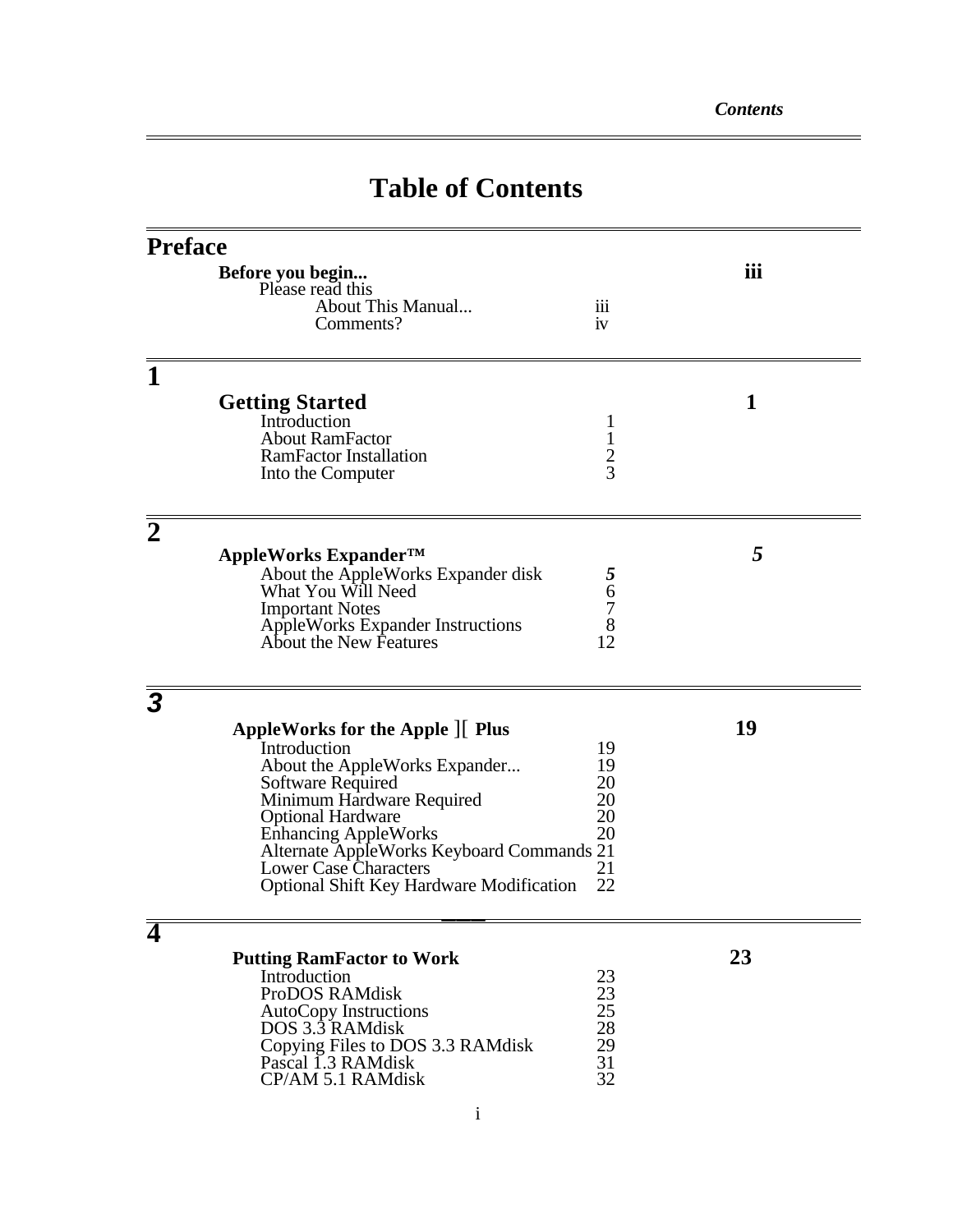|          |                                                                                                                                                                                                                                                                                                                                                                                                                                |                                                                                  | 33 |
|----------|--------------------------------------------------------------------------------------------------------------------------------------------------------------------------------------------------------------------------------------------------------------------------------------------------------------------------------------------------------------------------------------------------------------------------------|----------------------------------------------------------------------------------|----|
|          | <b>RamFactor Partition Manager</b><br><b>About the Partition Manager</b><br><b>Accessing the Partition Manager</b><br>Selecting a RAMdisk Partition<br><b>Configuring Partitions</b><br>Booting a Partition<br><b>Changing Partitions</b>                                                                                                                                                                                      | 33<br>33<br>34<br>34<br>37<br>37                                                 |    |
| 6        |                                                                                                                                                                                                                                                                                                                                                                                                                                |                                                                                  |    |
|          | <b>RamFactor Technical Reference</b><br>Introduction<br>Adding Memory to RamFactor<br>Memory Chip Installation<br>RamFactor Diagnostic Program<br>Description of RamFactor<br><b>RamFactor Partition Manager Firmware</b><br><b>Using ProDOS</b><br>Using Pascal 1.3<br>Using DOS 3.3<br>Operating System Identification<br>RamFactor Hardware<br>Finding the RamFactor Card<br>Finding RamFactor's Size<br>Protocol Converter | 39<br>39<br>40<br>41<br>41<br>41<br>43<br>43<br>43<br>44<br>45<br>45<br>46<br>48 | 39 |
|          | Appendices                                                                                                                                                                                                                                                                                                                                                                                                                     |                                                                                  |    |
| A        | <b>RamFactor Battery Backup Option</b>                                                                                                                                                                                                                                                                                                                                                                                         |                                                                                  | 53 |
| B        | <b>RamFactor Memory Test</b>                                                                                                                                                                                                                                                                                                                                                                                                   |                                                                                  | 54 |
|          | <b>Copying Disks with Filer</b>                                                                                                                                                                                                                                                                                                                                                                                                |                                                                                  | 55 |
| D        | <b>Applied Engineering Technical Support</b>                                                                                                                                                                                                                                                                                                                                                                                   |                                                                                  | 56 |
| $\bf{E}$ | <b>For More Information</b>                                                                                                                                                                                                                                                                                                                                                                                                    |                                                                                  | 57 |

*5*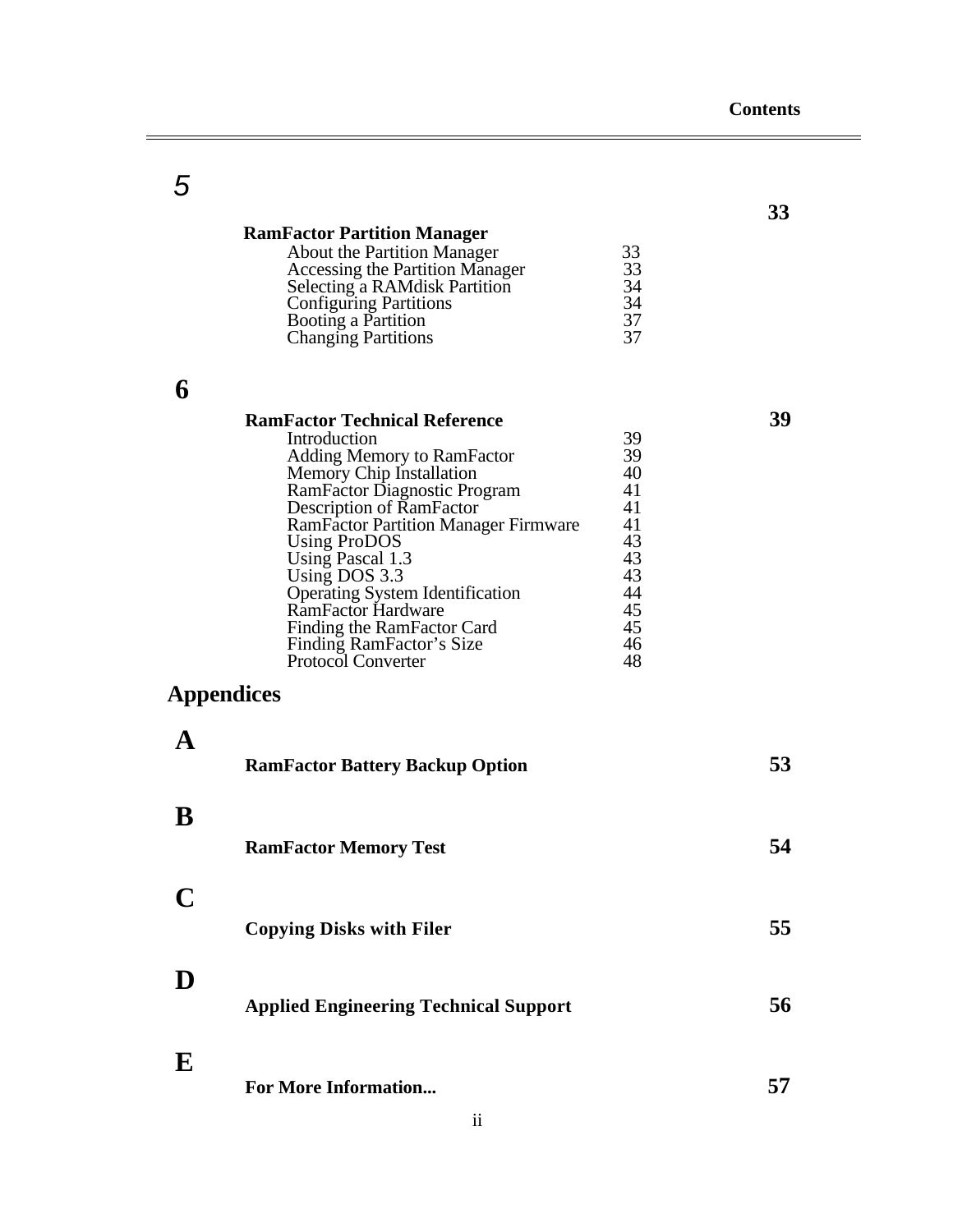# *Before You Begin...*

# **PLEASE read this...**

Using RamFactor is not difficult. You don't have to be a programmer or computer whiz, but you must have a basic understanding of the overall operation of your computer system. Learning several new things at one time can be very frustrating, so before jumping into this manual, please read the owner's manual that came with your computer and become familiar with any software you wish to use with RamFactor. Everything you need to know about using RamFactor should be in this manual. We ask you to read it carefully and thoroughly. For additional sources of information, please refer to Appendix B.

## <span id="page-3-0"></span>**About This Manual...**

This manual is included with the Applied Engineering RamFactor peripheral accessory card. It explains what RamFactor is, how it can enhance the performance of your software and computer system, and how to install and use it. How you intend to use RamFactor will determine which chapters you need to read. Use the chapter summary, below, to decide which chapters are applicable to your needs.

- **Chapter 1:** *Getting Started* provides an overview of RamFactor and the instructions for installing it in your computer.
- **Chapter 2:** *AppleWorks Expander* tells you how to use RamFactor and the AppleWorks Expander disk to enhance the performance of AppleWorks.
- **Chapter 3:** *AppleWorks for the Appl***e ][** *Plus* is intended for owners of Apple ] [ Plus computers and those who want to enhance AppleWorks V1.2 or 1.3 for use with a //e or IIGS. It covers the modifications required to allow AppleWorks to run on the Apple II Plus and the enhancements gained from the ] [ Plus modification.
- **Chapter** *4: Putting RamFactor to Work* explains how to use RamFactor as a RAMdisk, a solid state disk drive.
- **Chapter** *5: RamFactor Partition Manager* tells you how to divide RamFactor's memory into separate work areas, or partitions.
- **Chapter** *6: RamFactor Technical Reference* tells you how to install additional memory chips on your RamFactor card and contains information about using the RamFactor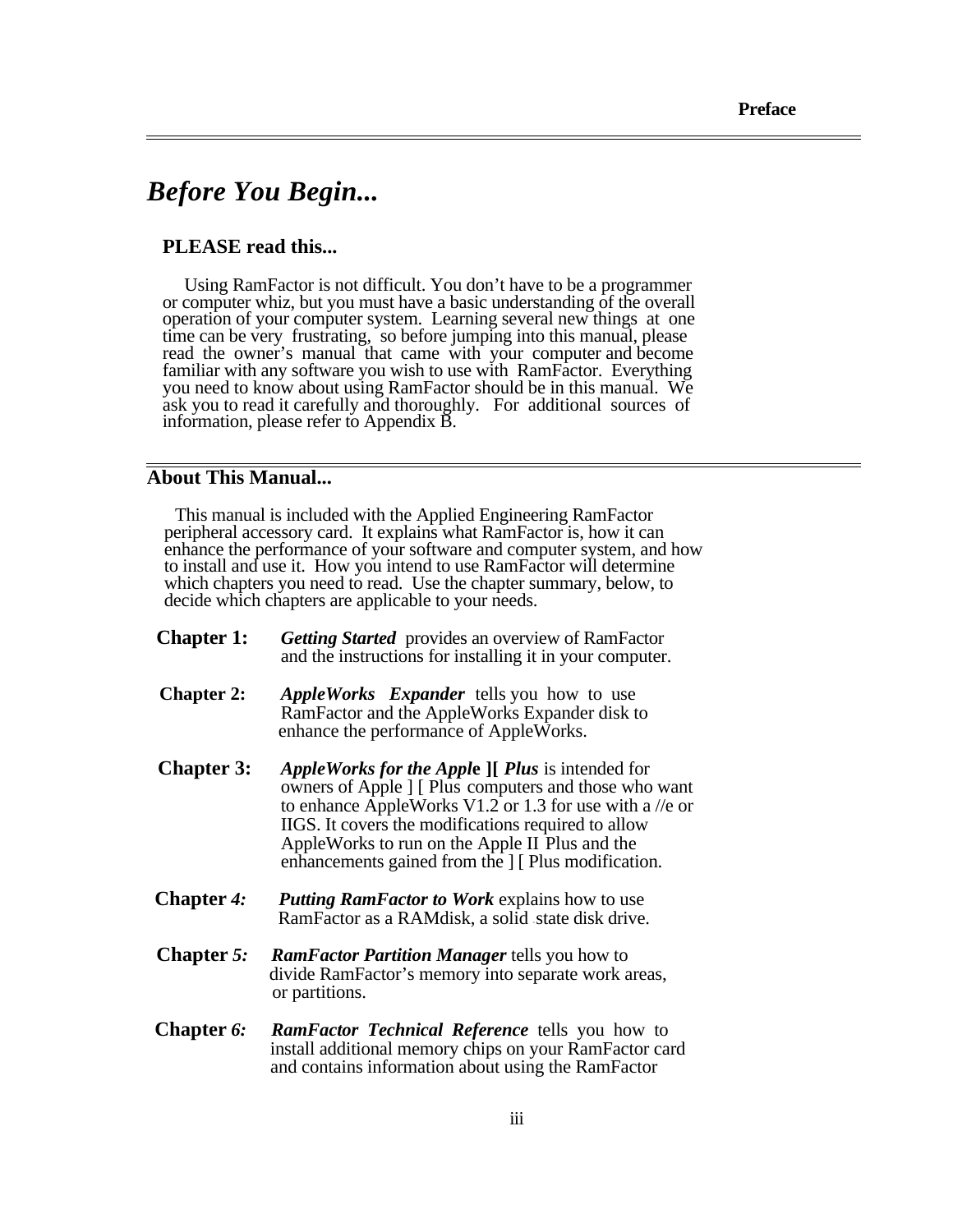<span id="page-4-0"></span>

diagnostic program. This chapter also contains technical information required only by hard-core programmers.

- **Appendix A:** *RamCharger* gives a brief overview of the RamCharger™ Battery Backup Option available for RamFactor.
- **Appendix B:** *RamFactor Memory Test* instructs you on how to run the test included on the AW 2 Expander disk to check the basic operation and hardware reliability of your RamFactor card.
- **Appendix C:** *Copying disks with Filer* gives you step by step instructions on how to use the Filer utility program to make backup copies of your disks.
- **Appendix D:** *Applied Engineering Technical Support* provides you with information on what to do if things go wrong.
- **Appendix E:** *For More Information* is a list of recommended books on topics related to your computer's hardware and software.

# **Comments?**

 $\overline{a}$ 

We have tried to make this manual as informative, understandable, and error-free as possible. If you have any comments or suggestions regarding this manual or any other manual, we would be glad to here from you.

Please address any comments or suggestions to:

# **Applied Engineering**

P.O. Box 798 Carroliton, Texas 75006 Attention: Manager, Technical Publications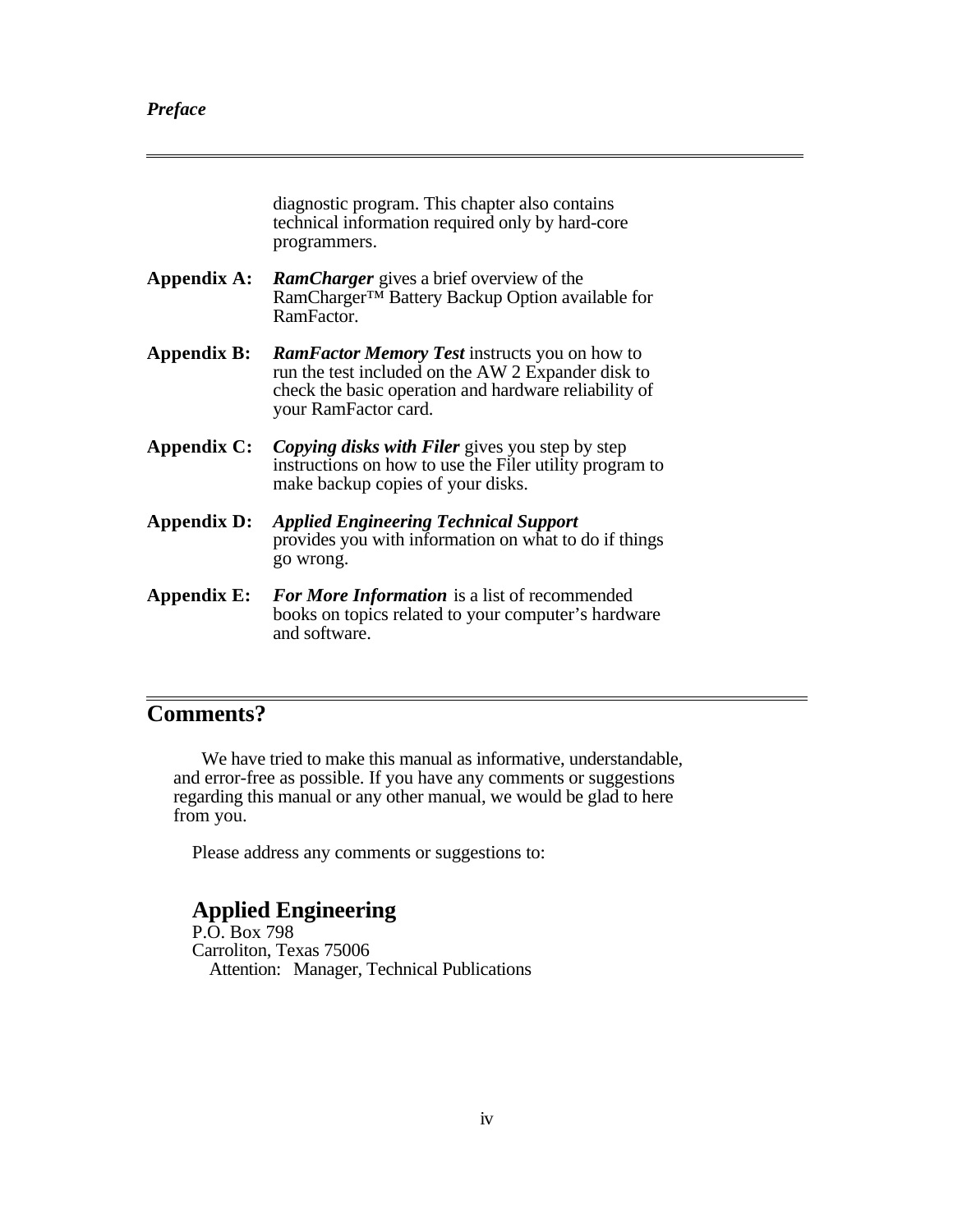# **1: Getting Started**

# **Introduction**

This chapter does just what its title says, it gets you started. It provides a brief introduction to RamFactor, tells you what you need to install the RamFactor card in your computer, and then gives you the step by step installation instructions. Please take a few moments to read this chapter thoroughly before attempting the installation. The RamFactor card and its many features are covered in greater detail later in the manual.

# <span id="page-5-0"></span>**About RamFactor**

RamFactor is a plug-in accessory card which expands the Random Access Memory (RAM) capacity of your Apple ][, Apple ][ Plus, or Apple lle personal computer. But, it is more than just a memory expansion card! The RAM on the RamFactor card expands the computer's storage capacity by emulating a solid state disk drive, or RAMdisk. In other words, the computer recognizes the RamFactor card as a peripheral device, a disk drive, not as just more memory.

Special programs, permanently stored on the RamFactor card (computer jargon: "firmware")*,* allow you to separate RamFactor's memory into individual ProDOS, DOS 3.3, CP/AM 5.1, and Pascal 1.3 work areas, or "partitions." This allows you to very quickly exit from one program (or operating system) and boot into another by simply selecting a menu option. And without changing a single disk!

Although RamFactor's expanded memory normally functions as a RAMdisk, it can also be used to enhance the performance of certain application programs specially written to take advantage of its extra RAM. For example, AppleWorks 1.3 uses the memory to expand its Desktop space.

# **What is a RAMdisk?**

A conventional (mechanical) floppy or hard disk is a peripheral mass storage device capable of storing information on a recording medium, usually a magnetic disk. A RAMdisk uses Random Access Memory to emulate such a peripheral device. The conventional disk drive uses many moving mechanical parts to store and retrieve it recorded information. Since the RAMdisk has no moving parts, it can read and write files as fast as the computer. Some larger disk-intensive programs, such as AppleWorks, when loaded to and executed from a RAMdisk, run appreciably faster.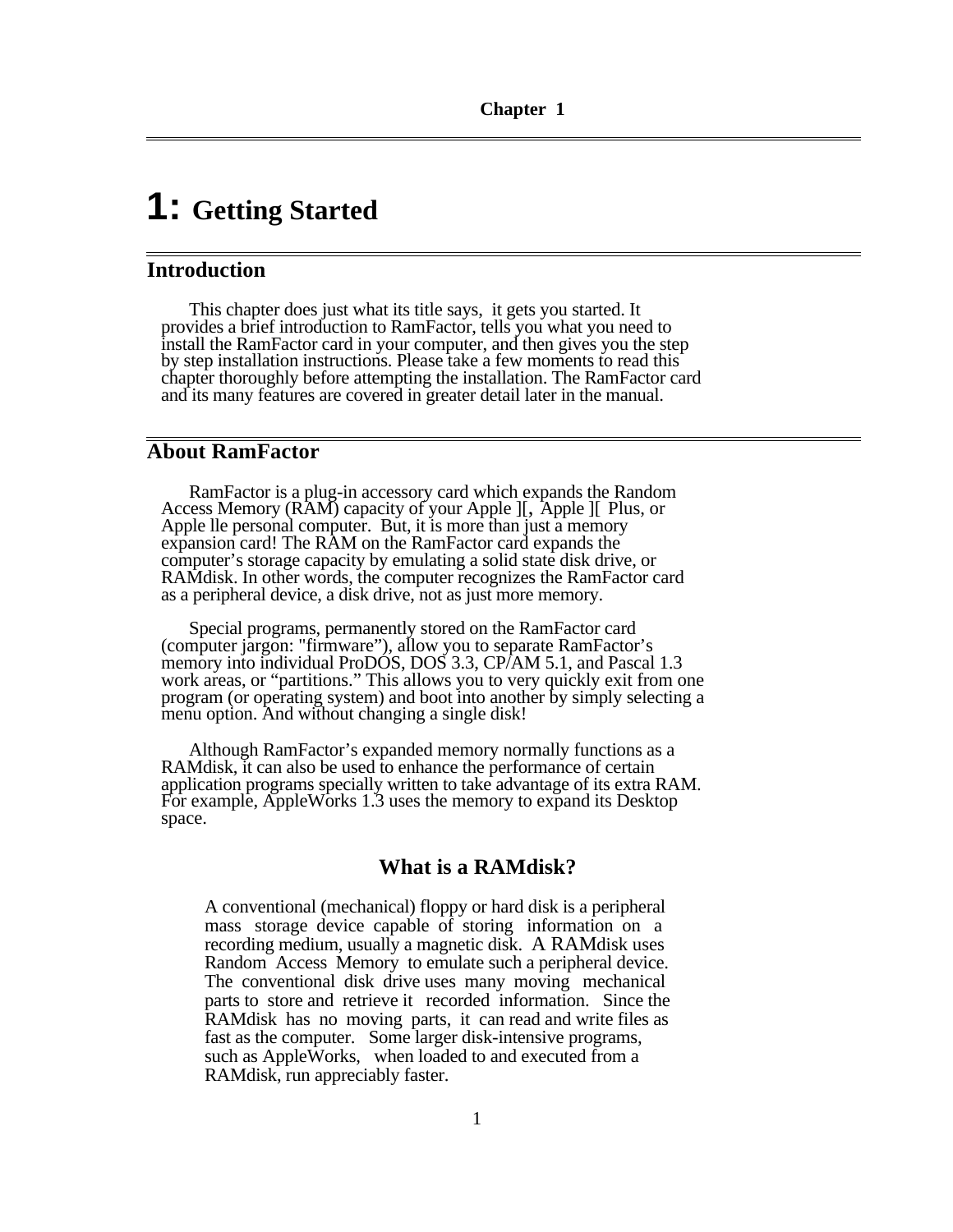### <span id="page-6-0"></span>**RamFactor Installation**

This section tells you everything you need to know about installing RamFactor in your computer. Here are some important points about RamFactor's hardware requirements:

RamFactor can be installed in an Apple IIGS, //e (standard or enhanced), ][ Plus, Laser 128, or Franklin computer. (It cannot be installed in the Apple //c, the //c has no slots.)

 RamFactor does not function as an 80 column text card. If you wish to run software written for 80 column display, you must have an 80 column card installed in your computer.

 The Apple //e requires an 80 column text card or extended 80 column text card installed in its auxiliary slot. Of course, an Applied Engineering RamWorks® auxiliary memory expansion/80 column card is recommended!

 Apple II, Apple ][ Plus, and Franklin Ace 1000 series computers require an Applied Engineering ViewMaster 80 **(** -or a Videx-compatible 80 column card.)

 The Apple IIGS, Laser 128, and the Franklin Ace 2000 series computers have built-in extended 80 column display circuits.

If you have more than *1.5* megabytes of RAM (including RamFactor and auxiliary slot memory expansion cards) installed in your system, Applied Engineering recommends that you protect your Apple system from excessive heat build-up with a cooling fan, such as the System Saver® from Kensington Microware. These specially designed fans are available from many computer dealers.

 When the Apple power supply was originally designed, it was capable of providing more than adequate power for the memory and accessory cards available at the time. Newer expansion cards with more memory and more features consume more power, possibly taxing the Apple power supply to its limit.

If most of the slots in your computer contain expansion cards or the system has a large amount of RAM, you may overload the original power supply. The power supply has an internal protection circuit which turns the power supply off for a second and then turns it back on to check for the presence of the overload condition. If your computer mysteriously reboots itself intermittently or the power indicator light inside the computer flashes, your system may require more power.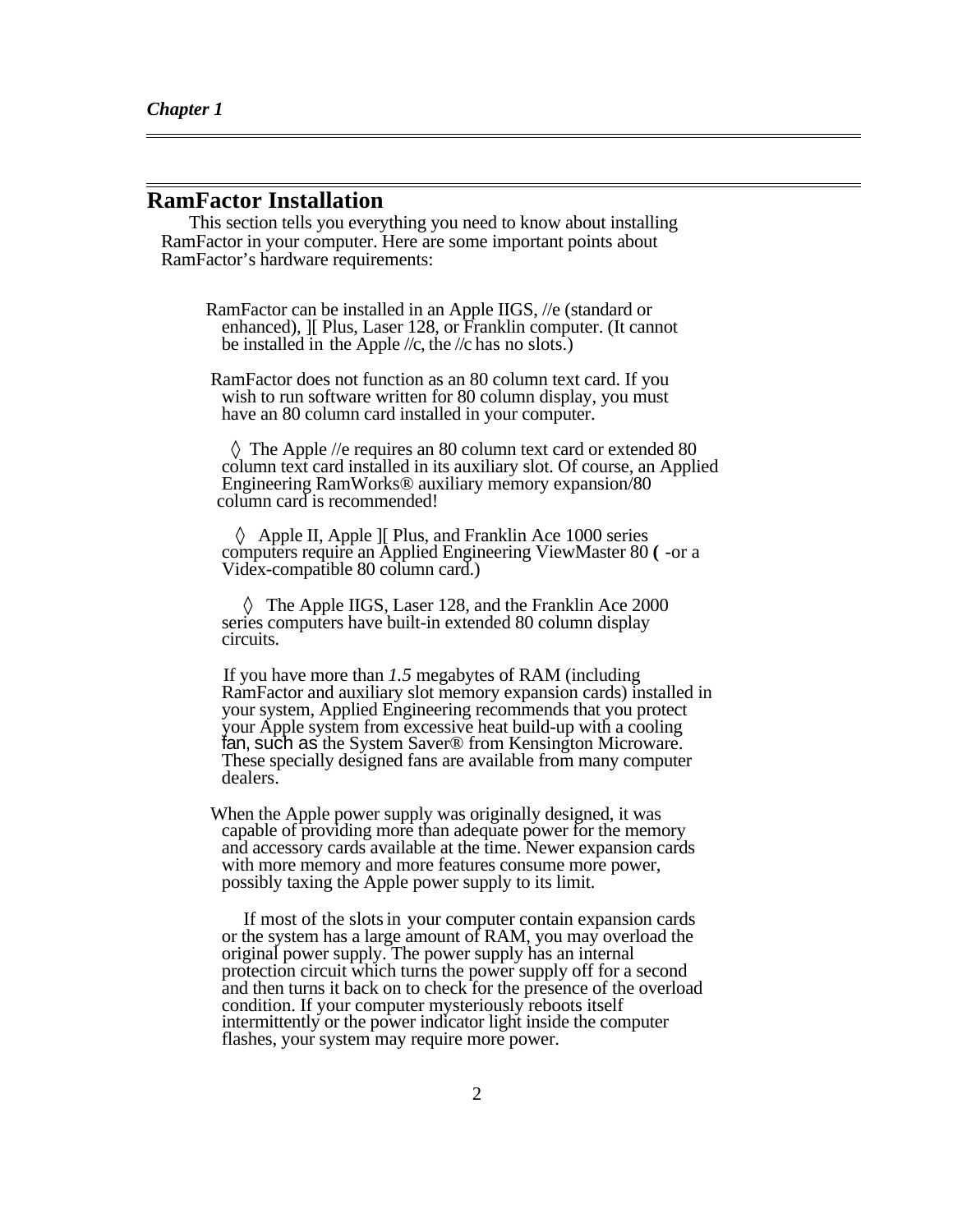<span id="page-7-0"></span>Applied Engineering offers two solutions to the power users:

**Solution 1:** RamCharger™ RamFactor Auxiliary Power and Battery Back Up. This solution provides constant, uninterruptable power to RamFactor, independent from the Apple power supply. This way, information stored in RamFactor is protected in the event of a power failure. RamCharger also decreases the burden on the Apple power supply. More details on the RamCharger option are given in Appendix A.

**Solution 2:** Applied Engineering High Output power supply. The Apple power supply is capable of a maximum output of 35 Watts. (The Watt is a unit of power.) The High Output supply, which installs in place of the original supply, has an output rating of 77 Watts.

# **Into The Computer**

# **Installing RamFactor in an Apple or Franklin Ace 1000 series Computer**

- 1. Switch the computers power switch to the OFF position, but leave the power connector plugged in.
- 2. Remove the top cover of the computer.
- 3. Discharge any static electricity that may be on your body or clothing by gently touching the power supply. **This is very important.** Static electricity can seriously damage both the card and the computer.
- 4. Remove the RamFactor from its anti-static bag. Do not touch the gold edge connectors.
- *5.* Insert the RainFactor's gold edge connector in any expansion slot except slot 3. If you have an Enhanced Apple //e and wish to boot from the RamFactor card when a Control-Reset is executed, install the RamFactor in slot 7. If you will be using Pascal 1.3, install the RamFactor in slots 4, 5, or 6. Do not attempt to install the RamFactor card in the auxiliary slot.

IIGS users can boot from the RamFactor in any slot by accessing the Slots option in the Control Panel Menu and setting the Startup option to the correct slot.

6. Replace the computer's top cover. Installation is complete.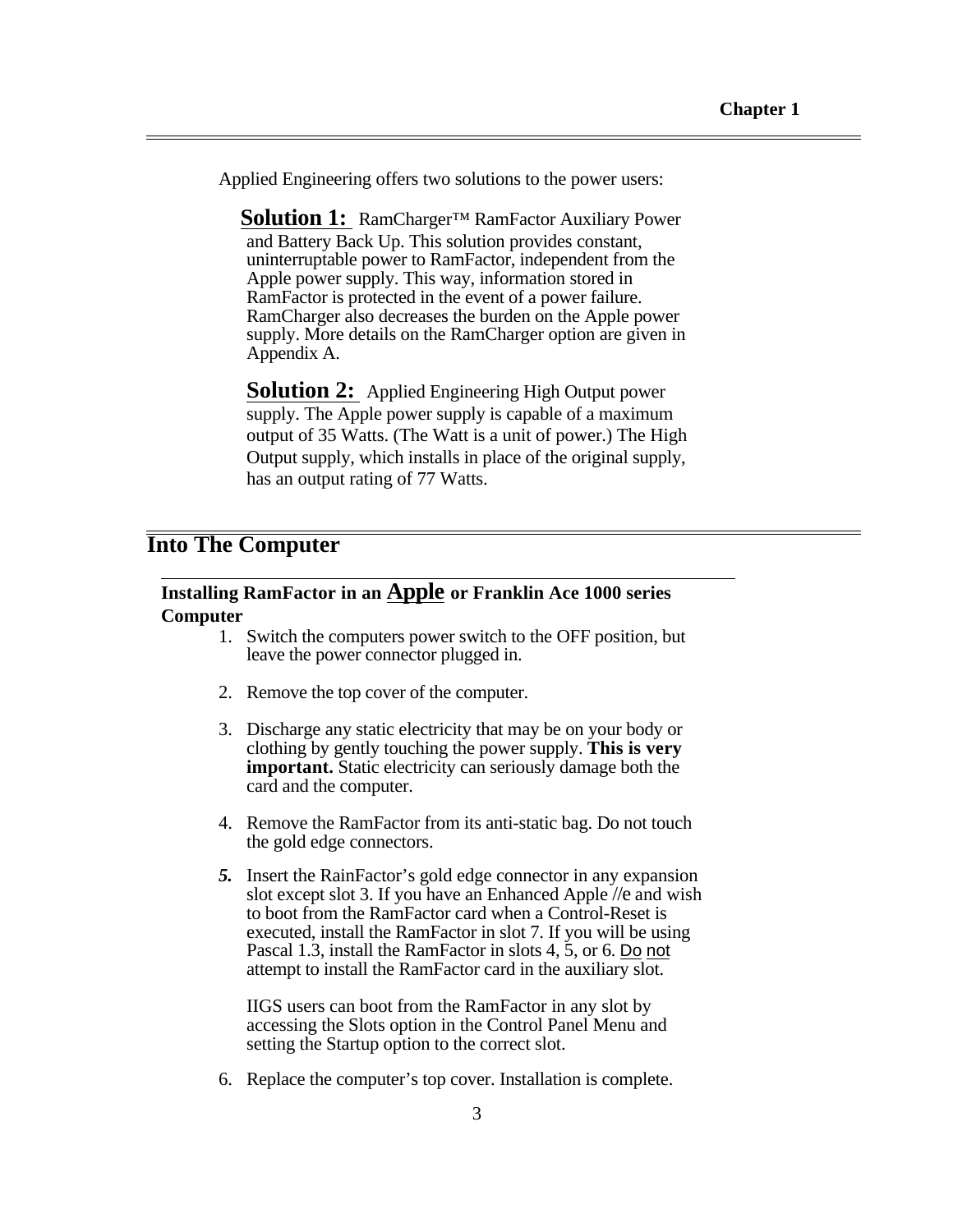$\overline{a}$ 

### **Installing RamFactor in a Franklin Ace 2000 series Computer:**

- 1. Turn the power switch to the OFF position. Leave the computer plugged in.
- 2. Remove the cover in accordance with the instructions provided in your Franklin's User's Reference Manual.
- 3. Refer again to the User's Reference Manual for instructions on installing an expansion card in expansion slot S4/S7. Configure the jumper-clip to emulate either slot 4 or 7.
- 4. Replace the cover. Installation is complete.

### **Installing RamFactor in a Laser 128 Computer:**

- 1. Turn the power switch to the OFF position. Make sure the POWER indicator light on the front panel is off. Leave the computer plugged in.
- 2. Remove the RamFactor card from its protective anti-static bag. Do not touch the gold edge connector.
- 3. The use of the Laser 128 two-slot expansion box is recommended. Insert the gold edge connector into the desired slot of the expansion box. If you wish to install RamFactor directly into the Laser 128, position the RamFactor card component side up and insert the gold edge connector into the expansion slot on the left side of the Laser 128 computer. Be very careful not to touch the exposed RamFactor card when the computer's power is on!
- 4. Installation is complete.

# **What Next?**

You don't have to test your RamFactor card, but if you'd like to, Appendix B tells you how.

What you should read next in this manual depends on how you will use RamFactor. You may stop right here if you will be only using RamFactor to improve the performance of a program written specifically for RamFactor or the Apple Memory Expansion Card. If you want to use RamFactor and the AppleWorks Expander disk to enhance the performance of AppleWorks, read Chapter 2. Or skip to Chapter 3 for details on using RamFactor as a RAMdisk.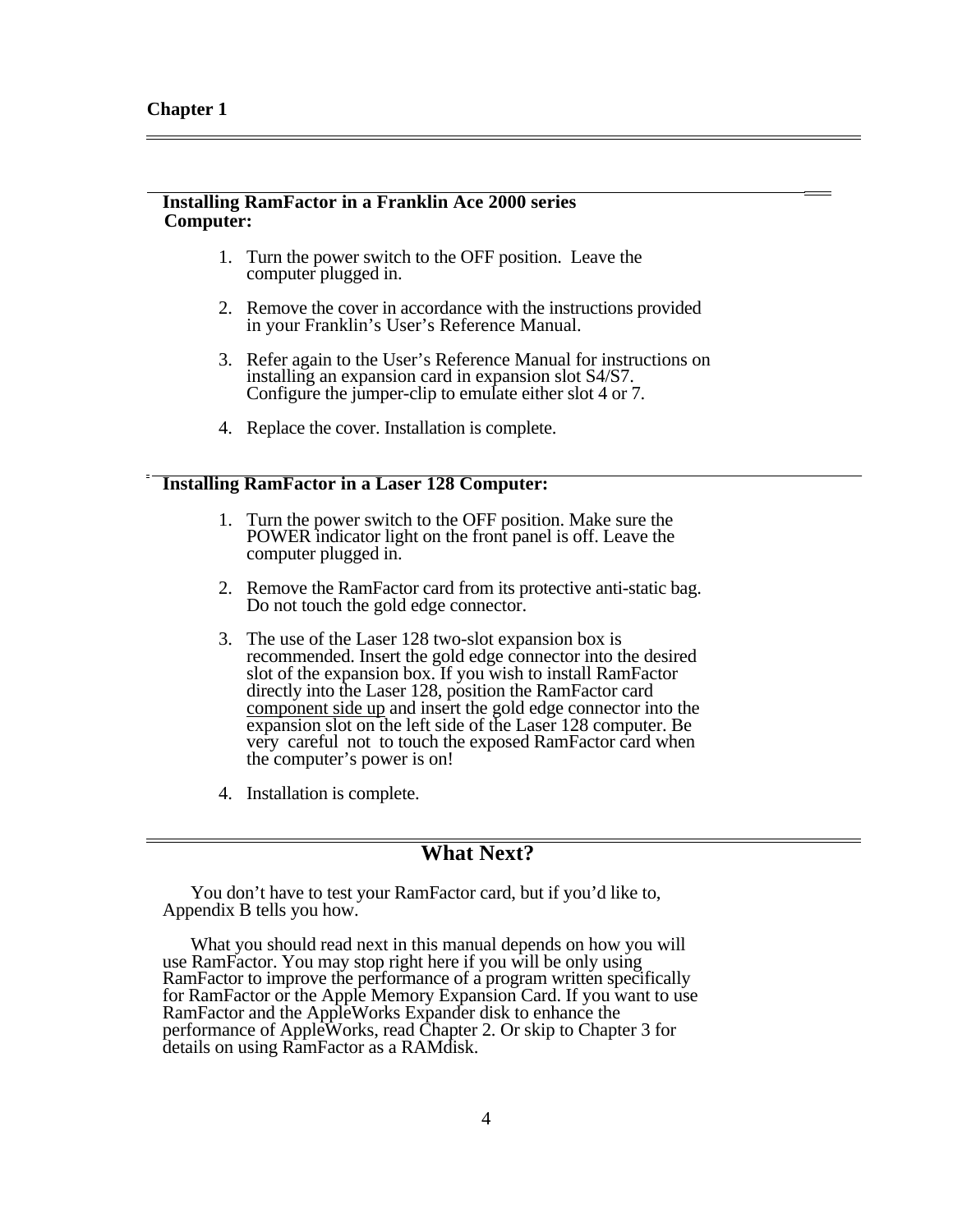# <span id="page-9-0"></span>**2: The AW 2 Expander**™ **for RamFactor**

# **About the AppleWorks Expander disk**

AppleWorks is the best-selling program from Apple Computer that combines a word processor program, data base program, and spreadsheet program into one "integrated software package. Earlier versions of AppleWorks, written for an Apple //e with only 128K of RAM, are limited to an AppleWorks Desktop size of *55K.* AppleWorks version 1.3 and 2.0 will automatically recognize the extra RAM available on RamFactor and Gs-RAM and use this memory to expand the AppleWorks Desktop size. This allows the AppleWorks user to create larger individual Desktop files, but does little else to enhance performance. The AW 2 Expander takes care of the enhancements!

The AW 2 Expander modifies the **AppleWorks 2.0** program to recognize and use the additional memory provided by Applied Engineering's memory enhancement products. It will also add enhancements to AppleWorks 1.3 and patch AppleWorks 1.2 through 2.0 so that it will run on an Apple ][ Plus. (1.3 users and ][ Plus users, refer to the chapter, AppleWorks for the Apple ][ Plus for details.)

AppleWorks enhancements created by the AW 2 Expander include:

- Increased Desktop Size (for RamWorks & Z-RAM products)
- Up to 22,600 records in the Data Base (versus 6350 records)
- $\sim$  Up to 22,600 lines in the Word Processor (versus 7250 lines)
- ~ Word Processor and Data Base Clipboard expanded to 2,042 lines (versus 250)
- $\sim$  Multiple disk file-saving capability
- Printer Buffer (for RamWorks and Z-RAM products)
- ~ Print-file cache
- Buffer size option (for IIGS)
- Reserve RamFactor size for use as a RAMdisk (for RamFactor--see note for RamWorks/Z-RAM in the *About the New Features* section)
- ~ On-screen time display option (with ProDOS clock)
- Data Base time-stamp capability option (with ProDOS clock)
- Expander options menu (accessible whenever AppleWorks is booted)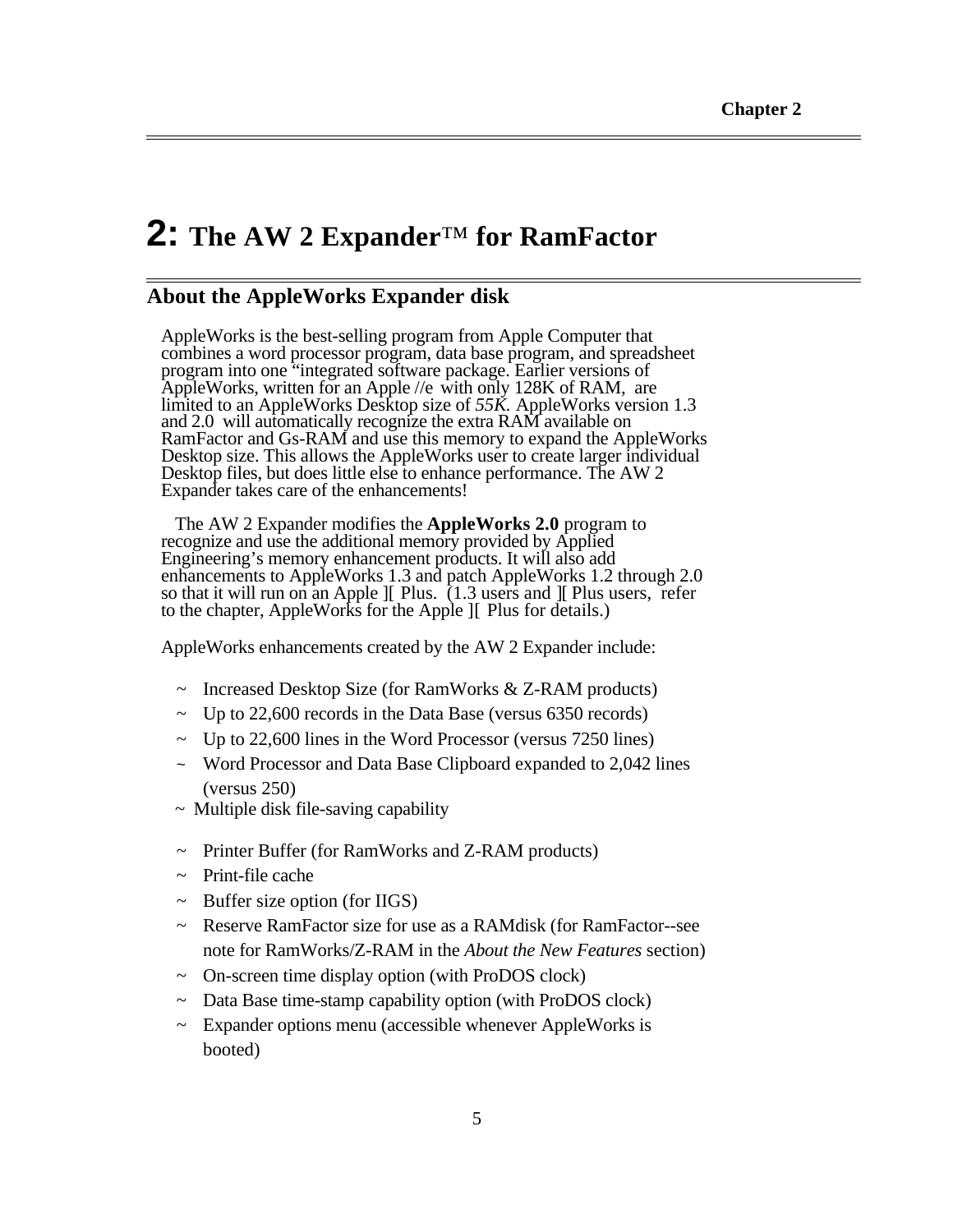<span id="page-10-0"></span>

The AppleWorks 2 Expander is a menu driven utility program which will automatically add the enhancements to your AppleWorks 2.0 STARTUP and PROGRAM disks. The AppleWorks Expander modification is required only once. Even if you add memory to your RamFactor you won't need to run this utility again. After the modification, AppleWorks will still function as before, except it will have the added features.

Also contained on the AW 2 Expander disk are several test programs you can run to verify the operation of your Æ memory expansion card (e.g. RamFactor, RamWorks, GS-Ram or Z-RAM).

# **What you will need...**

An Apple IIGS, //e or compatible computer system capable of running an unmodified version of AppleWorks 2.0.

or

An Apple IIGS, //e or compatible computer system capable of running an unmodified version of AppleWorks 3.1. (See Chapter 5.)

or

- AppleWorks 1.3 or 2.0 and an Apple II Plus (or compatible) with a ViewMaster 80 (Videx-compatible 80 column card) in slot 3, a 16K Language Card in slot 0 (or TransWarp accelerator), and a RamFactor in any available slot. (See Chapter 5.)
- Backup copies of both your AppleWorks disks and your AW 2 Expander disk. See Appendix C of this manual or your Apple User's Guide for information on making BACKUP disks.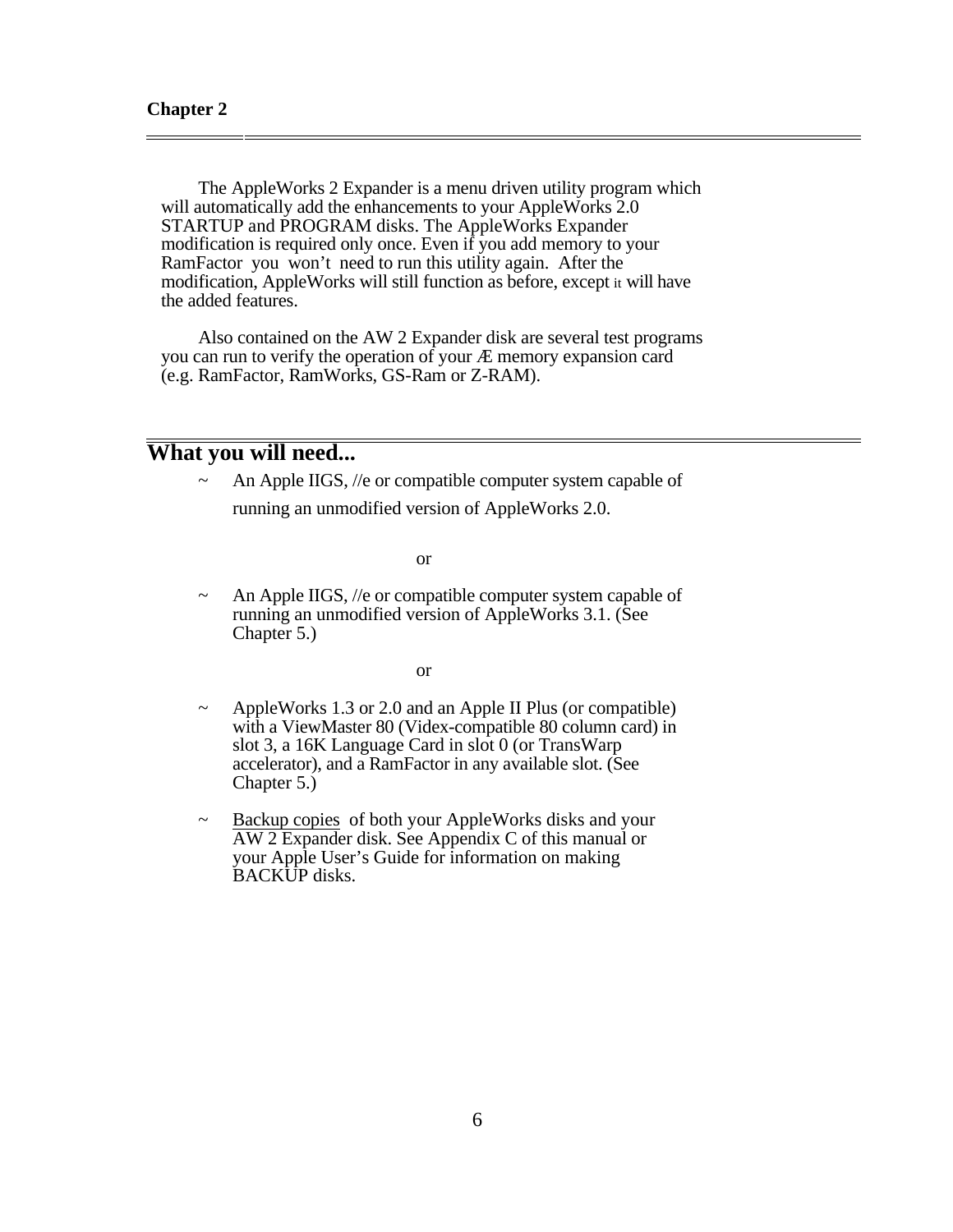# **IMPORTANT NOTES:**

<span id="page-11-0"></span> *\_\_\_\_\_\_\_\_\_\_\_\_\_\_\_\_\_\_\_\_\_\_\_\_\_\_\_\_\_\_\_\_\_\_\_\_*

- **\_\_\_\_\_\_\_\_\_\_\_\_\_\_\_\_\_\_\_\_\_\_\_\_** • We recommend that you use the AW 2 Expander to enhance AppleWorks 2.0 (or later). V2.0 is available from your authorized Apple dealer. If you have AppleWorks 1.2 or 1.3, or if you are using an Apple ][ Plus, refer to the next chapter, *AppleWorks for the Apple][ Plus,* for a list of features.
- If you are using AppleWorks 1.3 with your RamFactor, the AW 2 Expander will use the Apple<sup>[[ Plus</sup> enhancements to modify it. This means that the desktop will not be enlarged, nor will your maximum number of lines/records be increased.
- If you are using an Applied Engineering RamWorks card or a GS-RAM card along with your RamFactor card, you can modify your AppleWorks 2.0 disks with either the AW 2 Expander program provided with those boards or with the AW 2 Expander for RamFactor program, but not with both. Both programs are virtually identical and either program will work. AppleWorks will automatically use your RamWorks (128k or larger) or GS-RAM card for expanding the Desktop and leave the RamFactor memory free for use as a RAMdisk.
- If you are using V1.3 with your RamFactor and want to enlarge the desktop and increase the maximum number of records and lines you will need the **RamFactor Expand** program available from Applied Engineering sales.
- Do not modify your ORIGINAL AppleWorks disks! (See Appendix C.)
- Use this utility only on unmodified copies of AppleWorks STARTUP and PROGRAM disks. Any patches to AppleWorks required by other programs, such as Pinpoint or MacroWorks, should be made after the AppleWorks Expansion. If you have an Applied Engineering TimeMaster card installed in your computer, the AppleWorks Expander will install AppleWorks Time Utilities option for time display and data base date stamping.
- These instructions assume that you already know how to use AppleWorks. The AW 2 Expander program uses the same screen displays and keyboard input routines ("user interface") as the AppleWorks program. If you need a quick review, read *Throughout AppleWorks* in your *Using AppleWorks*  manual.
- There is an AppleWorks Word-Processor file on the AW 2 Expander disk entitled "**READ .ME**." Please do so. This document will contain information about any recent changes to the software or updates to the documentation.
- If you plan to use the Printer Buffer option, you must have a printer interface which supports Apple's Pascal 1.1 protocol for status-checking. (Most newer interfaces do support this standard.) For more information, please refer to *Printer Buffer Option* in the section entitled *About the New Features.*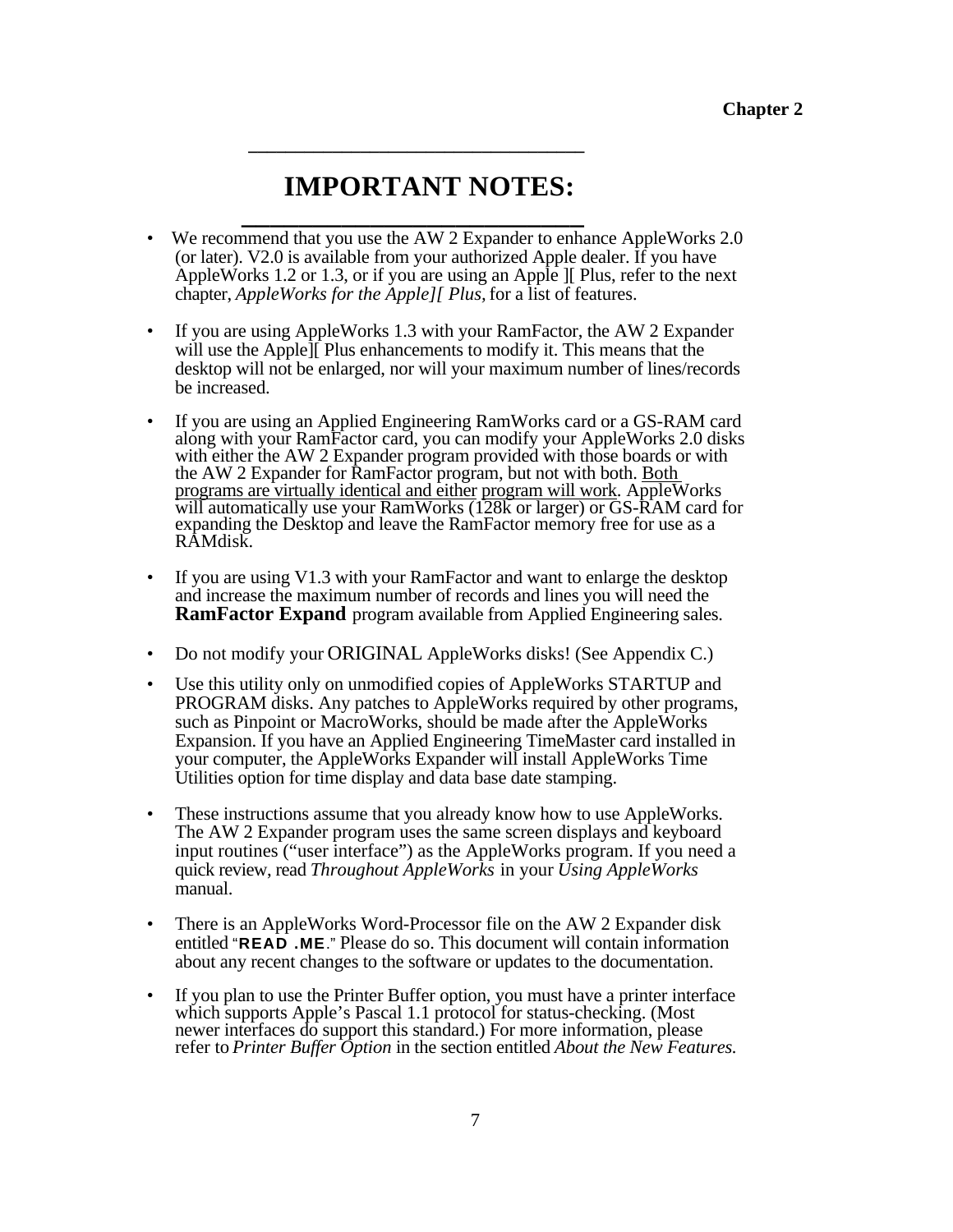<span id="page-12-0"></span>

 $\overline{a}$ 

# **AppleWorks 2 Expander Instructions**

AppleWorks expansion is a two part process. First, you will use the AW 2 Expander utility to modify some of the program files on the AppleWorks startup and program disks. Then, you will boot the modified AppleWorks disk and add or change the limits on the enhanced features by accessing a special options menu.

### **Part 1 - Modifying the AppleWorks disks**

This is how to use the AppleWorks Expander utility to modify the AppleWorks STARTUP and PROGRAM disks:

#### 1. **First, make copies of your original AppleWorks disks and the AW 2 Expander disk.**

Filer (provided on the AW 2 Expander disk) or the System Utilities should be used for this purpose.

**2. Boot the copy of the AW 2 Expander disk** in your startup drive.

#### 3. **Select the option, "Execute AppleWorks Enhancements."**

The Applied Engineering AW 2 Expander copyright screen will then appear. Read each of the screens, pressing the space bar to continue, until you reach the "Modify Startup" screen.

### 4. **Remove the AW 2 Expander disk and insert a copy of the AppleWorks STARTUP disk in drive on**e as prompted.

Be sure the WRITE PROTECT tab has been removed from the disk. As prompted at the bottom of the display screen, press the space bar to continue or the ESC key to go back to the main menu.

The AW 2 Expander program expects to find the AppleWorks Startup file, "APLWORKS.SYSTEM," on the disk in drive one. If, at this point, the program displays the following message:

### **Unable to find file. Type prefix of AppleWorks to modify**

type, "AppleWorks" after the slash or enter the complete ProDOS prefix of the AppleWorks STARTUP disk. If you have copied the AppleWorks program to be modified into a ProDOS subdirectory, enter the complete ProDOS pathname of the subdirectory containing the AppleWorks files. Be sure to include any slashes *(/)* for subdirectories. An example ProDOS prefix of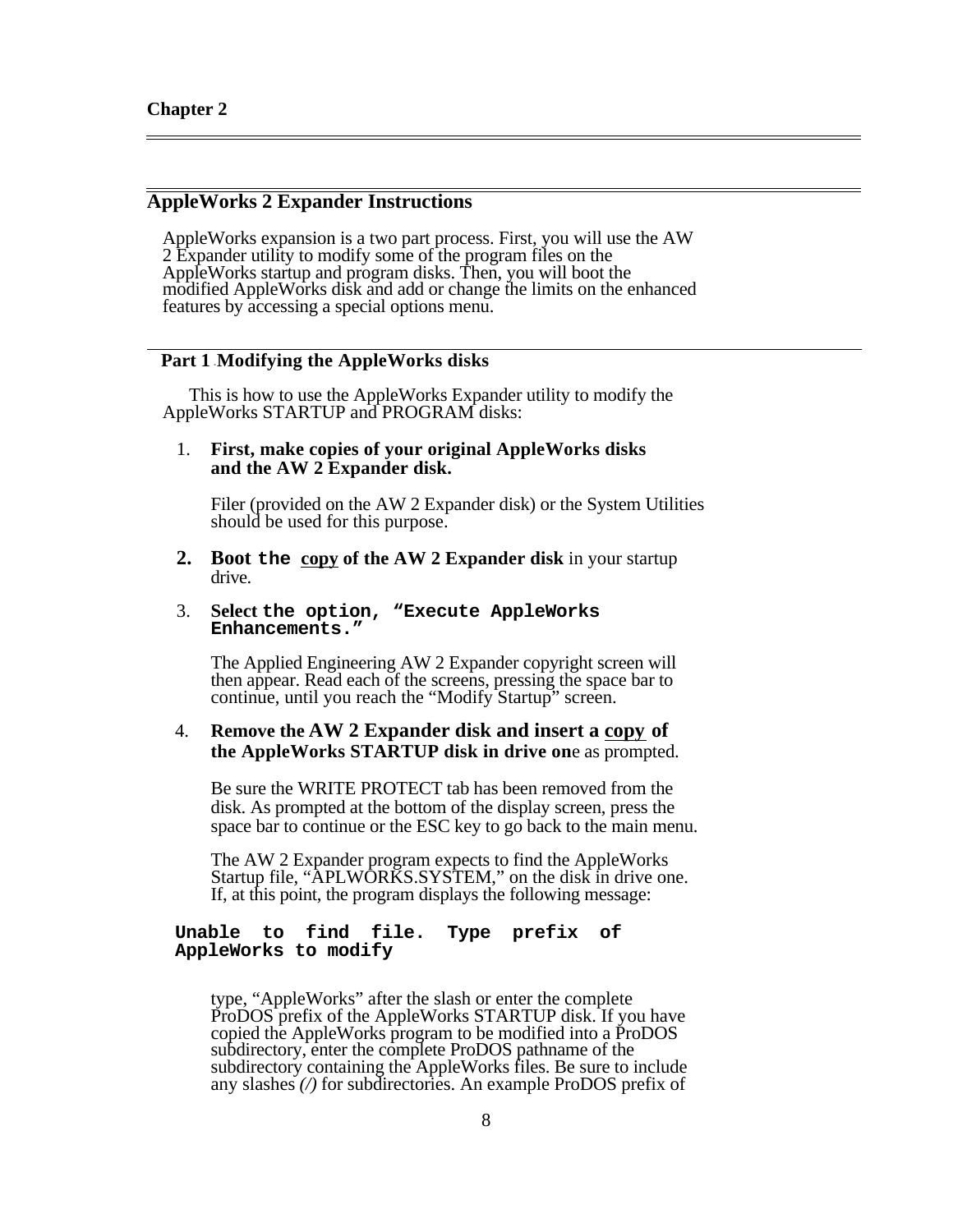an AppleWorks subdirectory on a Profile hard disk (with a volume directory name of /PROFILE) might be:

### **/PROFILE/APPLE WORKS**

5. **Press "Y"**

When the program finds the AppleWorks disk, it will automatically determine which version it is, 1.2, 1.3 or 2.0, and display a list of the modifications it will make. Pressing "Y" in response to the question, "Do you wish to continue?" will begin the modifications. Pressing "N" will return you to the main menu.

6. The message, "Working" will appear at the bottom of the

screen.

The modifications will be made very quickly.

7. Insert the **PROGRAM disk and press the space bar.**

After the STARTUP disk has been successfully modified, you will be prompted to remove it from the disk drive and insert a copy (write enabled) of the AppleWorks PROGRAM disk--unless all of the AppleWorks startup and program files are contained in the same directory (i.e. Disk 3.5 or hard disk). If the program and startup files are on the same directory, no disk swapping is necessary. The volume directory name of this disk must be the same as the STARTUP disk. Press the space bar to continue.

#### **8. Boot the modified disk.**

When the modification to the AppleWorks PROGRAM disk has

been completed, the message:

#### **Modification Successfully Completed**

appears on the screen. The program will beep the computer's speaker and exit to the ProDOS Quit code. The modified AppleWorks disks can now be booted in the normal manner. Note that the modified AppleWorks startup screen now shows an "A" appended to the version number (ex:  $V2.0A$ ). (If you used the  $\parallel$ Plus patch, a "+"will be appended to the version number instead of an "A. ") See the illustration on the next page.

#### **9. Make other modifications.**

Any modifications required by other AppleWorks accessory programs should be done at this time. (You may wish to make a archive copies of the modified AppleWorks disks prior to any other modifications.)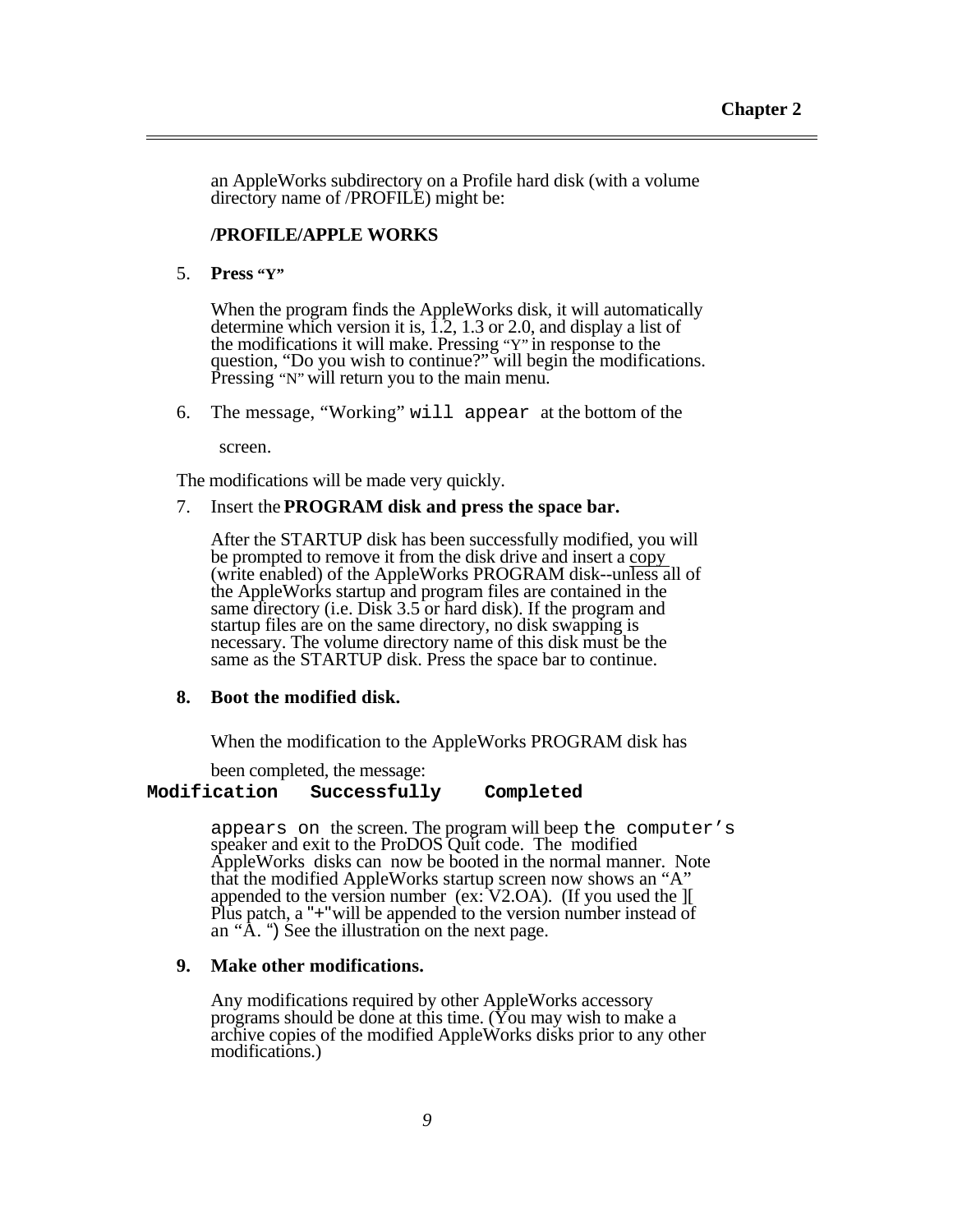# **AppleWorks Version Number**



# **10. Copy to hard disk.**

If you will be using the modified AppleWorks from a hard disk drive, copy the modified AppleWorks files to the hard disk according to the instructions provided with your hard disk file management program.

### **11. Load AppleWorks onto your RamFactor.**

If you want to load AppleWorks onto your RamFactor, here's how:

- $\sim$  Select Filer from the disk menu.
- ~ Select File Commands ("F")
- $\sim$  Select Copy Files ("C")
- $\sim$  Type in the AppleWorks disk pathname followed by an equal sign (ex:  $\lambda$ AppleWorks/=). The equal sign is a wildcard command meaning, "copy all files."
- ~ Type in the Pathname for your RamFactor followed by an equal sign (ex: / $Ram7/=$ ).
- ~ Press the "Return" key. A list of the files being copied will appear on the screen.
- $\sim$  Copy is complete. The AppleWorks program can now be run from your RamFactor.

The next very important step, explained in Part 2 of this procedure, is to access the enhanced AppleWorks' Getting Started options menu and configure the program disk's parameter file with the desired expander options. (It s not as difficult as it sounds.)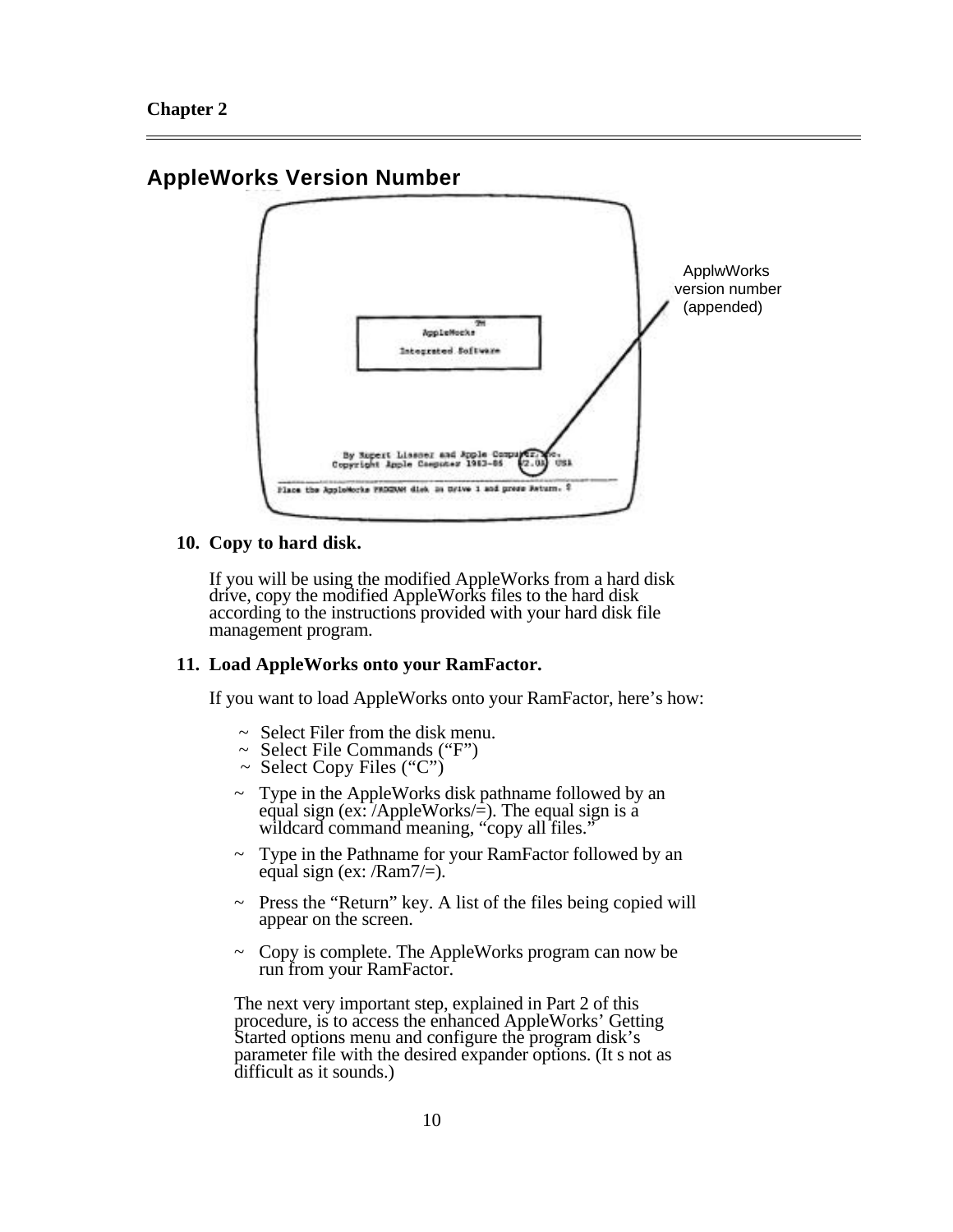#### **Part 2 - Set the AppleWorks enhancement options**

1. **Boot the AppleWorks startup disk** just like you normally would.

(Notice that the Expander has appended an "A" (or a "+") to the AppleWorks version number near the lower right corner of the startup screen

2. **Remove the startup disk and insert the program disk**  when the startup disk has finished loading. **DO NOT press return. Press the ESCape key instead**.

If you boot AppleWorks from a Disk 3.5 or a hard disk, press the ESC key when you are prompted with: "Press the Space Bar to continue."

**Note:** You do not need to access the Getting Started options menu each time you boot AppleWorks. Use the Getting Started menu to set the enhanced AppleWorks options only.

The current enhancement options configuration will be read from the parameter file (SEG.PR) on the AppleWorks program disk and displayed in the Getting Started option menu. The configuration shown below contains the default settings. These default settings remain in effect until you change them and save the new configuration back to the AppleWorks program disk.

# **The Getting Started options menu:**

 $\overline{\phantom{0}}$ 

 $\overline{a}$ 

File: None GETTING STARTED ======================================================================

| Getting Started                                                                                                                                                          |                                          |
|--------------------------------------------------------------------------------------------------------------------------------------------------------------------------|------------------------------------------|
| 1. Maximum Records/Lines (RW)<br>2. Preload AppleWorks onto Memory<br>3. Printer Buffer (RW)<br>4. Buffer Size(GS)<br>5. Reserved RamFactor Size (RF)<br>6. Time Display | 12,000<br>On<br>Off<br>0 K<br>0 K<br>Off |
| 7. Save Configuration<br>8. Continue with AppleWorks                                                                                                                     |                                          |

Type number, or use arrows, then press Return 1113K Avail.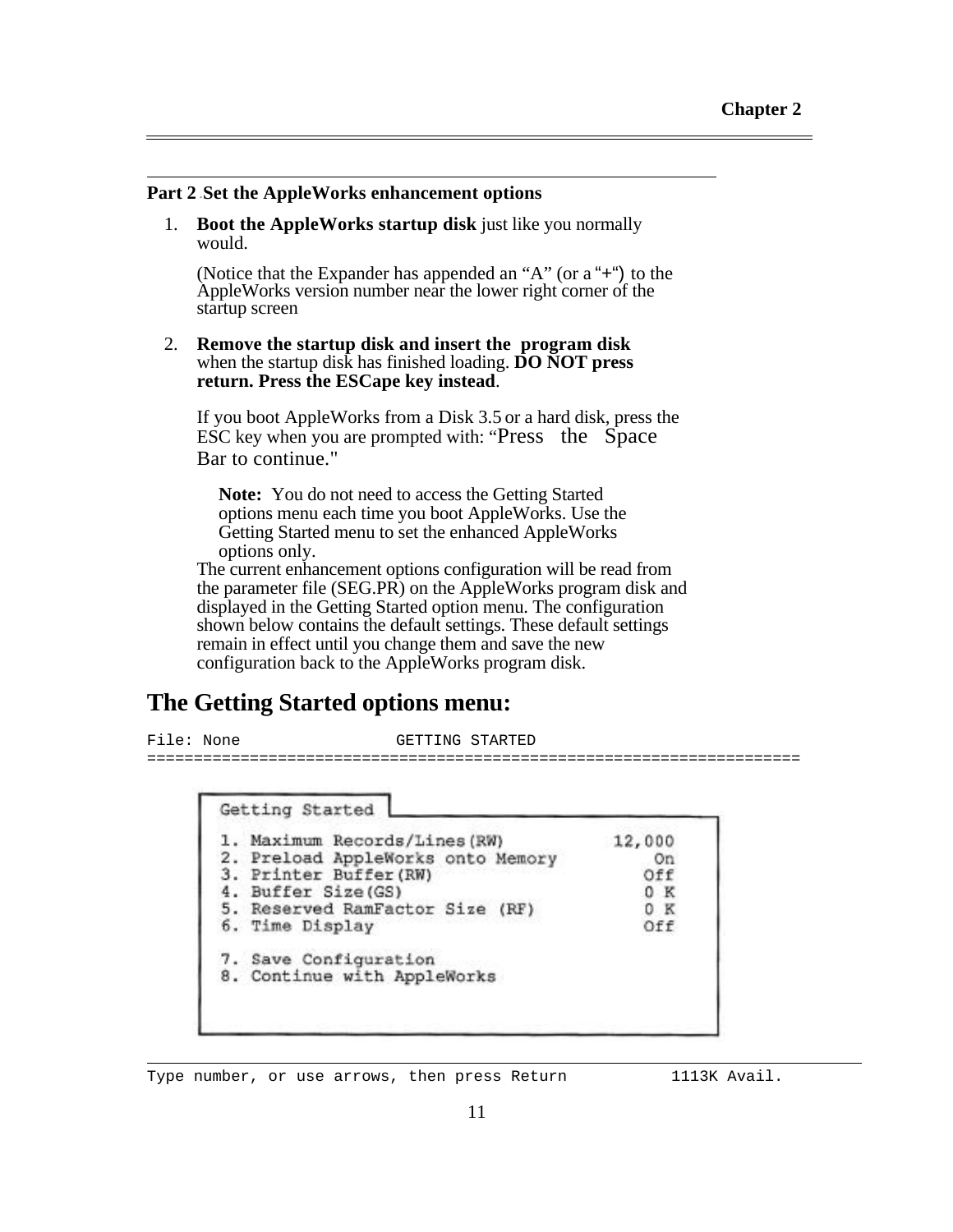### <span id="page-16-0"></span>3. **Use the Up Arrow and Down Arrow keys to highlight the option you want. Use the Return key to select a highlighted option.**

**For more information** on the options, refer to the section entitled, *About the New Features,* in this chapter.

- **4. Save the new configuration** back to the AppleWorks program disk by selecting the menu option, "Save Configuration," after you have made the desired changes.
- *5.* **Choose the option, "Continue with AppleWorks"** to continue booting the AppleWorks program.

If you did not save your new configuration, the new one will be in effect only until you quit the AppleWorks program. The next time you boot AppleWorks, it will use the previous (saved) configuration.

# **About the New Features**

 $\overline{a}$ 

 $\overline{a}$ 

The following paragraphs describe the new features of the Expanded AppleWorks and the instructions for using them. Please read this section very thoroughly.

### **Desktop Expansion**

The Desktop-expansion (over 56K) feature already built into AppleWorks 2.0 requires one of the following cards:

RamFactor Card (Apple //*e* only) Apple II Memory Expansion Card (Apple //e only) GS-RAM or GS-RAM Plus (Apple IIGs only)

The built-in desktop expansion feature will automatically recognize and use RamFactor and GS-RAM memory as increased Desktop space. The AW 2 Expander enhancements allows you to partition that space for use as RAMdisk. See description following.

The AW 2 Expander software allows AppleWorks to use RamWorks or Z-RAM memory to expand the Desktop, enabling you to work with larger Desktop files. It does not increase the maximum number of files (12) you can have on the Desktop at one time. The Desktop expansion feature requires a minimum of 192K of system memory (128K of auxiliary memory).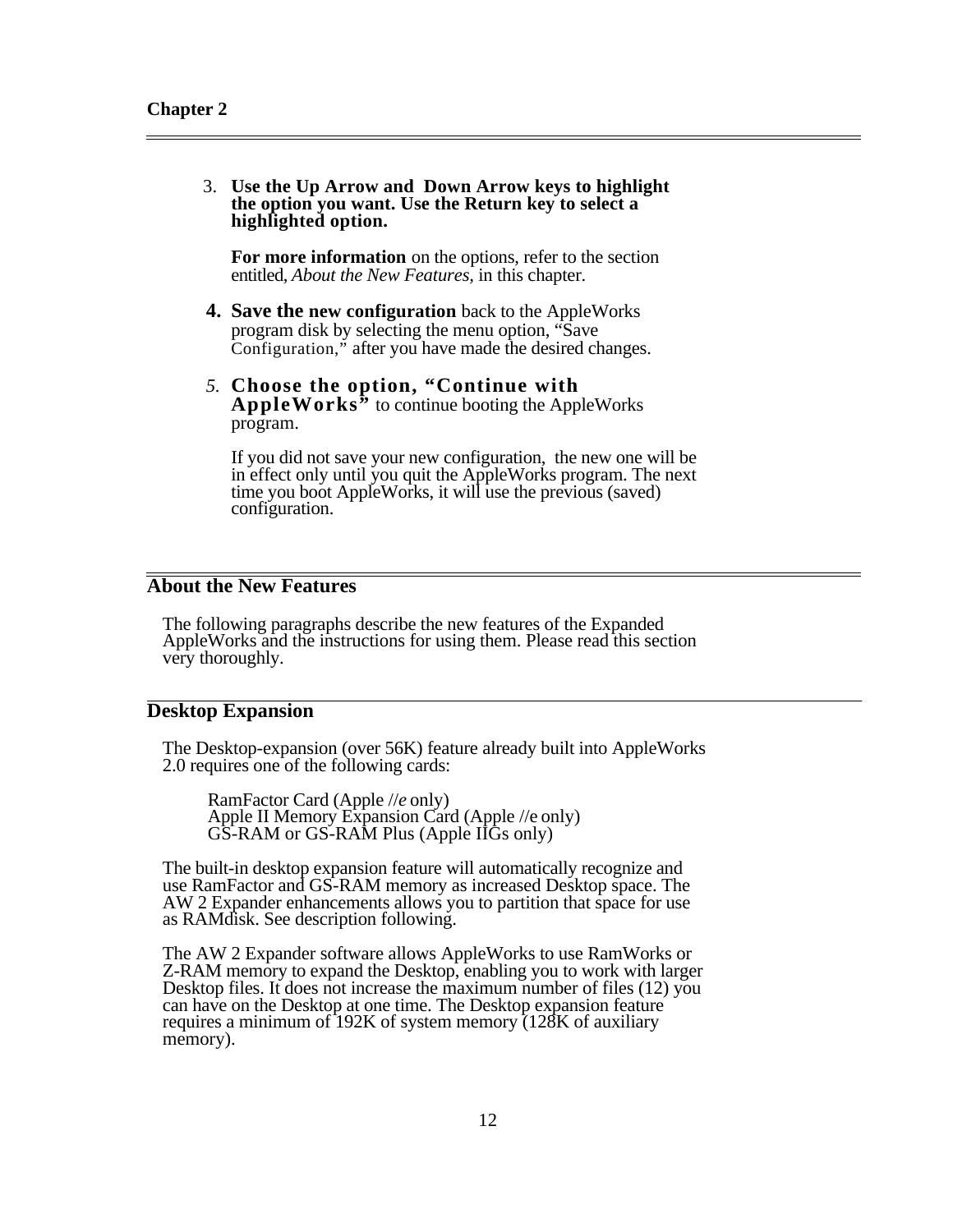### **Additional Records and Lines**

 $\overline{a}$ 

With sufficient memory, the maximum number of Word Processor lines available with the unenhanced AppleWorks 2.0 is limited to *7,250;* the maximum number of data base records is 6,350. The enhanced version expands the maximum number to just over 22,600 for both.

When a RamFactor, GS-RAM or GS-RAM Plus is used, the enhanced AppleWorks automatically sets the number of lines and records to the maximum (22,600) and any changes to the Maximum Records / Lines option will be ignored.

When a RamWorks or Z-RAM card is used, the Getting Started options menu allows a choice of maximum lines and records. (The initial default is 12,000) In order to achieve the extraordinary increase in the number of lines and records, some Desktop space has to be sacrificed. As you set the maximum lines and records, remember that each additional 1000 lines/records requires about 2K of memory (Desktop) space.

### **Clipboard Expansion**

The standard AppleWorks clipboard is limited to only 250 lines of information. The enhanced AppleWorks clipboard expansion increases the clipboard size for the Word Processor and Data Base functions to 2,042 lines. Only clipboard activities within and originating from the Spreadsheet function remain limited to 250 lines.

### **AppleWorks Auto-load Feature**

Note: The Auto-Load and Preload features described below require at least 190K of Desktop memory.

AppleWorks 2.0 has a built-in "Preload" feature which will automatically find your memory expansion card and load the AppleWorks special functions into memory. This greatly increases the speed of AppleWorks; it does not have to access the external drive for the PROGRAM disk information.

AppleWorks 1.3 and earlier did not have the Preload feature but the AW 2 Expander adds a feature to ill, referred to as "Auto-Load," that performs much like the Preload feature Apple has added to version 2.0.

AppleWorks 1.3 was designed for use with only 64K of additional memory, so not all of the AppleWorks program functions are loaded into memory during program startup; some functions, like displaying help screens, adding files, or using the clipboard, are left on the disk and retrieved only when they are needed. RamFactor allows you to "autoload" these functions into memory, minimizing the time consuming disk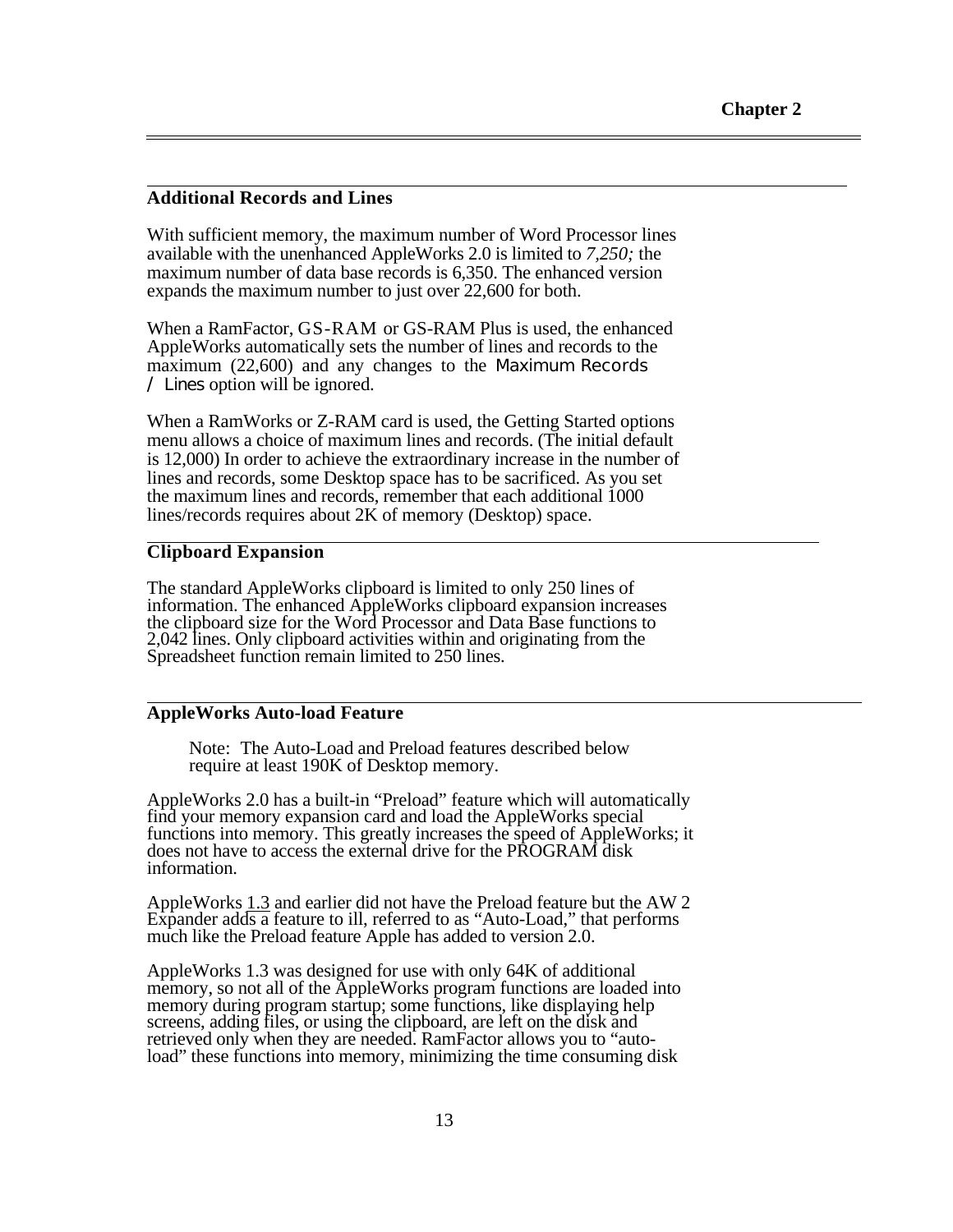accesses and allowing you to move between Desktop files and AppleWorks' functions very quickly.

The Auto-Load feature loads the rest of the AppleWorks 1.3 program into memory. This extends the AppleWorks startup time by about a minute. The PROGRAM disk startup screen will display a counter indicating the number of functions remaining to be loaded. (During the countdown it may appear that the counter has skipped a function. This is because some functions are relatively small and loaded faster than indicated by the counter.) Pressing the Escape key during this count-down will stop the loading of special functions and immediately display the AppleWorks Main Menu. AppleWorks will access the functions in memory that were loaded before the Escape key was pressed and access the PROGRAM disk for those functions which had not been loaded.

The AppleWorks special functions are loaded into RamFactor's memory, but they don't decrease the size of the available Desktop. Magic? Nope! The functions are originally "hidden" in an unused portion of the Desktop memory and as the files on the Desktop grow larger, the special functions are individually "bumped" from memory to make room. If AppleWorks can't find a special function in memory it will go back to the PROGRAM disk.

This brings up an interesting point about the convenience of using the Auto-Load and Preload features to replace the AppleWorks PROGRAM disk in drive one of a single disk system. If you have all of the program functions Auto-Loaded (or Preloaded) in memory, you can first specify drive one as the standard location of your data disk and then replace your PROGRAM disk with your data disk. Keep your PROGRAM disk handy, though. You'll need to insert it whenever AppleWorks tries to access something that has been bumped from memory. Please refer to your AppleWorks Reference Manual for more details on the selection of a standard location for your data disk.

Note: If you copy all AppleWorks STARTUP and PROGRAM disk files to the RamFactor and execute the program from its emulated RAMdisk, the AutoLoad/Preload feature is not required. This method of executing AppleWorks can be tricky and should not be attempted by those not familiar with AppleWorks and Apple ProDOS. (PROfessional Disk Operating System.)

The Preload feature for version 2.0 as well as the Auto-Load feature for version 1.3 can be turned on or off with the Getting Started menu option, Preload AppleWorks onto Memory. 2.0 users can use the option to turn off the auto-load feature instead of pressing ESC while AppleWorks is loading. Refer to the AppleWorks 2.0 user's manual for more information about the built-in Preload feature.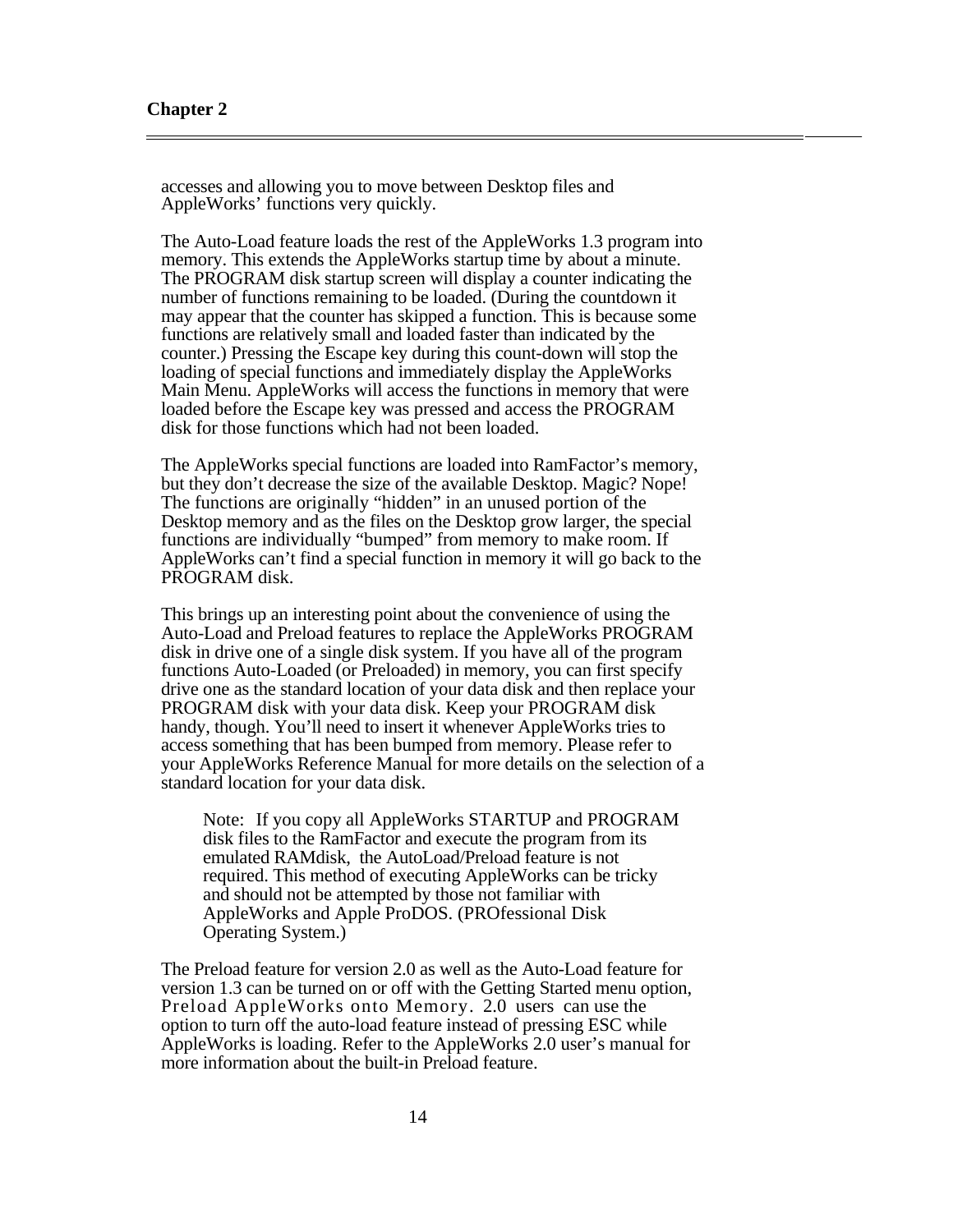# **Multiple Floppy Disk Files**

Data storage problems arise when the size of a file on the Desktop exceeds the amount of storage space on the data disk. A 5.25" floppy disk can<br>store only  $125K$  of April Weilly disk  $\frac{1}{2}$ . store only 135K of AppleWorks data. A 3.5" disk can hold 800K. Using the modified AppleWorks, Desktop, files larger than the available disk space will be segmented, or "split", and saved in sections to two or more disks. The following paragraphs explain how to use this feature to save and load segmented Desktop files.

This seems to be a good time to remind you of Murphy's Law:

### **Whatever can go wrong will go wrong.**

Back up your Desktop files! A power failure will wipe out anything currently on the Desktop! It's always a good idea to have backup copies of your working data disks, especially if you have large amounts of data stored on them.

# **Saving Desktop Files to Disk**

When saving a Desktop file which is larger than the data disk space available, the enhanced AppleWorks will prompt the user with the following message:

### **Segmented Desktop File... Please insert NEXT disk with SAME VOLUME NAME**

Note: If a previous version of the file already exists on the disk, AppleWorks 2.0 will first ask you if you wish to delete the old file. 1.0 through 1.3 will automatically delete the old file before the new file is saved.

Remove the data disk from the current disk drive and replace it with the next data disk. All segments of a given segmented Desktop file MUST be saved on data disks having the same volume (disk) name as the primary (first) data disk. There must be at least one block of free space on the first data disk! If there isn't, the "unable to begin" error message will be displayed and you will have to delete a file on the disk or create a new primary data disk. On subsequent data disks, each appended file segment (sequential) will be automatically deleted before saving a new segment.

If you discover that you don't have enough formatted blank disks with the same volume name, don't panic! Just use the AppleWorks Disk Formatter utility under the "Other Activities" menu. First, press the ESC key to stop saving the Desktop file and to return to the AW Main Menu. Do not turn the computer off. Doing so will erase the Desktop file from memory.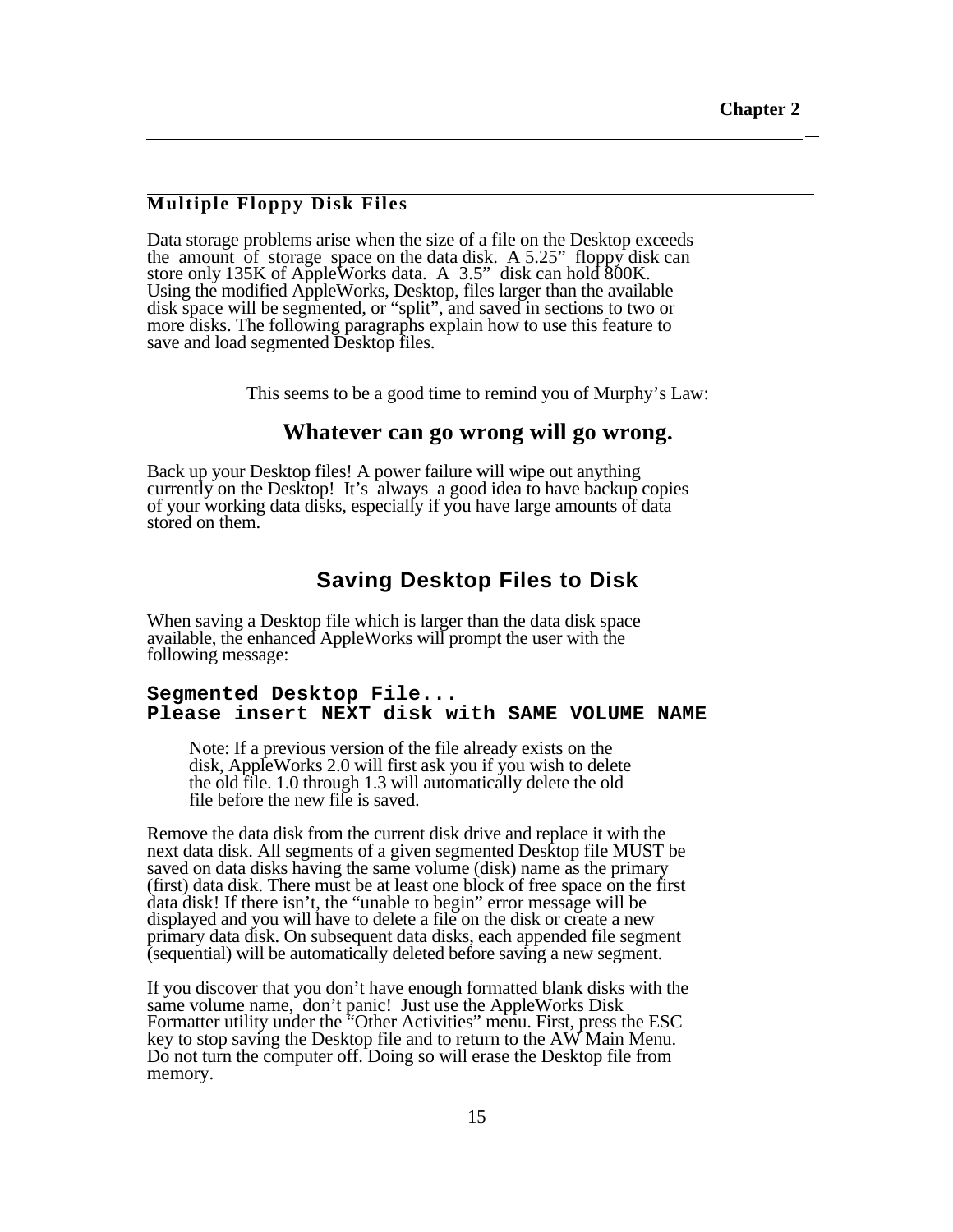$\overline{a}$ 

# **Adding multiple-disk tiles to the Desktop**

When adding multiple-disk, or segmented, files to the Desktop, the file MUST be loaded from the data disks in the same sequence as it was saved. AppleWorks will prompt the user to insert the NEXT data disk(s) until the file is completely loaded.

If you list the files on disks that contain segmented files you will notice that the first segment has the filename that you gave it. The next segment (on the NEXT disk) will have a ".2" appended to the end of your filename. The next disk in the sequence would have a ".3" appended to the filename and so on. This is the way AppleWorks keeps track of the segmented Desktop file sequence. You will probably want to label your data disks in such a way that you too can keep track of the proper sequence.

### **Printer Buffer Option (RamWorks and Z-RAM)**

This feature is only available when the AppleWorks Desktop is expanded using RamWorks or Z-RAM memory. It is not available when only a RamFactor is used. The Apple IIGS has a built-in print buffer that you can activate from the Apple IIGS control-panel menu. (The next section describes Buffer Size Option for the Apple IIGS.)

If your RamWorks or Z-RAM has 256K or more memory, the Printer Buffer option will automatically enable you to continue working with files on the AppleWorks Desktop even while your printer is printing. With sufficient memory, the buffer will support two printers printing at the same time, each printing multiple files. The relative size of the print buffer is determined by the amount of available Z-RAM or RamWorks memory. It does not affect the size of the desktop.

Note: This feature will not work with all printer interfaces. It was designed **to** work with all standard interfaces supporting the Pascal 1.1 protocol for status checking. If you cannot get this option to work, your interface does not support this official protocol. The Apple //c serial ports support this standard, but some serial-to parallel printerinterface converters do not. Contact the manufacturer of your printer card or converter for details on upgrades.

As the Desktop file to be printed is being loaded to the buffer, the message "Filling buffer. . ." will appear on the screen and the printer will begin printing. If the printer is printing an exceptionally large file and the computer seems to be locked in the "Filling buffer... "mode, it is probably caused by insufficient buffer space. The AppleWorks Desktop will return as soon as there is enough space in the buffer for the remainder of the print file.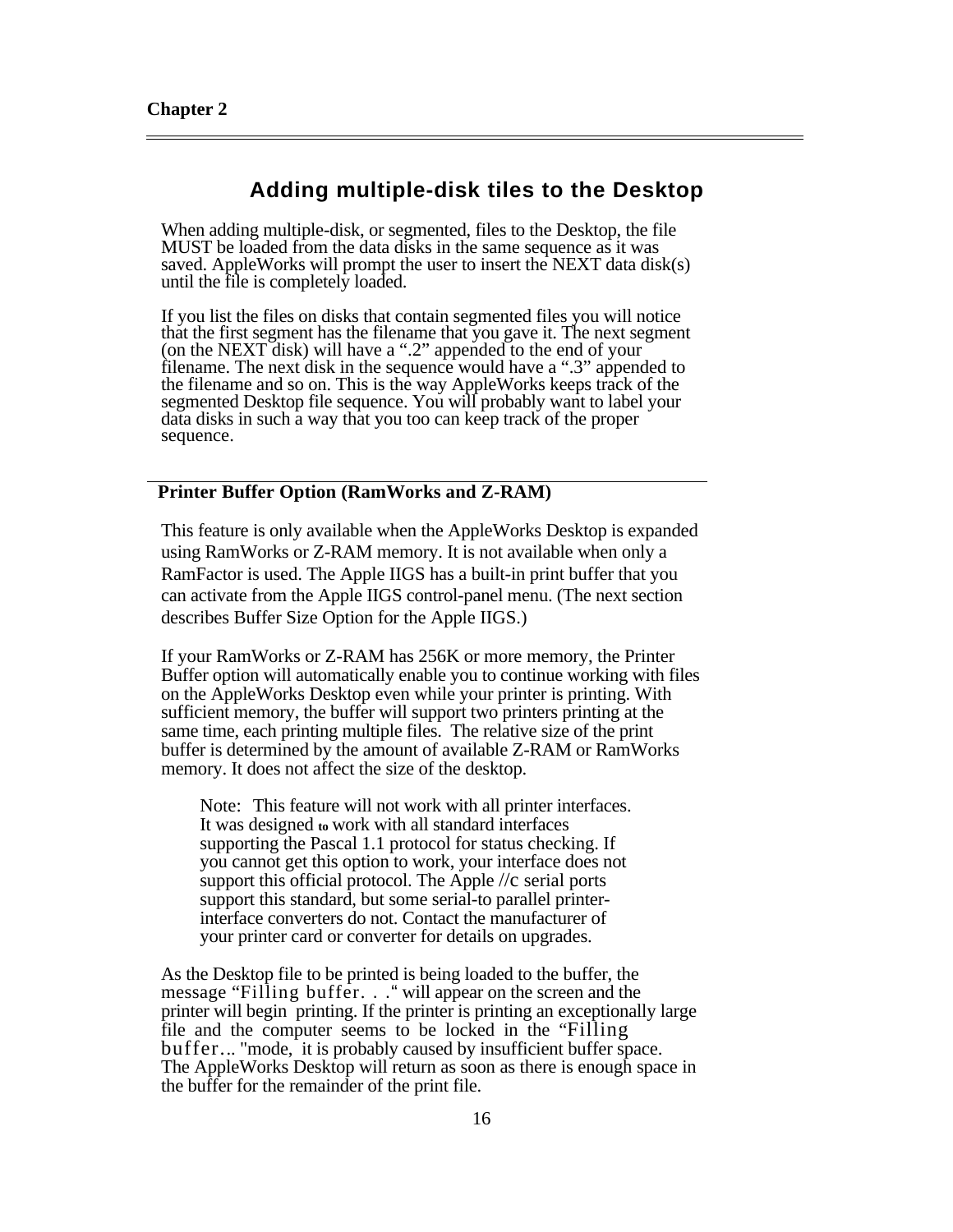Pressing the ESC key while the print buffer is filling will cause AppleWorks to stop sending the remainder of the print file to the buffer. Sending an (-Control-C from the keyboard at any time while the printer is printing will reinitialize (clear) the AppleWorks internal print buffer. If your printer or printer interface has an internal print buffer of its own, the printer may continue to print the remaining contents of its buffer even after the AppleWorks buffer has been cleared.

# **Buffer Size Option (GS only)**

The Buffer-Size option of the Getting Started option menu only affects the size of the Apple IIGS' internal print buffer. (Remember to activate the computers print buffer by using the Apple IIGS control panel.) Since the print buffer on the Apple IIGS is handled differently from the RamWorks/Z-RAM print buffer, this feature has no effect when used on an Apple //e or *//*c*.*

The Buffer-Size option of the enhanced AppleWorks Getting Started option menu lets you allocate the amount of Apple IIGS memory space (up to 64K) to be used for the print buffer. With the Apple IIGS print buffer ON and the Getting Started Buffer-Size option set to 0 K, the actual buffer size will be determined by the amount of memory (2K or less) that the Apple IIGS memory manager can allocate. Please refer to your Apple IIGS *Owner's Guide* for more information about the internal print buffer.

# **Print-File Cache**

 $\overline{a}$ 

 $\overline{a}$ 

One small file (SEG.PR) on the AppleWorks program disk contains special configuration information about such things as your printer information, standard location of your data disk, and enhancement options. The unmodified version of AppleWorks leaves this information on the program disk and is not preloaded along with the program overlays. Whenever AppleWorks needs information from this file it prompts you to reinsert the AppleWorks program disk. The enhanced version of AppleWorks loads this file into memory at startup and eliminates the need for the program disk (until overlays are bumped from memory). Only when you change the contents of this file (i.e.: add, remove a printer, etc.) does the enhanced AppleWorks prompt you to insert the program disk.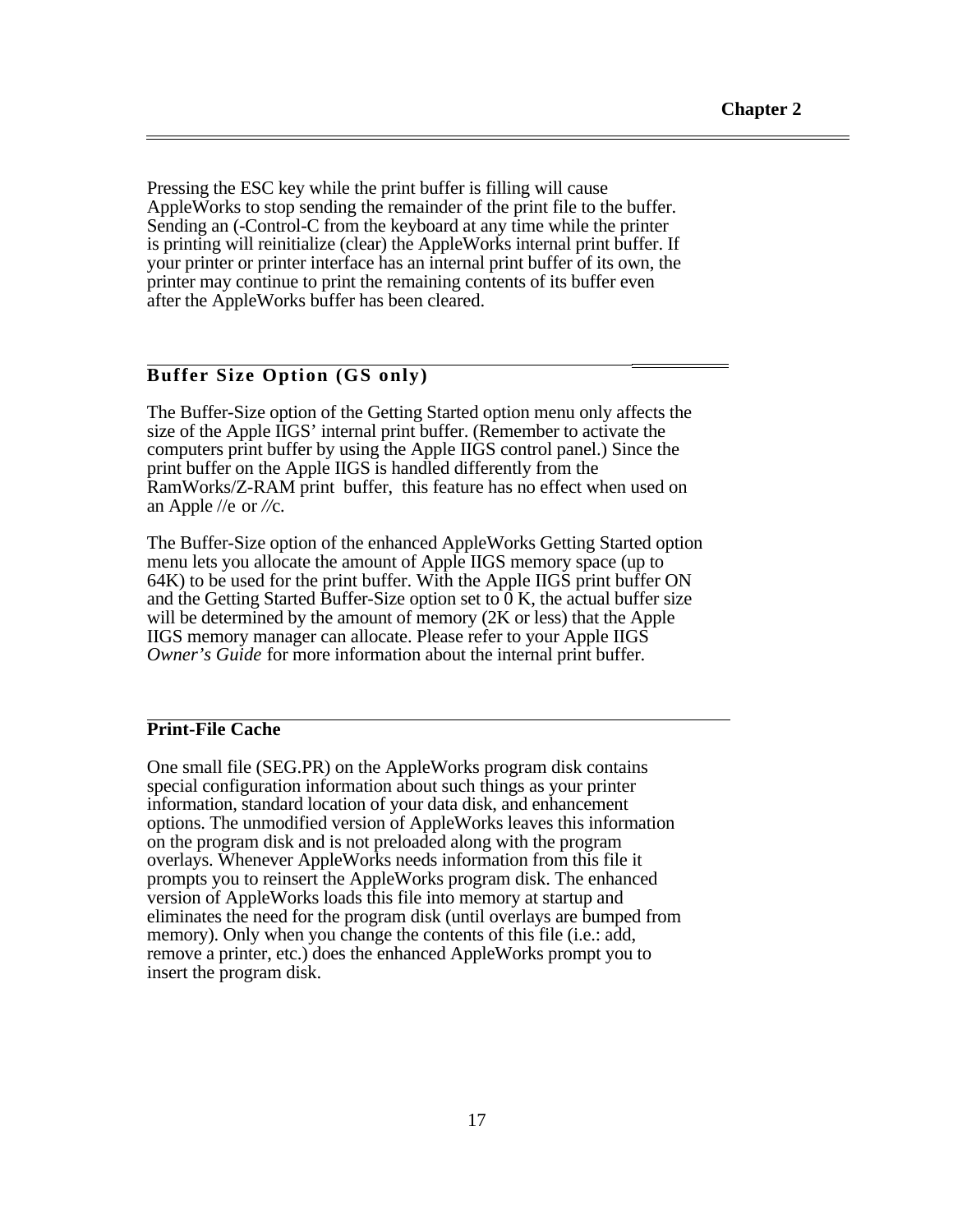# **Reserved RamFactor Size (RamFactor\*)**

This option allows RamFactor users to partition the desired amount of RamFactor Memory for use as a RAMdisk. Otherwise, AppleWorks will use all available memory to expand the desktop. Since the memory on RamWorks and RamFactor are handled differently, this setting has no effect when used with RamWorks.

\*Note: We have also provided features with the RamWorks and Z-RAM products that allow you to control how the memory is used. Refer to the *Partition* and *ProDrive* instructions in each manual.

# **Time Display/Data Base Time-Stamp Option**

This option was designed to read the output of the Z-RAM Ultra clock, Serial Pro clock, Apple IIGS internal clock, TimeMaster H.0., or any other ProDOS compatible clock and replace the "Open-Apple-? for Help" message in the bottom line of the AppleWorks screen with a current date and time display. This option also allows the AppleWorks user to enter the current date or time into a Data Base category by typing the @ character as the only entry in that category. The category name must contain either the word DATE or the word TIME but should not contain both. For example, you should not use this feature in a category named "Date and Time."

The Getting Started options menu allows 12 hour or 24 hour time and date display. How the date is displayed on the screen and stamped in the Data Base is affected by the time display option selected.

The 12-hour (USA format) option displays the date as Month/Day/Year.

The 24-hour (French, German, and military format) option displays the date as Day/Month/Year

The "AECLK.SYSTEM" file, required by the *//c* System Clock, Z-RAM Ultra, and Serial Pro clocks, can be installed to the AppleWorks STARTUP disk before or after using the AW 2 Expander. The instructions for installing the AECLK.SYSTEM file are provided in the appropriate Æ clock~Product user's manual.

To use the internal clock of the Apple IIGS, the enhanced AppleWorks must be run under ProDOS 8 or 16, not ProDOS 1.1.1. Refer to your IIGS manual for details about the internal clock.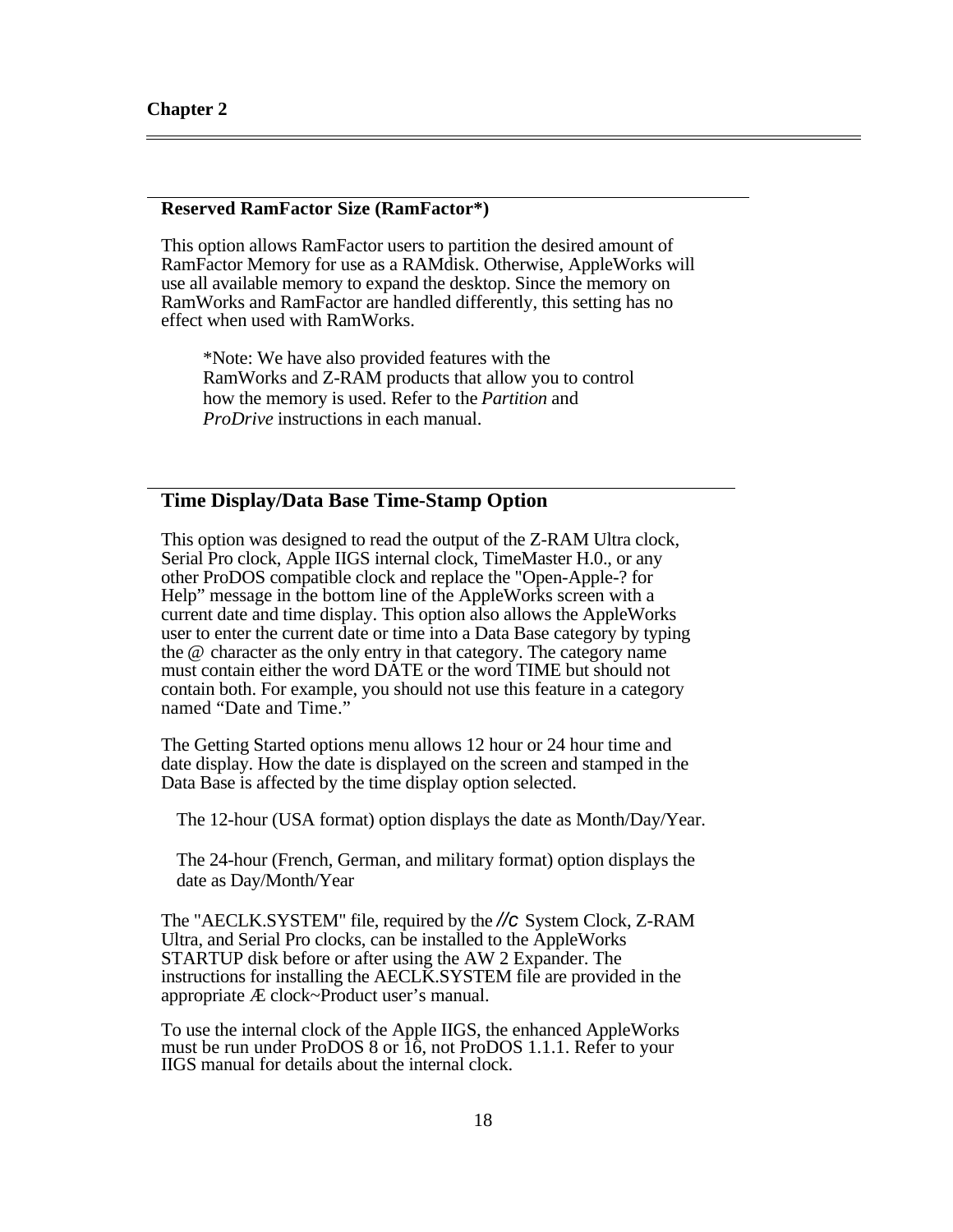# **3: Apple Works for the Apple ][ Plus!**

# **Introduction**

<span id="page-23-0"></span> $\overline{a}$ 

 $\overline{a}$ 

This chapter tells you what you need to modify and use AppleWorks on the Apple][ Plus computer. You should also refer to this chapter if you are using the AW 2 Expander disk to add certain enhancements to AppleWorks V1.2 or 1.3 for use with your lle or IIGS. The directions for an optional, easy to install "Shift Key" modification supported by the modified AppleWorks program is also included in this chapter.

# **About the AppleWorks Expander and the ][ Plus**

AppleWorks was originally written for the Apple //e, not the][ Plus. If you try to boot the AppleWorks STARTUP disk in a][ Plus system, all you get is the error message: "APPLEWORKS REQUIRES AN 80 COLUMN //E." The AppleWorks Expander is a menu driven utility program which will modify, or patch, your AppleWorks STARTUP disk, enabling AppleWorks to run on the][ Plus. The AppleWorks Expander will also make the necessary software modifications to compensate for the differences between the Apple //*e* and the Apple ][ Plus. The version of AppleWorks and the amount and type of memory you have in your Apple ] [ Plus determine what features and options are available to you.

Here's what the AppleWorks Expander can do for Apple ][ Plus users:

Enable AppleWorks 1.2, 1.3, or 2.0 to run on the Apple II Plus.

Note. The AW 2 Expander will modify AppleWorks 1.2 so that it will run on a][ Plus but version 1.2 will not recognize the RamFactor's memory and, consequently, will not expand the desktop when used with a RamFactor.

 Patch AppleWorks to support the ViewMaster, Videx or SuprTerm compatible 80 column display.

 Support alternate keyboard commands to emulate Apple lle keys not available on the Apple][ Plus keyboard.

 Preload AppleWorks into memory\* for improved AppleWorks speed; fewer disk accesses (for versions 1.3 and 2.0 with a RamFactor).

Give AppleWorks multiple disk file-saving\* capability.

Reserve RamFactor memory\* for use as a RAMdisk (for V1.3 and 2.0).

 Allow on-screen AppleWorks time display\*. (Option for ProDOS compatible clock cards.

Support Data Base time-stamp\* (option).

\*These features are also added to the 1.2 and 1.3 versions for use on a IIe or IIGS. See *About the New Features* in the previous chapter for descriptions of these enhancements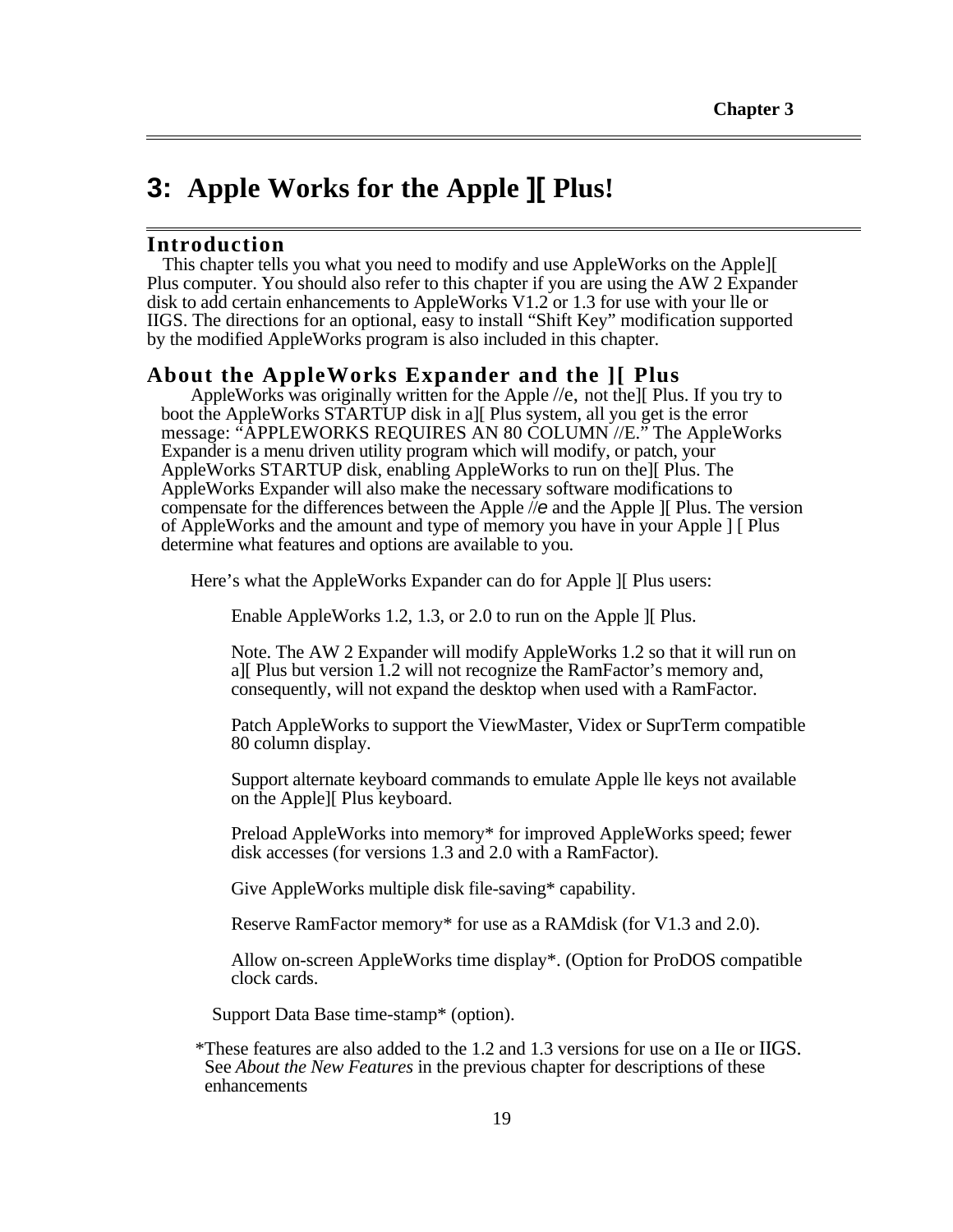<span id="page-24-0"></span> $\overline{a}$ 

 $\overline{a}$ 

 $\overline{a}$ 

 $\overline{a}$ 

### **SOFTWARE Required:**

An Applied Engineering AW 2 Expander utility disk.

**Warning:** Use the AW 2 Expander only on backup COPIES of your AppleWorks disks! Store your original disks in a safe place.

AppleWorks, version 1.2, 1.3, or 2.0. (See above for other versions.)

If you have access to a computer that will boot AppleWorks (//e, //c, or IIGS), the version number is indicated on the AppleWorks Startup screen. See the illustration, *Apple Works Version Number.* Version 2.0 is recommended. Contact your Authorized Apple Dealer for an upgrade to the latest version.

### **Minimum HARDWARE Required:**

 An Apple ][ Plus with 64K of Random Access Memory (RAM). An Apple ][ won't do! It has to be an Apple II Plus with Applesoft BASIC in ROM and 48K of RAM on the main board.

**Note:** AppleWorks 2.0 will not support exponential functions in the spreadsheet when used with a 64K machines. An Apple  $\parallel$  Plus must have either a TransWarp or an extra Pocket Rocket for exponential functions.

A 16K Language Card in slot 0. (See the note about TransWarp™' below).

 A ViewMaster or Videx compatible or SuprTerm compatible 80 column display card in slot 3.

Note: to run AppleWorks version 1.2 you must use a ViewMaster 80.

A video monitor capable of displaying 80 column text.

At least one disk drive.

### **Optional Hardware:**

RamFactor card in any available slot.

Applied Engineering's TransWarp accelerator card in any available slot.

(Highly recommended! - The TransWarp card will increase the processing speed of the computer and functions as the 16K language card.)

TimeMaster H.O. or any ProDOS compatible clock card.

# **Enhancing AppleWorks**

Now that you know what you need, follow the step-by-step enhancement instructions in the previous chapter called, *AppleWorks Expander Instructions.*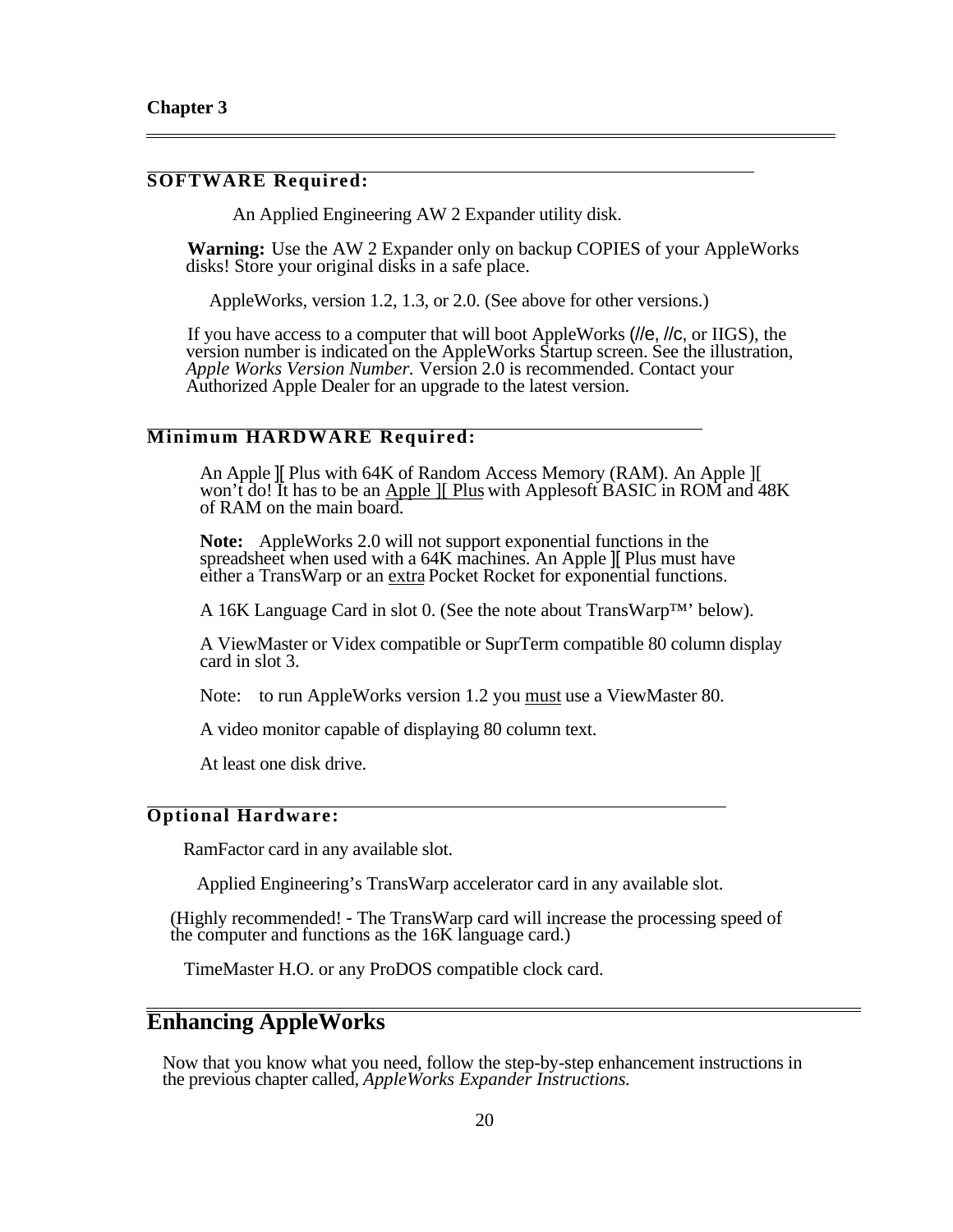# **Alternate AppleWorks Keyboard Commands**

<span id="page-25-0"></span>

Since the Apple II Plus keyboard does not have the up arrow, down arrow, or open-Apple keys, these keys, which are required by AppleWorks, must be emulated through the magic of software. To enter an Open-Apple command on the ][ Plus keyboard, press and release the Esc key, then press the appropriate letter or number key. For example  $\Box$ A would be entered as Esc A;  $\overrightarrow{A}$  4 would be Esc 4. Cursor positioning and other special keys are described in the chart below. Control commands are entered by holding the Control key down while pressing the appropriate letter key.

| Apple <i>ll</i> e Keyboard | <b>Apple I[ Plus Equivalent</b> |
|----------------------------|---------------------------------|
| Return                     | Control M or Return             |
| Cursor $Up$ <sup>T</sup>   | Control K                       |
| Cursor Down $\downarrow$   | Control J                       |
| Cursor Right $\rightarrow$ | Control U or $\rightarrow$      |
| Cursor Left $\leftarrow$   | Control H or $\leftarrow$       |
| Tab                        | Control I                       |
| Escape                     | Esc Esc                         |
| Delete                     | Esc#                            |
| @                          | Esc"                            |
| Λ                          | $\text{Esc} =$                  |
|                            | $Esc -$                         |
|                            | Esc $\&$                        |
|                            | Esc!                            |
|                            | Esc                             |
|                            | $Esc$ \$                        |
| [                          | $\text{Esc}$                    |
|                            | $\text{Esc}$                    |
|                            | Esc (                           |
|                            | Esc)                            |

# **Lower Case Characters**

When the modified AppleWorks is booted it automatically enters lower-case mode. To toggle this shift lock feature between upper and lower case use Control-A. (Press the A key while holding the Control key down.)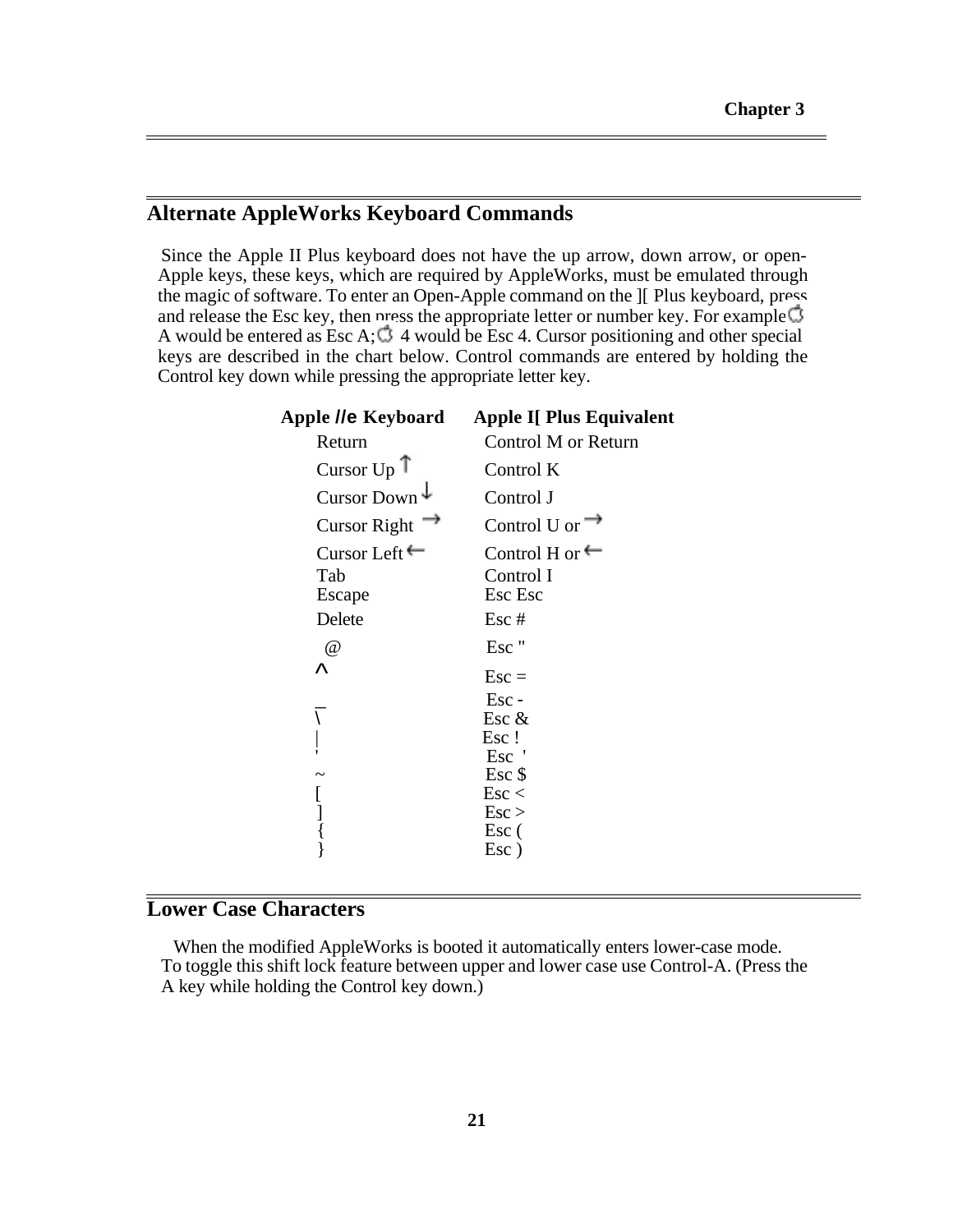<span id="page-26-0"></span> $\overline{a}$ 

# **Optional Shift Key Hardware Modification (For Rev 7 or later motherboard)**

Using the modified AppleWorks with this one wire modification, the shift key becomes a real shift key, eliminating the need to constantly toggle Control-A. The only part required is readily available at your local Radio Shack® store. It is called a "Mini Clip Lead" and the part number is 278-016.

- 1. Turn the computer off and remove the top cover.
- 2. Connect one end of the mini-clip wire to **pin 1** of the **74LS251**  integrated circuit "chip," which is just forward of the Game **I/0**  connector (toward the keyboard). See illustration 3-1.
- 3. Connect the other end of the mini-clip wire to **pin 24** of the keyboard encoder connector. This connector is a row of 25 parallel wires extending between the keyboard and the keyboard encoder circuit card suspended below it. Pin 1 of this connector is nearest the power supply; pin 25 is nearest the right side of the computer. (...pin 24 is second from the right.)
- 4. Replace the top cover, boot the modified AppleWorks, and shift!

**Illustration 3-1** Location of the 74LS251 on the Apple ][ Plus main circuit board

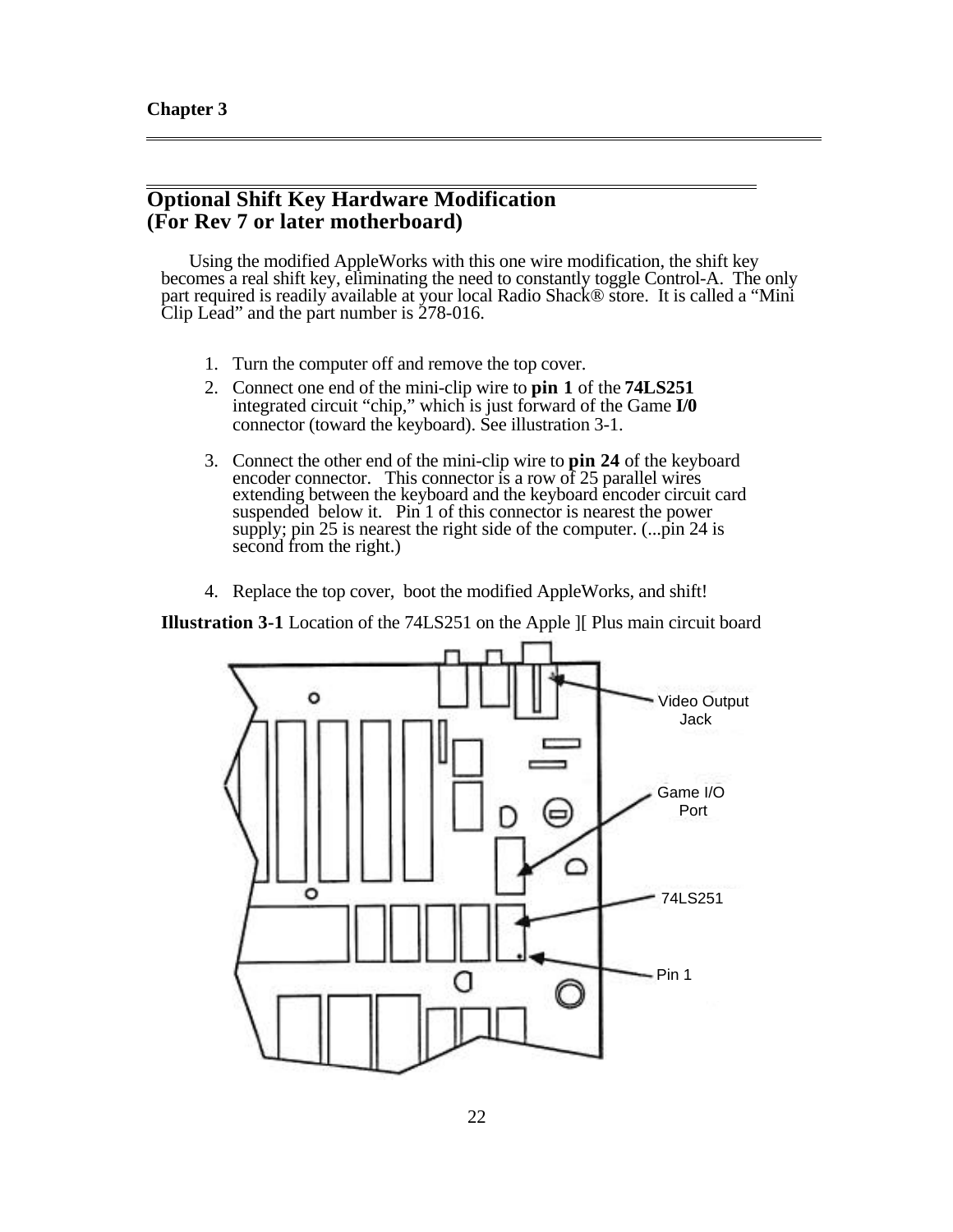# **4:** *Putting RamFactor to Work*

# **Introduction**

<span id="page-27-0"></span>

In the previous two chapters, RamFactor was used to enhance the performance of AppleWorks 1.3 and 2.0 which were specially written to take advantage of RamFactor's extra memory. If you are using AppleWorks 1.3 or 2.0 or an application program that automatically utilizes RamFactor memory in this manner, then you probably have no need for the information contained in this chapter. This chapter explains how to use RamFactor as a RAMdisk. It will explain how to create a RAMdisk in the operating system of your choice, how to copy files to the RAMdisk, and how to execute programs from the RamFactor RAMdisk. Although you don't have to be an experienced programmer to use the RAMdisk feature of RamFactor, you should have a working knowledge of the applicable operating system.

Remember that a RAMdisk is a volatile data storage medium! If the power is turned off, all information stored in the RAMdisk disappears. Be careful how you use the RAMdisk feature. Back up your data often and consider RamCharger™, the battery backup option for RamFactor. (See Appendix A.)

How RamFactor emulates a solid-state RAMdisk depends on the operating system booted into the computer. The following sections describe how RamFactor is used with these different operating systems: ProDOS, DOS 3.3, CP/AM *5.1,* and Pascal 1.3.

**WARNING:** Don't try to boot an unformatted RamFactor RAMdisk using the PR# command! If you do, you'll find yourself in the RamFactor Partition Manager program. Chapter 4 has the details on the accessing and using the Partition Manager.

# **ProDOS RAMdisk**

When a ProDOS based startup disk is booted, ProDOS automatically recognizes the RamFactor card as a DATA disk with the volume name /RAMs, where *s* is the number of the slot containing the RamFactor card. You can store your data files in the ProDOS DATA disk or load programs to it and run them, but you can't start up from (boot) the DATA disk. To create a PROGRAM RAMdisk, or one that can be booted, you must first format the ProDOS RAMdisk.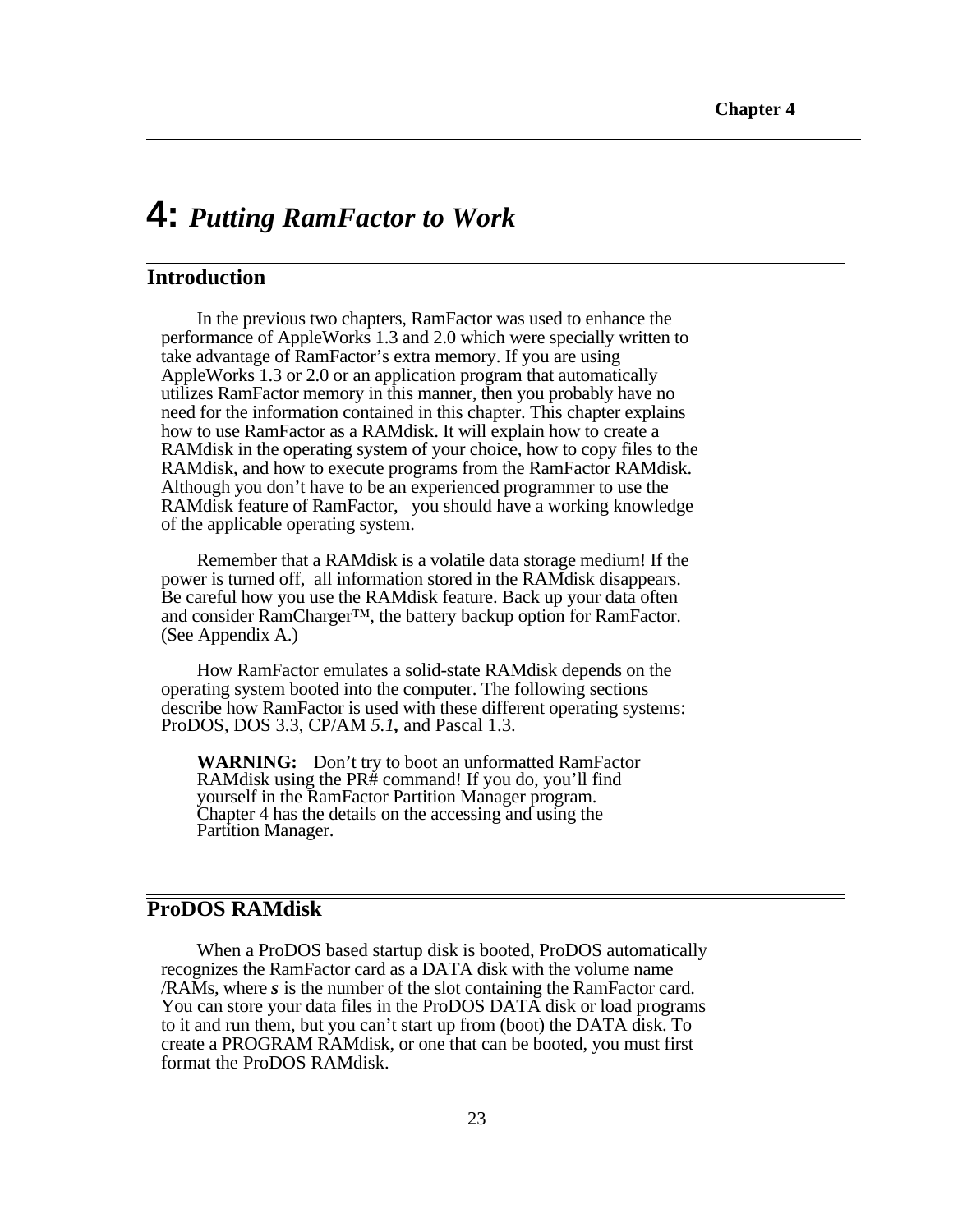$\overline{a}$ 

 $\overline{a}$ 

### **Formatting a ProDOS RAMdisk**

Use Apple Computer's FILER program to *format* the RAMdisk. For your convenience, FILER is provided on the AppleWorks Expander disk. If you've never used the FILER before, the instructions are in the ProDOS User's Manual or are available in the FILER's tutorial HELP screens. Here's an outline of the FILER's format procedure:

- 1. Boot the AppleWorks Expander disk; select the Exit to BASIC option from the Main Menu.
- 2. At the Applesoft BASIC prompt ( ] )**,** use the ProDOS Dash command to run the FILER program. Type: —FILER.
- 3. From the FILER main menu select option "V"; then "F" from the Volume Commands menu.
- 4. Enter the number of the slot containing the RamFactor card. For the new volume name enter: RAMS, where s is the RamFactor slot number. (**-** or name it anything you like.)
- *5.* Answer "Y" to the "DESTROY 'RAMs'?(Y/N)" prompt. Your RamFactor RAMdisk is formatted in less than a second.
- 6. Press the ESC key twice to return to the FILER main menu; press **"Q"** to access the Quit and Load screen. Just press the Return key to get back to the AppleWorks Expander Main Menu.

#### Copying files to a ProDOS RAMdisk.

Treat the ProDOS RAMdisk just like any other ProDOS volume. Files can be copied to or from it by using a file-copy utility program, such as Apple's FILER, Central Point Software's Copy II Plus (version *6.5* or later), or Applied Engineering's AUTOCOPY2. Do not use volume-copy options to copy another disk to a RAM disk use only the file-copy options. Remember that you are copying the contents of one disk to another; you are not duplicating a disk.

**Note:** Only files which are not copy-protected can be copied to a ProDOS RAMdisk, although some copy protection schemes will allow files to be copied from a floppy disk to a hard disk *or RAMdisk* but not another floppy disk.

Once PRODOS and the required system file (e.g. BASIC.SYSTEM) are copied to the RAMdisk, it can be booted with the PR#s command, where *s* is the number of the slot containing the RamFactor card. If RamFactor is installed in slot 7 of an Enhanced Apple //e, the RAMdisk can be booted using the Control-Open Apple-Reset method. Or if you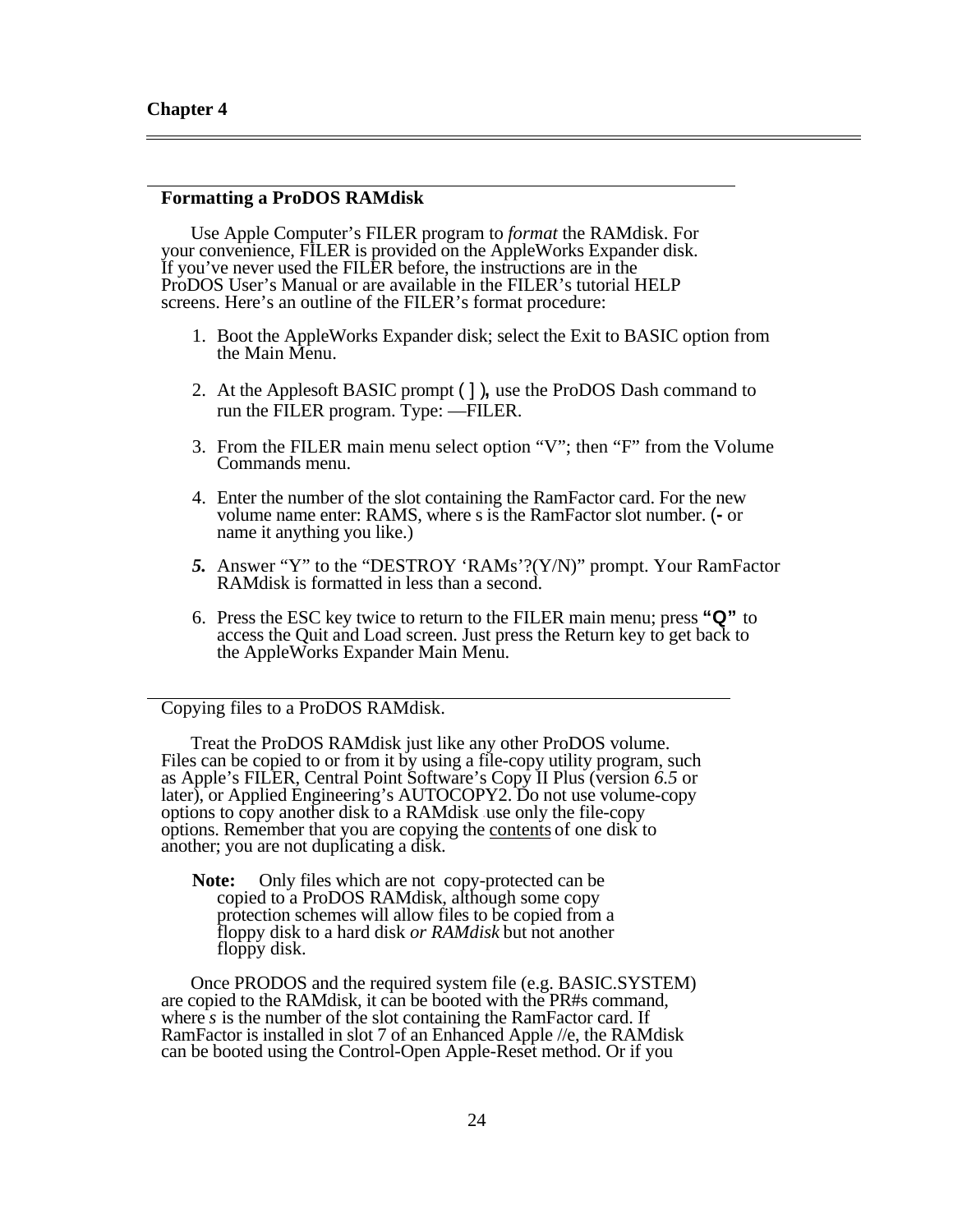have RamCharger, your Enhanced *//e* will be able to boot from the RAMdisk upon power-up!

<span id="page-29-0"></span> $\overline{a}$ 

Any attempt to access or format a RamFactor RAMdisk that has already been formatted under a different operating system will result in a "WRITE PROTECT" error message. To clear the RAMdisk, remove power from the RamFactor card. (i.e. turn the computer and battery backup option switch OFF.)

# **AUTOCOPY Instructions**

Included on the AppleWorks Expander disk is an Applesoft BASIC utility program, AUTOCOPY2, which will allow you to copy all of the files on one or more floppy disks (or hard disks) to a ProDOS RAMdisk. The authors of AUTOCOPY2 tried to make the program as simple to use as possible, but it does require you to have an elementary knowledge of ProDOS commands and pathnames. The basics of pathnames, directories, subdirectories, and filenames are explained in the ProDOS User's Manual.

Select the "Execute AutoCopy" option from the AppleWorks Expander disk Main Menu. AUTOCOPY2 will display this prompt:

### **Enter name of volume directory to copy (<RETURN> to quit)** *I*

Carefully type the volume name of the floppy disk containing the files you wish to copy. The leading ProDOS slash (/) delimiter is provided; just enter the volume name character string. The ending delimiter is optional. To correct an entry before the return key is pressed, use the left arrow key to backspace over the error, and enter the correct characters. Next you are prompted to enter the destination subdirectory:

### **Enter name of destination volume or subdirectory /**

Again, the leading ProDOS slash (/) delimiter is provided; type the desired volume or subdirectory name. if a destination subdirectory is specified which does not already exist, AUTOCOPY2 will automatically create it. The contents of any subdirectories encountered under the source pathname will be copied to subdirectories created by AUTOCOPY2 under the destination pathname.

The equal sign (=) can be used as a wildcard to substitute for the *trailing characters* of a source filename character string. This is best explained with the following example:

### **Enter name of volume directory to copy (<RETURN>to quit) /PFS.FILE/FILE=**

In this example, only the files with filenames beginning with "FILE" on the /PFS.FILE volume would be copied to the destination.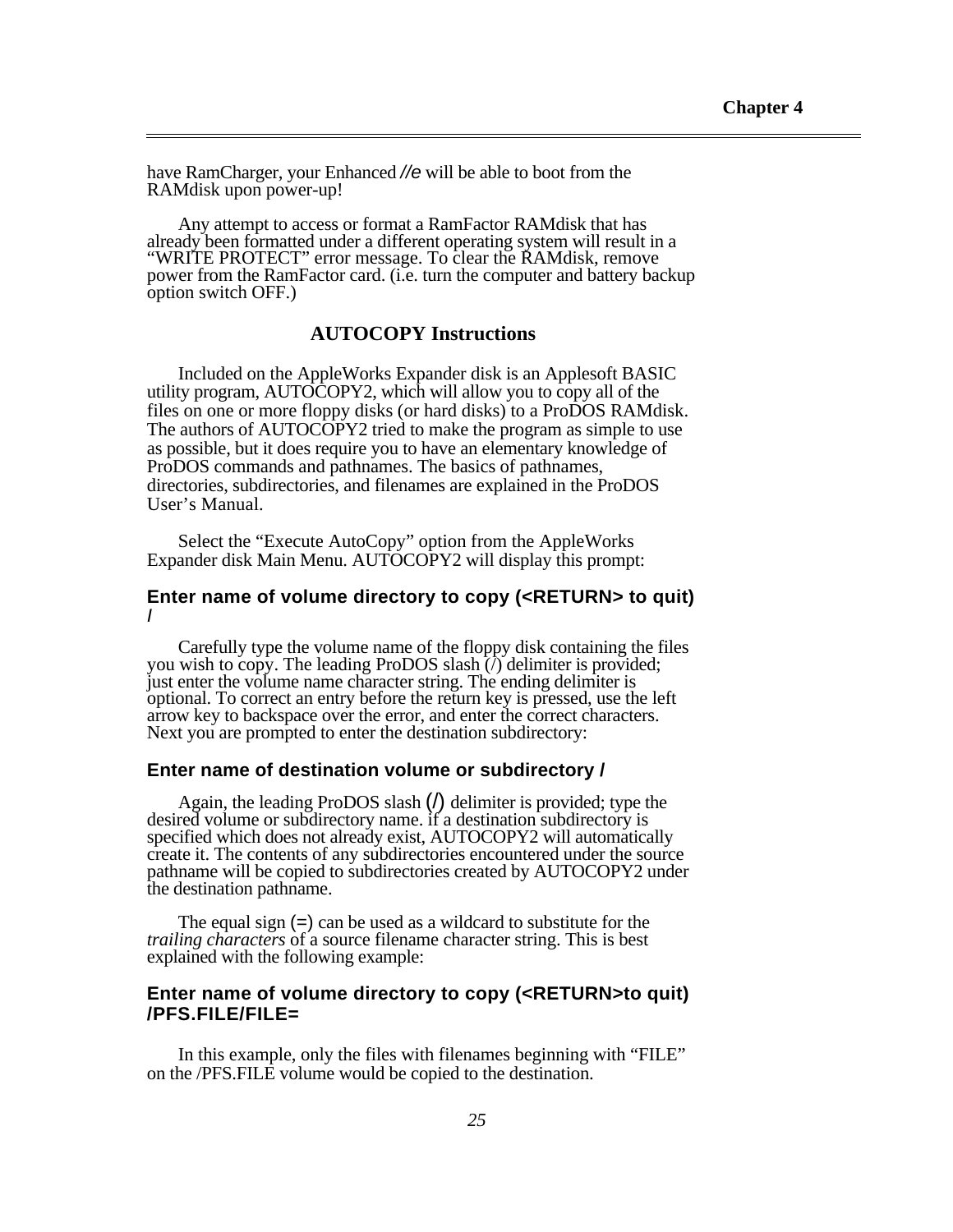AUTOCOPY2 can also be executed from Applesoft BASIC. Program execution can be from the immediate (BASIC prompt) or deferred (within a BASIC program) mode.

**IMPORTANT:** If AUTOCOPY2 is to be copied to and executed from another disk, it will be necessary to also copy the GET.LEN file to that disk. GET.LEN must be under the same directory as the AUTOCOPY2 program.

### **Customizing AUTOCOPY2**

If you are familiar with the BASIC programming language, you will be able to alter certain AUTOCOPY2 program statements (lines), allowing the program to be used as an automatic (STARTUP) program, capable of copying multiple volumes or pathnames to a RAMdisk.

The user options are conveniently contained in AUTOCOPY2 program lines 40 through 44, inclusive. The statements beginning with line 45 are string array elements, containing the multiple source and destination pathnames. The initial default option settings are shown in Example 1 below and explained in the following paragraphs.

Example 1:

**40 PROMPT = YES 41 ASKFILE = NO 42 EXITFILE\$ = ""/?" 44 MULTIVOL = NO 45 MV\$(0) = "/?":MU\$(0) = "I?" 46 MV\$(1) = "/?":MU\$(1) = "I?" 47 MV\$(2) = "/?":MU\$(2) = "I?"**

**Line 40 PROMPT** = In the default state (YES) AUTOCOPY2 will prompt you to insert the source disk and press return. If changed to  $PROMPT = NO$ , the program will scan the system for the source pathname and begin the copy process.

**Line 41 ASKFILE** = The default setting  $(NO)$  will cause AUTOCOPY2 to automatically copy all files encountered under the source pathname. Changing this option to YES, you will be asked to confirm each file before it is copied. This allows selective copying of files when desired.

**Line 42 EXITFILE\$** = This option allows you to name a file to be executed upon completion of the copy process. The default (EX1TFILE\$) = "/ ?") will cause the program to display "COPY COMPLETE" when all files have been copied, set the current prefix to the boot drive, and exit to the BASIC prompt. The EXITFILE must be an executable program file and should be specified by its COMPLETE pathname. The EXITFILE routine will automatically insert the ProDOS DASH *(—)* command.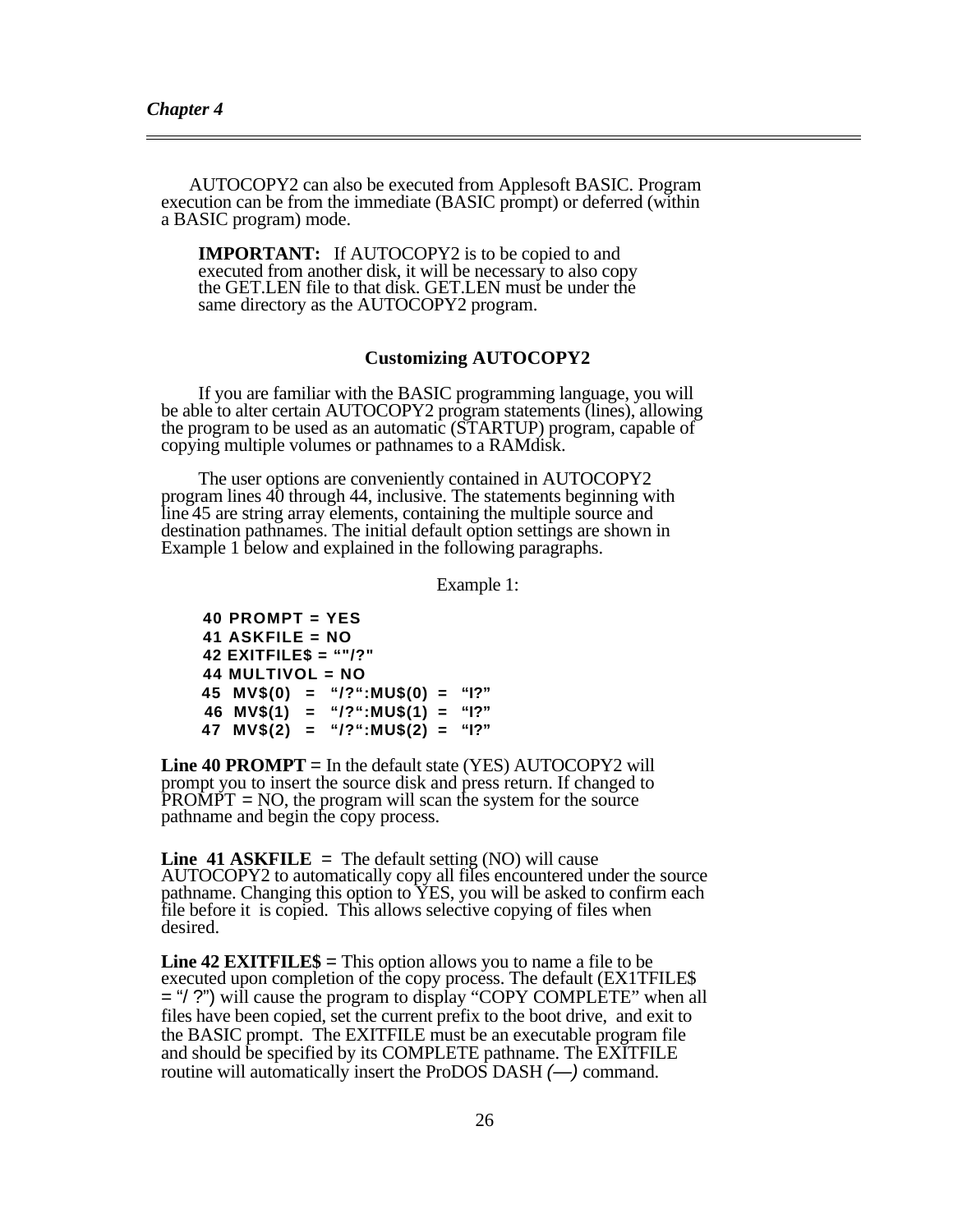**Line 44 MULTIVOL** = if MULTIVOL = NO the program uses only the option parameters specified in program lines 40 through 42, inclusive. The multiple source and destination pathnames described in the next paragraph are ignored.

if MULTIVOL = YES the program will use the pathname string arrays it finds beginning with line 45. Up to ten additional source (MV\$) and destination (MU\$) string array elements may be created as required. When the program encounters a source or destination array element which contains "/?" it will prompt you for keyboard input for that element.

The equal-sign (=) can be used as a wildcard to substitute for the trailing characters of a source character string, as shown in this example program line:

# **45 MV\$(0) = "/PFS.PLAN/PLAN&':MU\$(0) = "/RAM7/PFS"**

Only the files with filenames beginning with "PLAN" on the /PFS.PLAN volume would be copied to the /RAM7/PFS subdirectory.

The program lines shown in Example 2 will load the contents of the AppleWorks startup and program disks to the /RAM7/APPLE WORKS/ subdirectory. Since line 40 is set to YES, AUTOCOPY2 will prompt you twice to insert a volume with the name of /APPLEWORKS. (...the AppleWorks STARTUP and PROGRAM volumes.) When all files have been copied to the ProDrive, AUTOCOPY2 will execute the EXITHLE\$ string in line 42.

Example 2:

 $\overline{a}$ 

**40 PROMPT** = **YES 41 ASKFILE** = **NO 42 EXITFILE\$** = **"/RAM7/APPLEWORKS/APLWORKS.SYSTEM" 44 MULTIVOL** = **YES 45 MV\$(O)** = **"/APPLEWORKS":MU\$(0)** = **"/RAM7/APPLEWORKS" 46 MV\$(1)** = **"/APPLEWORKS":MU\$(1)** = **"/RAM7/APPLEWORKS"**

The options specified in Example 3 tell the AUTOCOPY2 program to automatically copy all files beginning with "FILE" on the /PFS.FILE volume to the /RAM5/PFS subdirectory and prompt you for the next source and destination pathnames. After all files have been copied, the program will then execute the EXITFILE\$. (FILE.SYSTEM is the PFS:File startup program.)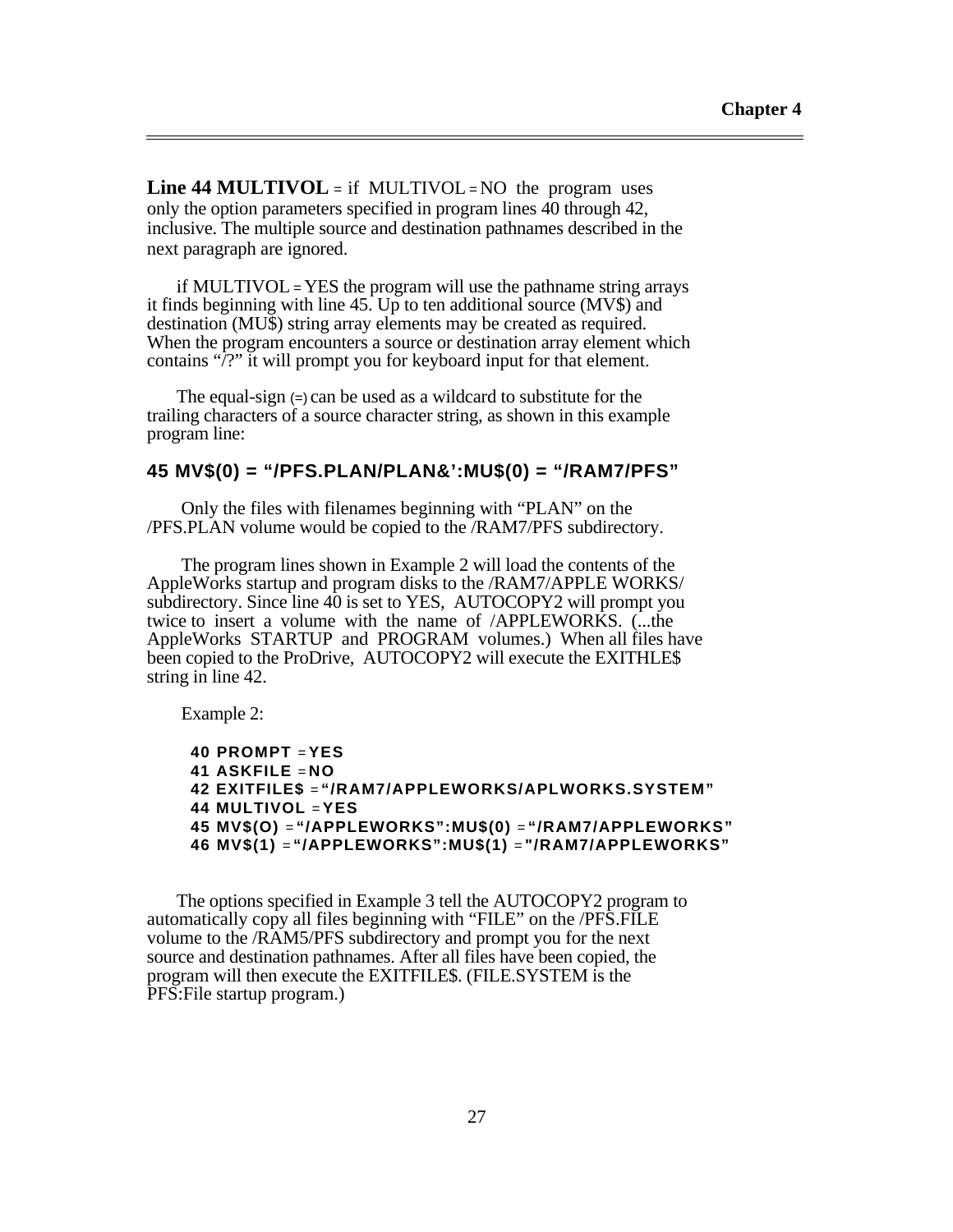$\overline{a}$ 

<span id="page-32-0"></span>Example 3:

```
40 PROMPT = YES
41 ASKFILE = NO
42 EXITFILE$ = "/RAM5/PFS/FILE.SYSTEM"
44 MULTIVOL = YES
45 MV$(0) = "/PFS.FILE/FILE=":MU$(0) ="/RAM5/PFS"
46 MV$(1) = "/V:MU$(1) = "/?"
```
Note: PFS software is copy-protected. Program files can be copied to a ProDrive and executed, but they are "keyed" to the PFS program master disk which must be in the startup disk drive. See your PFS program user's manual for more information about executing programs from a hard disk or RAMdisk.

# **DOS 3.3 RAMdisk**

Booting a DOS 3.3 disk does not automatically create a DOS 3.3 RamFactor RAMdisk. You must first inform the operating system (DOS 3.3) that there is a RamFactor card in the computer by using the IN#s command, where *s* is the number of the slot containing the RamFactor card. This command links the RamFactor card to the DOS 3.3 operating system in memory.

The number and sizes of the emulated DOS 3.3 volumes (disks) created by the TN#s command depends on the amount of RAM available on the RamFactor card. Use the chart, below, to determine the number and size of your DOS 3.3 RAMdisk volumes.

| RamFactor   | Number of     | Drive | Maximum files |
|-------------|---------------|-------|---------------|
| Memory Size | <b>Drives</b> | Size  | per Drive     |
| 256K        |               | 140K  | 105           |
| 512K        |               | 400K  | 2.17          |
| 768K        |               | 400K  | 2.17          |
| 1024K       |               | 100K  | 217           |
|             |               |       |               |

These RAMdisk volumes are just like initialized DOS 3.3 DATA disks. They can contain information, even programs, but they can't be booted. To be a bootable startup disk, a PROGRAM disk, the slot *s,* drive 1 RAMdisk must contain the DOS 3.3 operating system.

The DOS 3.3 operating system can be installed using the INSTALL DOS program on side 2 of the AppleWorks Expander disk. Boot the back side of the AppleWorks Expander disk in your startup drive and select the "Install DOS 3.3 to RamFactor" option. The program automatically finds the RamFactor card and installs the DOS 3.3 "boot tracks." (The INSTALL DOS program can also be executed from Applesoft BASIC by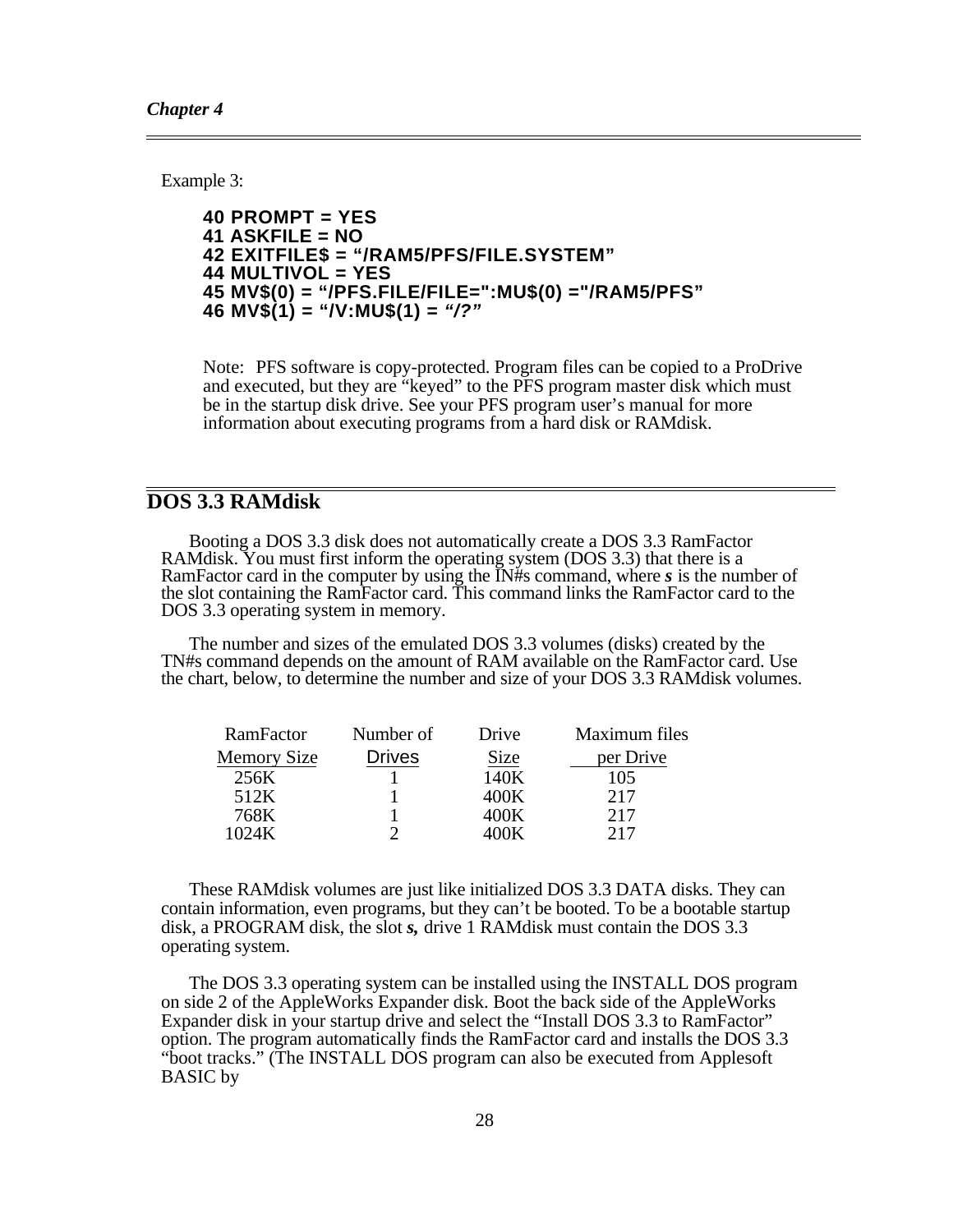<span id="page-33-0"></span>typing BRUN INSTALL DOS at the BASIC prompt.) After DOS 3.3 is installed, the RAMdisk can be booted just like any DOS 3.3 volume. Use the PR#s command from the BASIC prompt. If you have an Enhanced Apple //e and your RamFactor is in slot 7, use can use either PR#7 or Control-Open Apple-Reset to reboot the DOS 3.3 RAMdisk. (Nonenhanced Apples will not boot from a RAMdisk card using the Control-Open Apple-Reset method.)

If another standard DOS 3.3 startup disk is booted while the RamFactor DOS 3.3 RAMdisk is active, the new operating system will have to be linked to the RAMdisk with the IN#s command. Any attempt to access or format a RamFactor RAMdisk that has already been formatted under a different operating system will result in a 'WRITE PROTECT" error message. To clear the RAMdisk, remove power from the RamFactor card. (i.e. turn the computer and battery backup option switch OFF.)

When you use the INIT command with the modified DOS 3.3 in memory, keep this in mind: The image of DOS written on the initialized floppy disk will be the patched RAMdisk version DOS. The initialized disk will be "tied" to the RamFactor card and its current slot. For the floppy disk to successfully booted, the RamFactor card will have to be installed in the same slot as when the disk was initialized.

### **Copying Files to the DOS 3.3 RAMdisk.**

 $\overline{a}$ 

Standard (not copy-protected) DOS 3.3 files can be copied to the RamFactor's RAMdisk using the Apple File Developer program (FID). The FID program is especially useful for transferring all types of DOS 3.3 files. For your convenience the FID program has been included on the DOS 3.3 side of the AppleWorks Expander disk. FID can also be found on the Apple DOS 3.3 System Master disk (FID is a binary program and is executed by typing BRUN FID at the BASIC prompt.)

FID can be used in combination with a text file to create a turnkey file copy utility program. This is a quick way to transfer a selected list of files to a DOS 3.3 RAMdisk. The text file contains a list of commands used to run the FID program, set up the source and destination disks, and list the files to be copied. The EXEC command is used to start processing the text file's commands. See the DOS Users Manual for more information on EXECuting text files.

An example EXEC (text) file, COPYM, is included on the DOS 3.3 side of the AppleWorks Expander disk. This sample file instructs the FID program to copy certain files on the disk to the RAMdisk. To use this sample file, boot the disk and select the "Copy Files to RamFactor" option. This menu option will automatically link the RAMdisk to DOS and EXECute the COPYM text file, which will copy INSTALL DOS and FID to a RAMdisk. (COPYM is a sample text file; it assumes the RamFactor is in slot 7 and the floppy disk interface is in slot 6.) This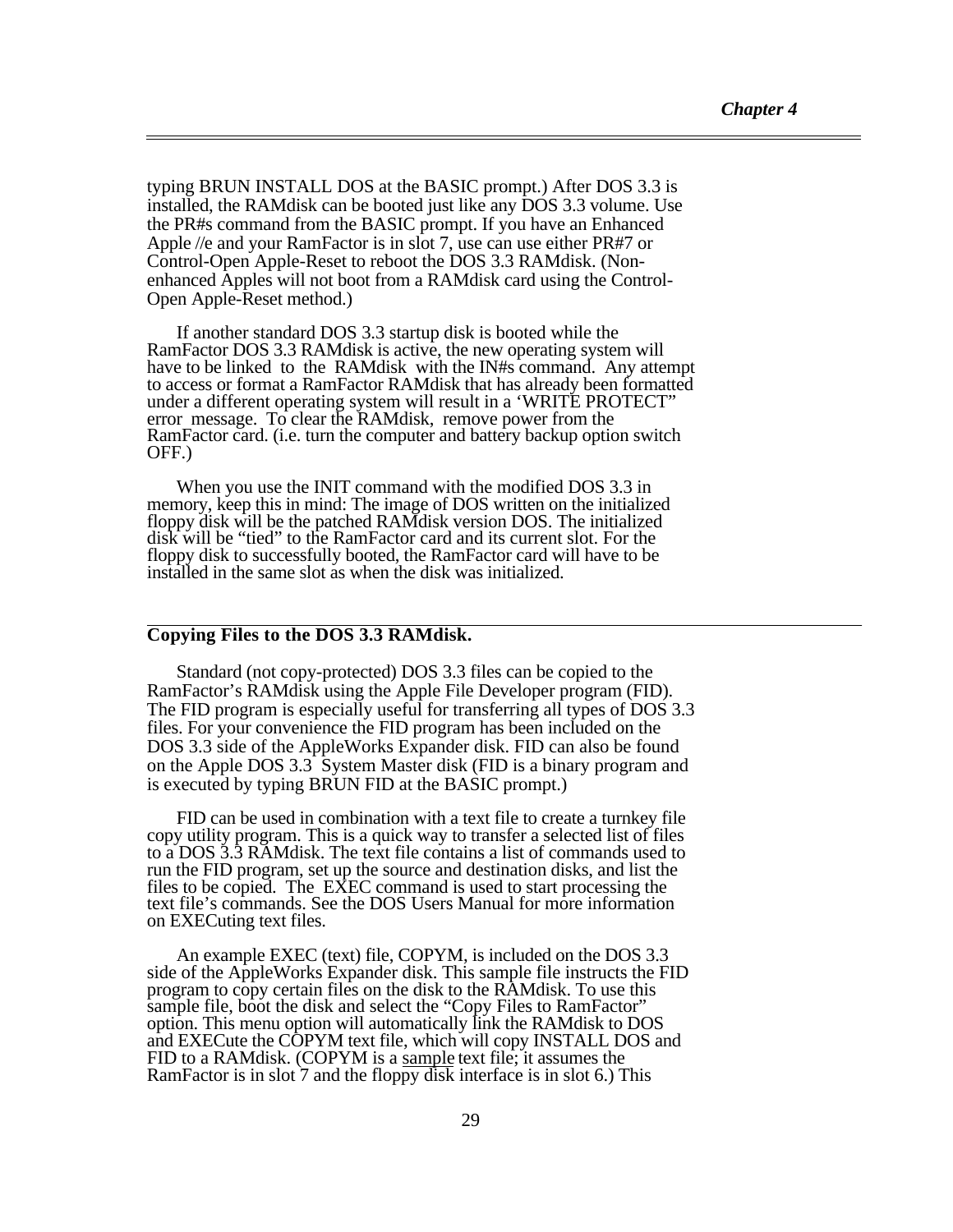program can also be executed by typing EXEC COPYM from the Applesoft BASIC prompt.

You must customize COPYM for every desired combination of source and destination slots and drives. Customization is easy with any DOS 3.3 based word processor program which saves files to disk in text file format (like DOS 3.3 AppleWriter). The text file listing, below, provides a line by line description of the sample COPYM file. When creating an EXECutable text file for FID, be sure that none of your filenames contain any DOS 3.3 commands. (e.g. **READIING.1; CATALOG LIST**) Also each line must end with a carriage return.

|                         | Contents of                               |
|-------------------------|-------------------------------------------|
| Text file:              | Comments                                  |
|                         |                                           |
| <b>BRUN INSTALL DOS</b> | Installs the modified image of DOS 3.3    |
|                         | on the RAM disk.                          |
| MON C,I,O               | Use this line to monitor the program      |
|                         | execution sequence on the screen.         |
| <b>BRUN FID</b>         | Executes the FID program.                 |
|                         | Select option 1 (Copy Files) from the FID |
|                         | main menu.                                |
| 6                       | Specify slot 6 as the source slot.        |
| $\mathbf{1}$            | Specify drive 1 as the source drive       |
| $\boldsymbol{7}$        | Specify slot 7 as the destination slot.   |
|                         | Specify drive 1 as the destination drive. |
| <b>INSTALL DOS</b>      | Filename of first file to copy.           |
| S                       | Press any key to continue.                |
|                         | Select option 1 (Copy Files) from the FID |
|                         | main menu.                                |
| FID                     | Filename of next file to copy.            |
| S                       | Press any key to continue.                |
| 9                       | Select option 9 (Quit) from the FID main  |
|                         | menu.                                     |
| <b>CATALOG</b>          | DOS command to list the directory of the  |
|                         | destination disk.                         |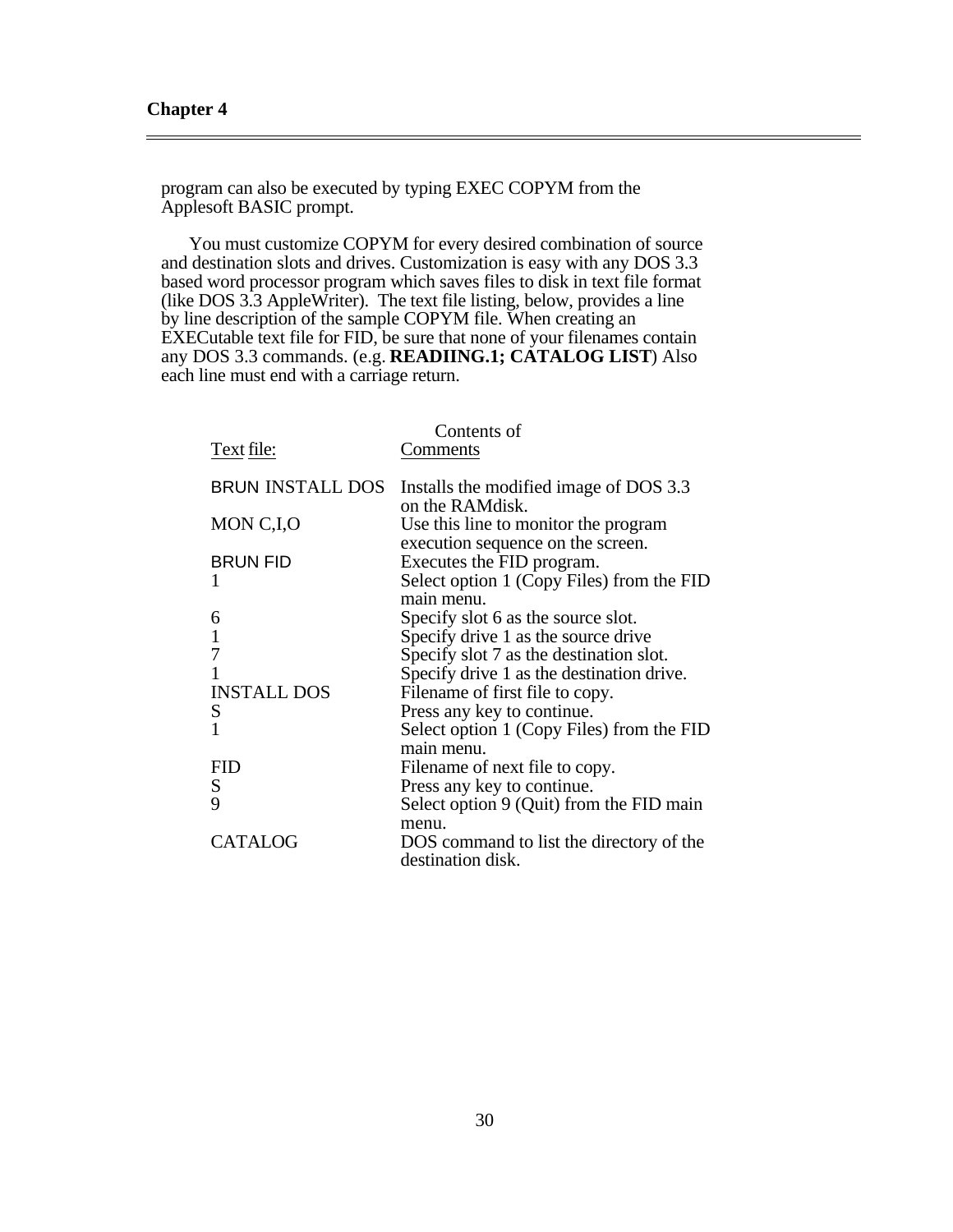Here's another example text file. This one will copy all files on the source disk to the destination disk:

| Contents of<br>Text file: | Comments                                                                                         |
|---------------------------|--------------------------------------------------------------------------------------------------|
| <b>BRUN INSTALL DOS</b>   | Installs the modified image of DOS 3.3                                                           |
| MON C <sub>J</sub> O      | on the RAMdisk.<br>Use this line to monitor the program                                          |
| <b>BRUN FID</b>           | execution sequence on the screen.<br>Executes the FID program.                                   |
|                           | main menu.                                                                                       |
| 6                         | Specify slot 6 as the source slot.                                                               |
|                           |                                                                                                  |
|                           | Specify slot 7 as the destination slot.                                                          |
|                           | Specify drive 1 as the destination drive.                                                        |
|                           | Wildcard character; copies all files on the                                                      |
|                           | Cancel individual file prompting.                                                                |
|                           | Select option 1 (Copy Files) from the FID<br>Specify drive 1 as the source drive<br>source disk. |

After customizing your own COPYM text file, making a turnkey startup disk is easy with the following 'HELLO' program:

> 10 REM Turnkey HELLO program 20 PRINT CHR\$(4);"EXEC COPYM" 30 END

# **Pascal 1.3 RAMdisk**

<span id="page-35-0"></span> $\overline{a}$ 

The Pascal 1.3 operating system automatically recognizes the RamFactor card, when installed in slot 4, *5,* or 6, as a Pascal volume with the name RAMs, where s is the number of the slot containing the RamFactor card. Programs written under Pascal 1.1 or 1.2 are not compatible with RamFactor. Please contact your authorized Apple dealer for possible upgrade information.

This RAMdisk volume can be used and accessed just like any other Pascal 1.3 volume. To create a bootable Pascal RAMdisk, use the Pascal FILER to determine the volume number of the RAMdisk and format it using the FORMATTER program (APPLE 3). Then, using the FILER again, copy SYSTEM.PASCAL and SYSTEM.APPLE to the RamFactor volume.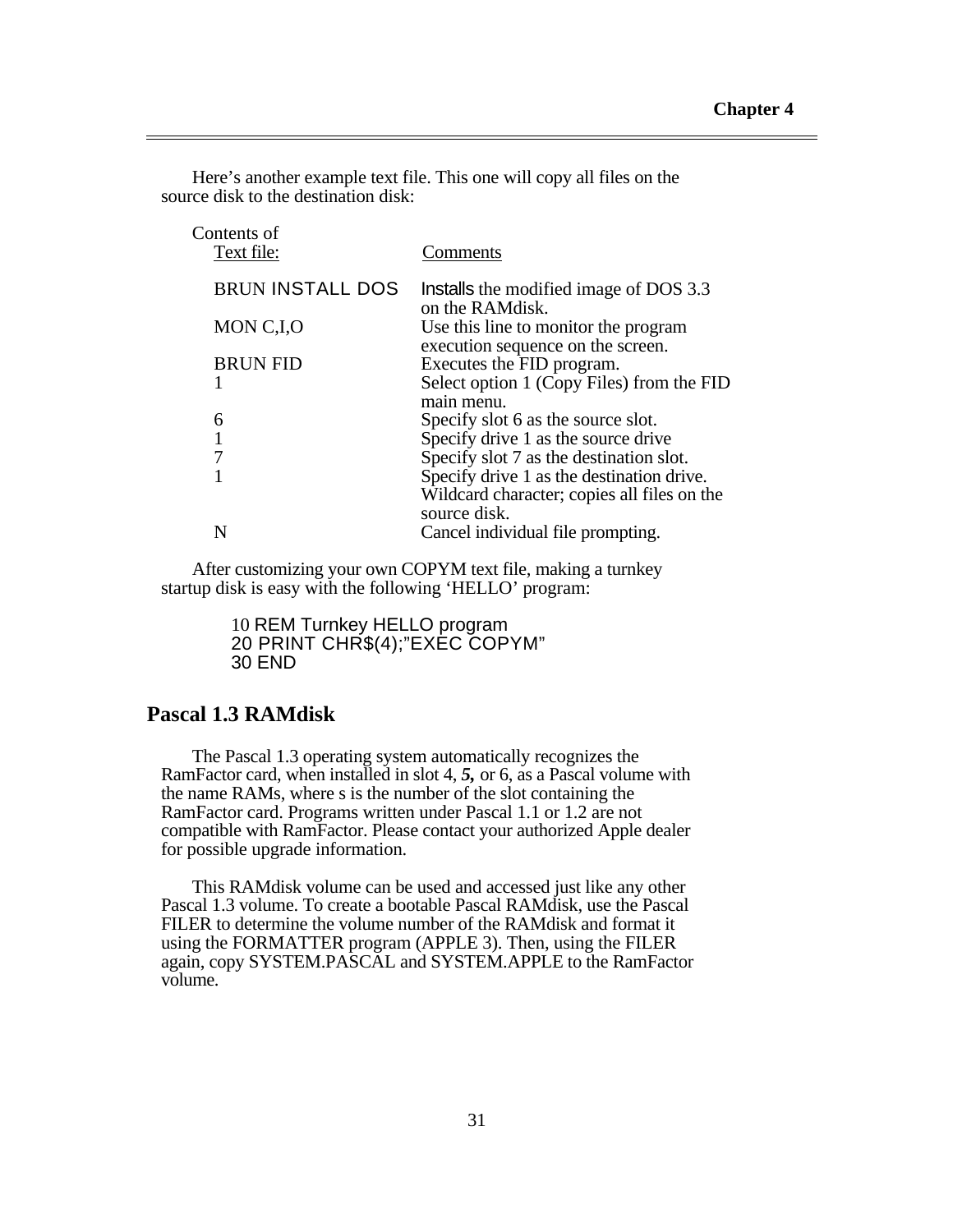<span id="page-36-0"></span>

# **CP/AM 5.1 RAMdisk**

To use RamFactor or a RamFactor partition as a CP/AM RAMdisk, Applied Engineering's Z-80 Plus co-processor card and the CP/AM 5.1 operating system are mandatory requirements. The previous version of the operating system, CP/AM 4.0B, will not recognize the RamFactor card.

All utility programs needed to create and use the RamFactor as a CP/AM RAMdisk are supplied on the CP/AM 5.1 System Master disk and full documentation is provided in the CP/AM 5.1 User's Guide. These products are included with the Z-80 Plus card, or can be purchased separately from Applied Engineering.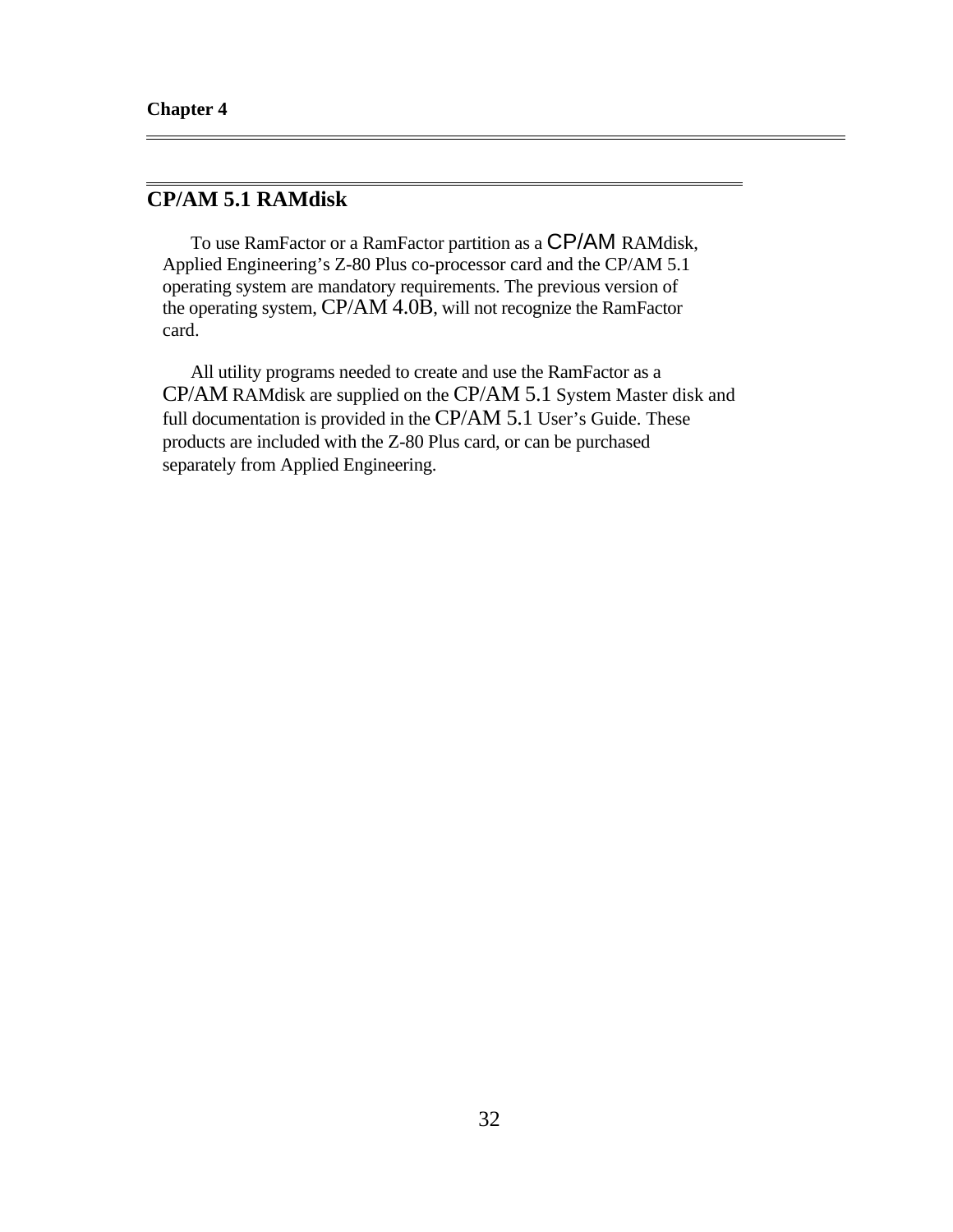# 5: **RamFactor Partition Manager**

# **About the Partition Manager**

<span id="page-37-1"></span><span id="page-37-0"></span> $\overline{a}$ 

 $\overline{a}$ 

 $\overline{a}$ 

The RamFactor Partition Manager (RPM) is actually a program permanently stored in in ROM (Read Only Memory) on the RamFactor card. This menu-driven program enables you to organize RamFactor's memory into multiple work areas, or partitions. From one to nine partitions can be created, each partition functioning as an independent RAMdisk. Each RAMdisk partition can be dedicated to one of the operating systems supported by RamFactor. Be sure you've read the Chapter 4, *"Putting RamFactor to Work."* It tells you how to prepare RAMdisk (the active partition) for data storage and make it a bootable device.

# **Accessing the RamFactor Partition Manager (RPM) menus**

To enter the RamFactor Partition Manager main menu, just type *PR#s*  from the Applesoft BASIC prompt. *(s* is the number of the slot containing the RamFactor card.) Press Control-Reset to enter the Applesoft BASIC mode, indicated by the left bracket (] ) prompt.

Before the RamFactor Partition Manager program can be initially activated, the RamFactor RAMdisk must be CLEAR and unformatted. If your RAMdisk is currently formatted, the PR#s command will cause the computer to boot into the RAMdisk instead of the RPM program. The easiest way to clear a RAMdisk is to turn the computer off momentarily (about *5* seconds). Another way is to force the computer to access the RPM program by using a special Monitor command. At the BASIC prompt, type **CALL —151** and press **Return.** This will place the computer in Monitor command mode, indicated by the asterisk **(** *\* )*  prompt. Enter **Cs10G** and press **Return**. *(s* is the number of the slot containing the RamFactor card.) This message will appear:

### **WARNING- INSTALLING PARTITIONS DESTROYS THE DIRECTORY- GO AHEAD?**

Press **Y** for yes or any key to abort and boot from another slot.

Once the RPM program is activated, the RPM main menu, shown in Illustration 5-1, will allow you to select RamFactor partitions and configure them to suit your needs.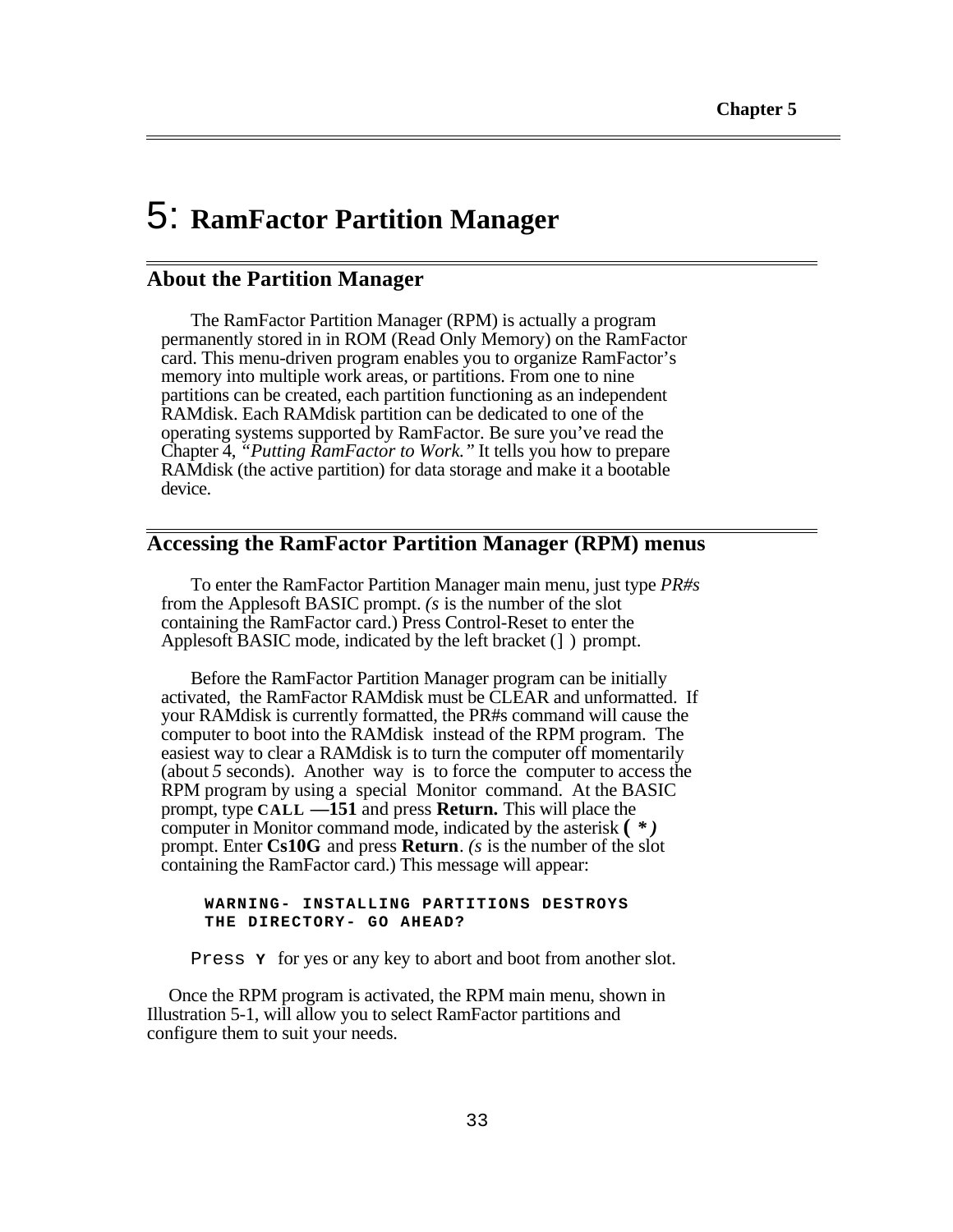$\overline{a}$ 



<span id="page-38-0"></span>**Illustration** 5-1 RamFactor Partition Manager main men

# **Selecting a RAMdisk Partition**

The currently selected partition is highlighted on the RPM main menu by the inverse video bar. The arrow keys can be used to move the highlight bar up or down to select a different partition. Pressing the **Esc** (Escape) key will exit the RPM program and return to the operating system (if any) previously loaded. The highlighted partition then becomes the current, or active, partition.

Only one partition at a time can be active. The active partition RAMdisk can be accessed without affecting the contents of the other partitions and the inactive partitions are totally invisible to the system.

# **Configuring a RAMdisk Partition**

Pressing the **R** key from the RPM main menu will display the configuration options, shown in Illustration 5-2.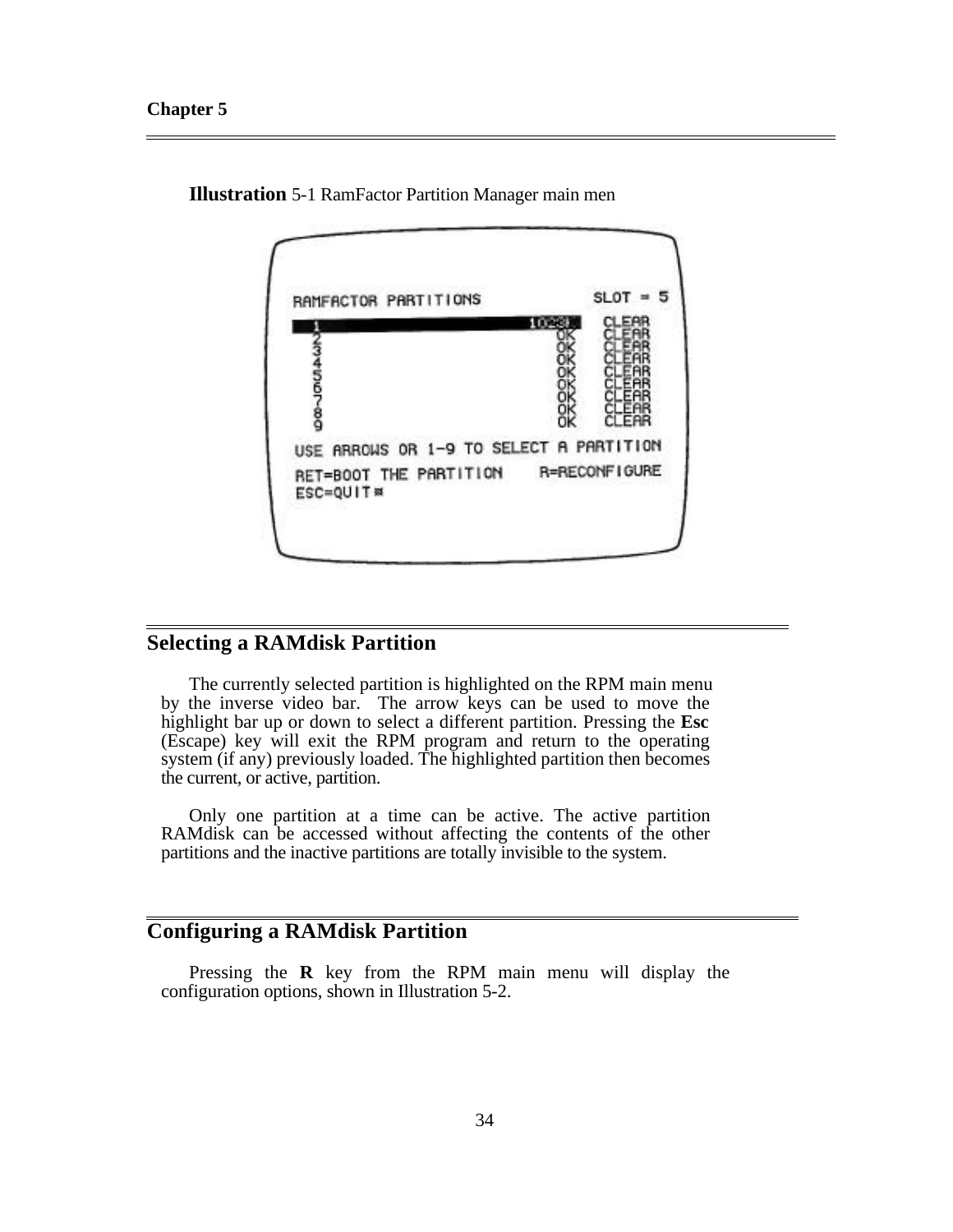



# **Naming a Partition**

 $\overline{a}$ 

 $\overline{a}$ 

 $\overline{a}$ 

 $\overline{a}$ 

Selecting the **N** option will allow you to name the highlighted partition. Each name, which can contain up to 16 characters, is stored in RamFactor's memory. The partition name has no meaning to the partition's operating system, it is just a label for your convenience. A partition name can be erased by reselecting the **N** option, then pressing **Return.**

# **Clearing a Partition**

The **C** option will completely erase the previous contents of the selected partition. A cleared partition is indicated by CLEAR in the status column on the right side of the RPM screen.

# **Sizing the Partitions**

Pressing the S key will enable you to change the size of the currently selected CLEAR partition. To create more than one partition, you must first change the size of the first partition. Any remaining available memory will be added to the size of the next (numerically) partition. Move the selection bar to the next partition, select the S option, and enter the desired size. If you are re-configuring existing partitions, the partitions to be changed must be cleared before they can be re-sized. Remember that changing the size of an existing partition will affect the size of the next partition, which will also need to be cleared prior to resizing.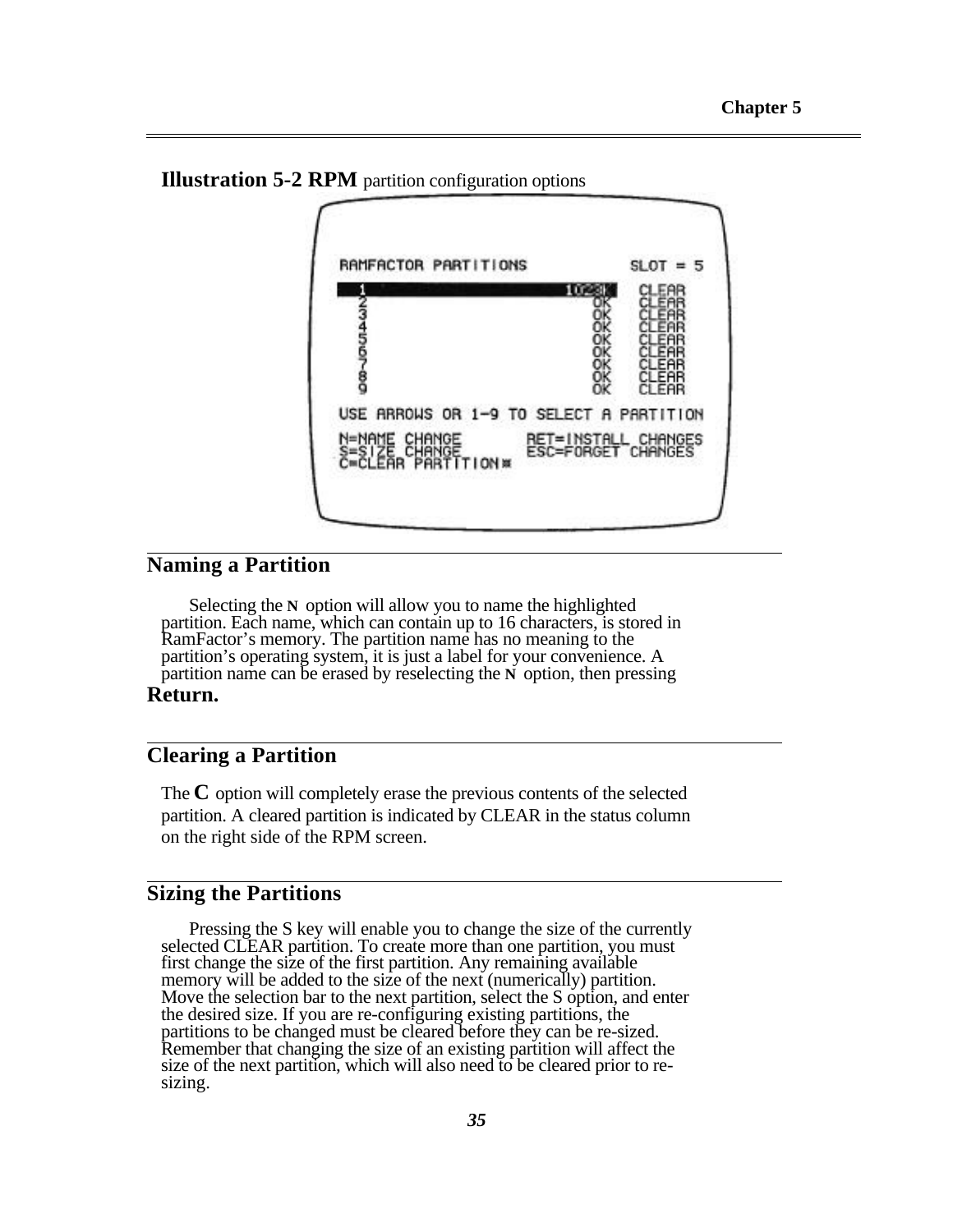You may have noticed that the partitioned memory is 1K less than the total amount of RamFactor memory. When a blank RamFactor is accessed for the first time, all of the available RamFactor memory is dedicated to one RAMdisk. Upon activating the RPM program, all of the available RamFactor memory, except 1024 bytes (1K), is dedicated to the first partition. Regardless of the amount RamFactor memory available, 1K is reserved for use by the RPM program. Notice in Illustration *5-1,* a one megabyte (1024K) RamFactor has 1023K of partitionable memory. All other partitions are empty (0K) and CLEAR.

Partitions to be formatted under ProDOS and Pascal 1.3 can be set to any size desired. The sizes allowed for DOS 3.3 partitions have certain restrictions, shown in the chart, below. The number and storage capacity of DOS 3.3 emulated drives depends on the the size of the partition.

| <b>Partition Size</b> | DOS 3.3 Volumes         |
|-----------------------|-------------------------|
| less than $140K$      | will not format for DOS |
| 140K-279K             | one 140K volume         |
| 280K-399K             | two 140K volumes        |
| 400K-799K             | one 400K volume         |
| 800K or more          | two 400K volumes        |

The sample video screen shown in illustration 5-3 gives an example of four partitions named, configured, and ready for formatting. Once the desired changes have been made, press the **Return** key to accept the changes and return to the main menu. Or press **Esc** to cancel any changes and revert to the previous partition settings.

**Illustration 5-3** Example partition configuration

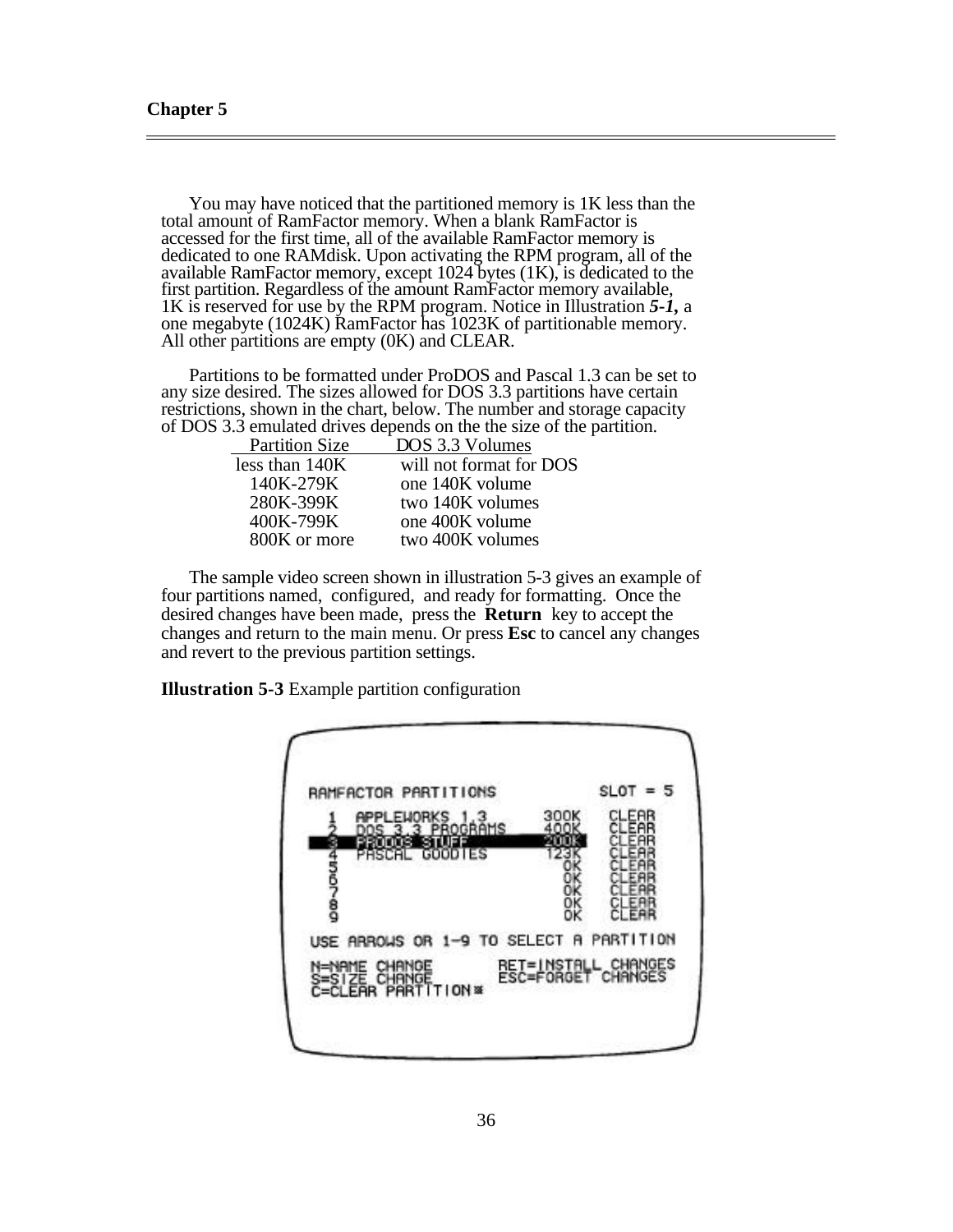# **Booting a Partition**

To boot from the active partition, its RAMdisk must contain a bootable operating system and any required startup files. Please refer to Chapter 4, *Putting RamFactor to Work,* for details on creating a bootable RAMdisk partition.

Any bootable partition can be booted by accessing the RPM menu and pressing the numeric key representing the desired partition. The partition will boot automatically. Pressing the **Return** key from the main menu will attempt to boot the highlighted partition. If a partition is not bootable, RPM will prompt you for the slot number of your boot drive, as shown in Illustration *5-4.* Enter the slot number of a disk drive containing a bootable disk and press **Return**.

**Illustration 5-4** RPM unable to boot from partition selected



**Note to Enhanced Apple //e Users:** If RamFactor is the first device in the boot sequence (e.g. slot 7) a **Control-Open Apple-Reset** command will attempt to boot the active partition, bypassing the RPM menu. If the current partition is not bootable, the next device in the boot sequence is accessed (e.g. slot 6).

# **Changing Partitions**

To enter a different partition, you must reboot (PR#*s)* the RamFactor Partition Manager, select the new partition, and boot the new partition or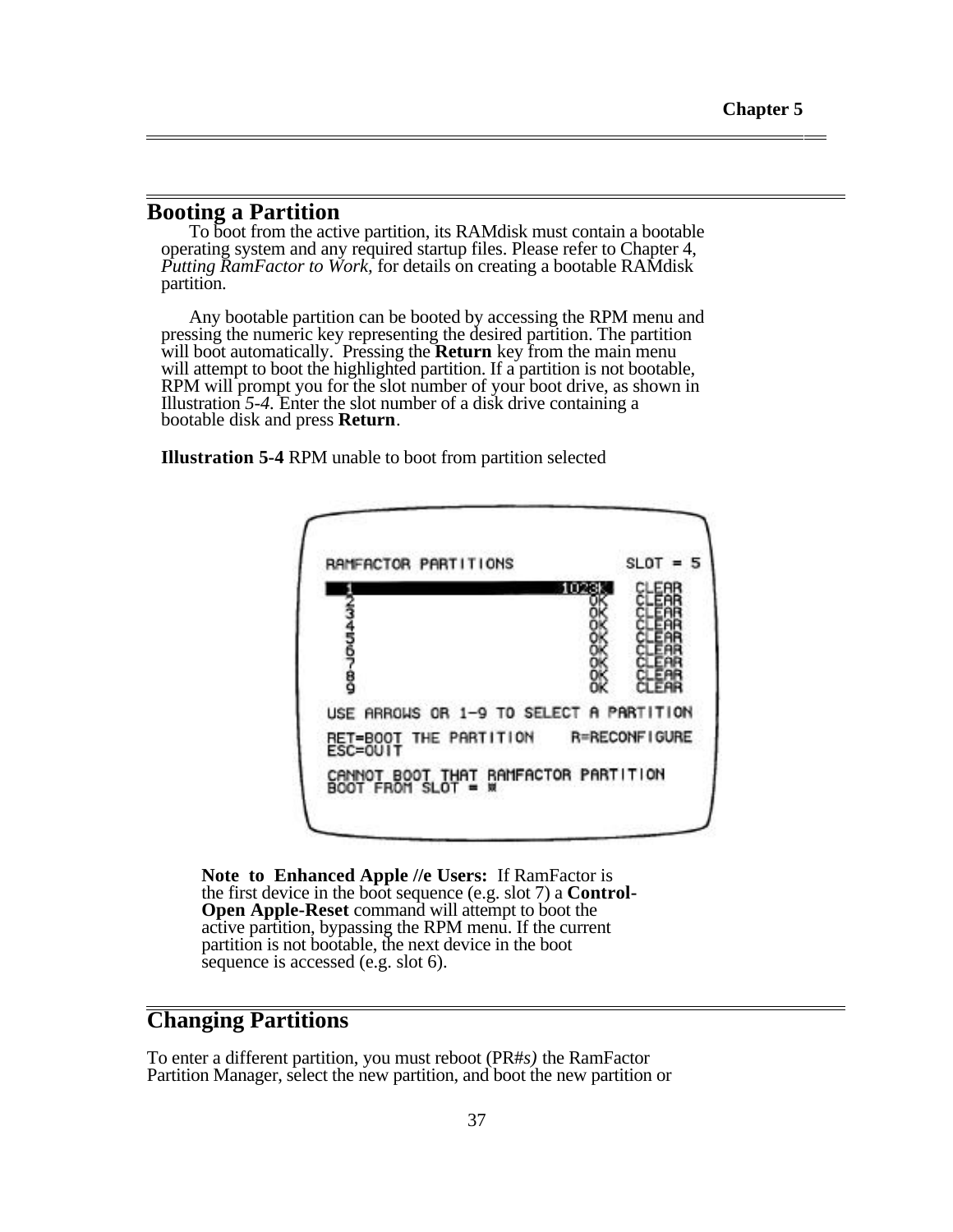simply exit the RPM program. This can be compared to removing a floppy disk from the boot drive and booting or accessing a different program disk. Since the active partition must be deselected to select another, files cannot be transferred directly from one partition to another.

Any attempt to access or format a partition formatted under an operating system different from the one currently in memory will result in a "WRITE PROTECTED' error message. To reformat a partition it must first be cleared, using RPM configuration menu option C, then formatted under an active operating system.

### **IMPORTANT !**

Any programs which use RamFactor memory directly to enhance their performance must be executed from the first partition only. AppleWorks 1.3 is such a program. It uses whatever RamFactor memory is available in the first partition area to expand the AppleWorks Desktop space.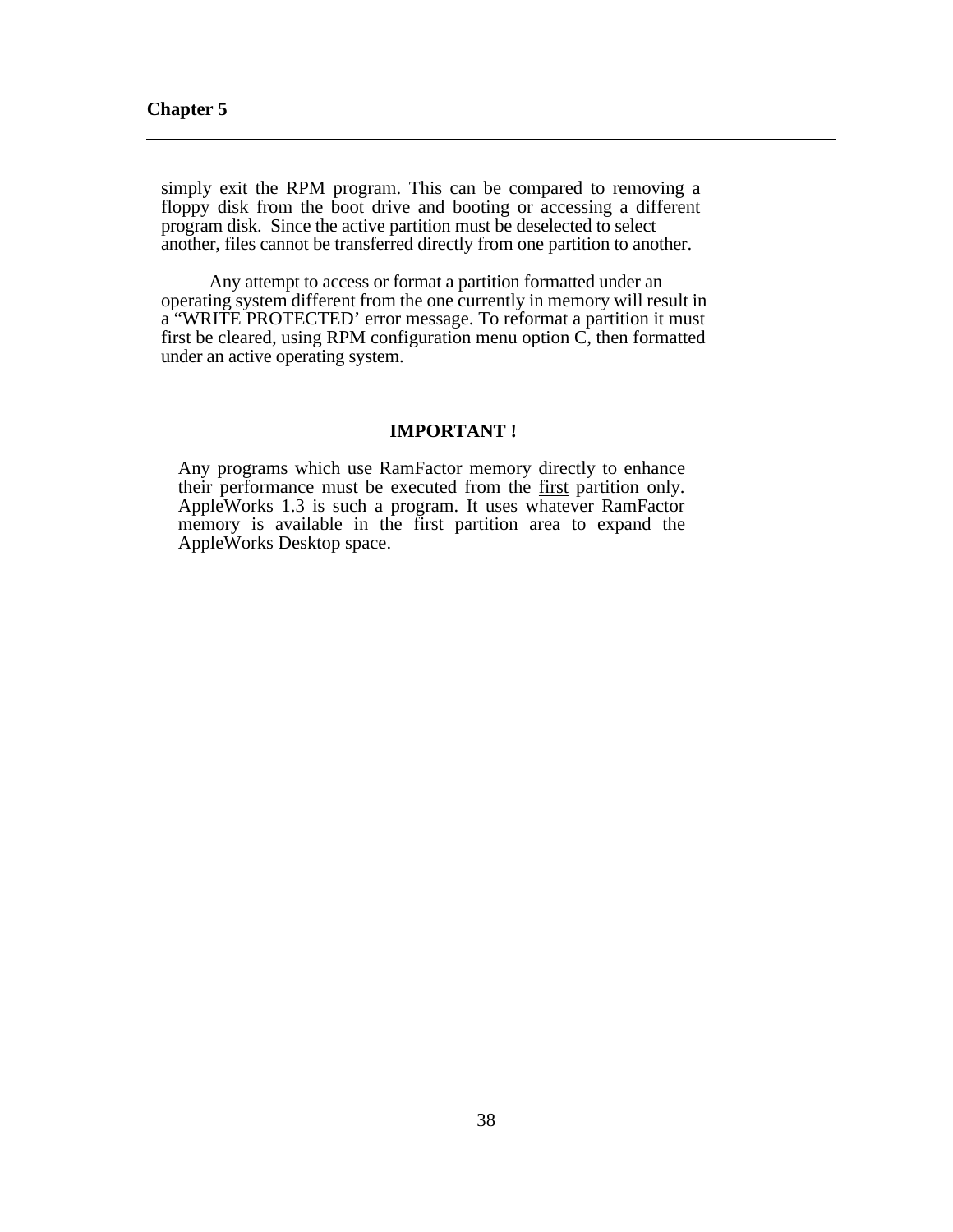# **6**: *RamFactor Technical Reference*

# **Introduction**

<span id="page-43-0"></span> $\overline{a}$ 

 $\overline{a}$ 

 $\overline{a}$ 

The first section of this chapter tells you how to add additional memory chips to your RamFactor card and how to run the RamFactor Diagnostic program. The next section deals with highly technical information usually required only by advanced programmers or software developers.

# **Adding Memory to RamFactor**

The RamFactor card can contain up to 1024K (1 Megabyte) of Random Access Memory. This memory is organized into four 256K blocks, each block consisting of eight 256K RAM chips.

Selection of the proper RAM chips for RamFactor can be tricky. There are several chip manufacturers and many different types and specifications of chips available. RamFactor requires 256K x 1 dynamic RAM (DRAM) chips with a speed specification of 150 nS (nanoseconds) or faster. Another very important specification for RamFactor memory chips is the "CAS before RAS" method of memory refresh.

You may be able to find memory chips with the proper specifications at some computer or electronics-parts stores. But we recommend that you purchase them from Applied Engineering. Applied Engineering receives bulk-quantity discounts on purchases of memory chips and can often offer them for less. Applied Engineering uses only the highest-quality memory chips and warrants them for a full 5 years. (Most electronics-parts vendors sell their chips "as-is.") We will not warrant chips purchased from other vendors. When you get ready for more memory, give Applied Engineering a call. You'll be assured of getting the right chips at the right price. (214) 241-6060 Monday through Friday, 7 days a week.

| Approved manufacturers and chips are: |
|---------------------------------------|
| HM50256-15                            |
| M5M4256P-15                           |
| MB8 1256-15                           |
| MSM41256A-15AS,'Rs                    |
| P21256-15                             |
| KM41256-15                            |
| MT1259-15                             |
| TMM41257-15                           |
|                                       |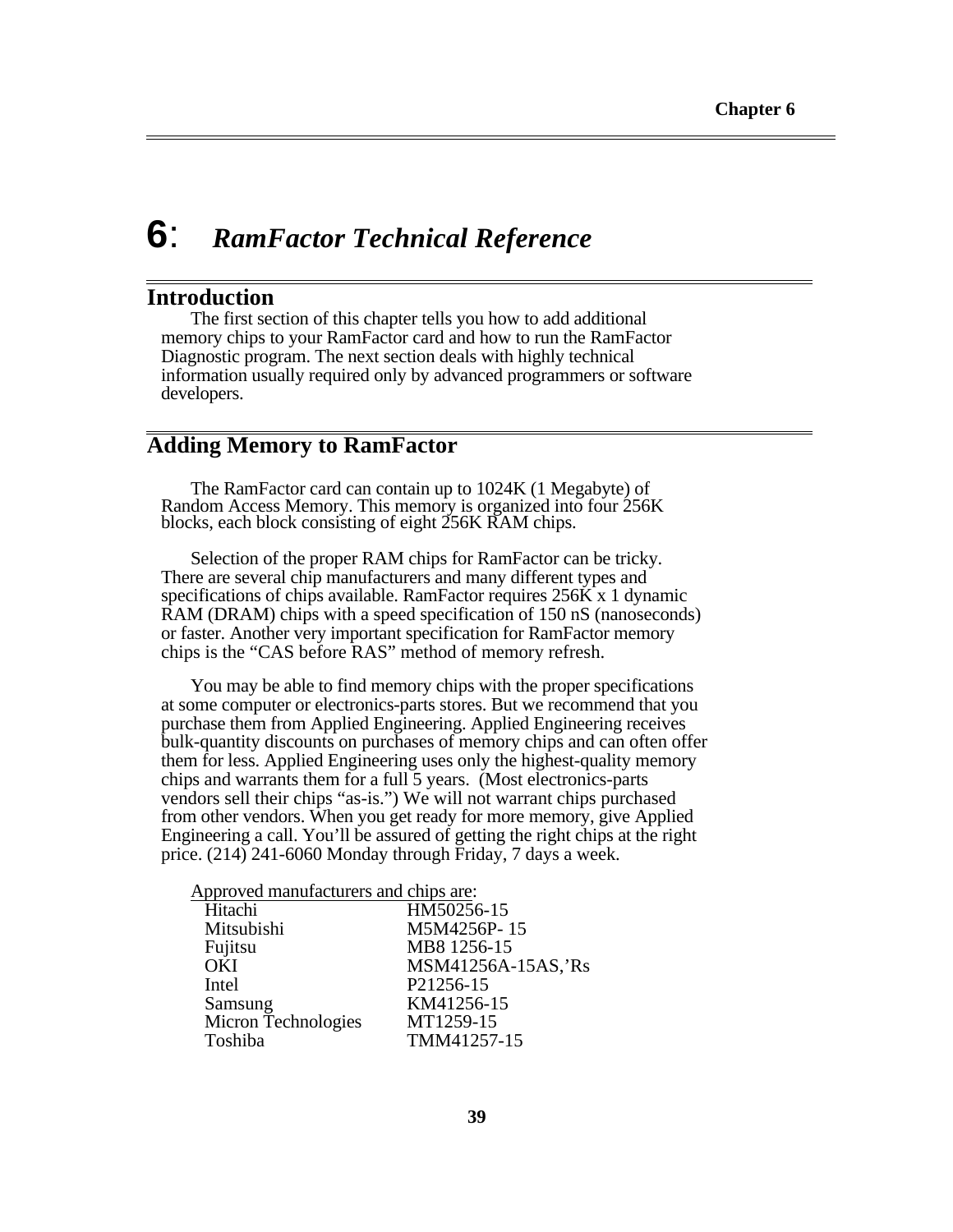# <span id="page-44-0"></span>**Memory Chip Installation**

There is nothing complicated about installing RAM chips on the RamFactor card. Just keep these basic guidelines in mind:

- > Refer to Illustration 6-1. Fill the RamFactor RAM chip blocks in order. In other words: If blocks A and B are populated, fill C not D
- > Handle the RAM chips very carefully. Avoid touching the pins or bending them excessively.
- > When inserting a chip, make sure the notch, or dot on some brands of chips, is pointing UP, away from the gold edge connector on the bottom of the card. See illustration 6-1.
- > Press down firmly on each chip. Make sure that ALL pins are securely seated in the socket. Check closely for bent pins.
- **>** Be careful! Applying power to a chip which has been incorrectly installed can ruin the chip.

### **Illustration 6-1** RamFactor RAM chip blocks

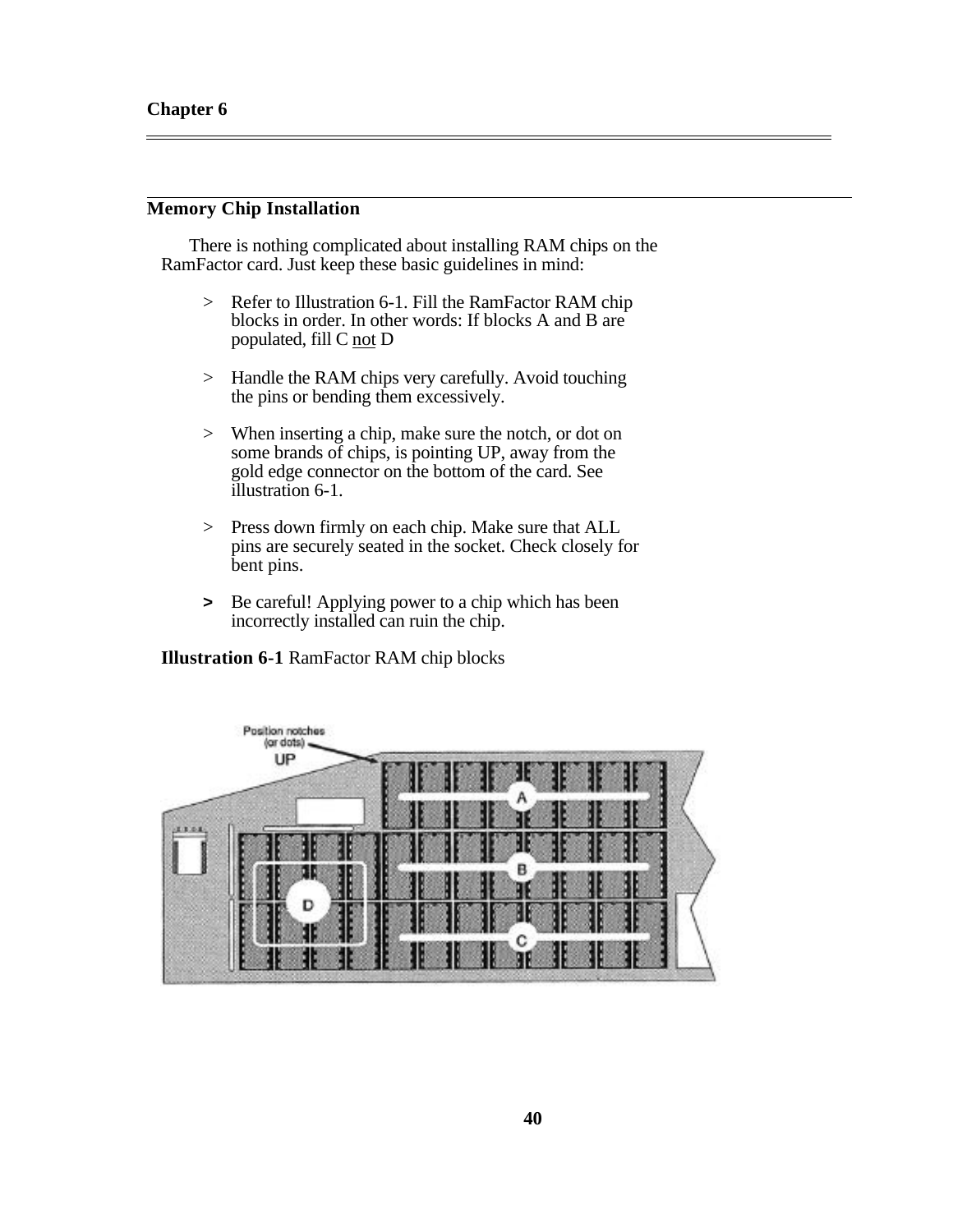# **RamFactor Diagnostic Program**

<span id="page-45-0"></span> $\overline{a}$ 

 $\overline{a}$ 

 $\overline{a}$ 

 $\overline{a}$ 

After installing chips to the RamFactor, you may want to test the card. Instructions for testing the RamFactor card are in Appendix B of this manual.

**WARNING:** The RamFactor Diagnostic program is a destructive memory test. It will erase anything stored in RamFactor memory.

### **NOTE:**

# **The remainder of this chapter is intended for heavy-duty programmers interested in developing application software for the RamFactor card.**

# **Description of RamFactor**

The RamFactor is a peripheral expansion card which functions primarily as a mass storage device. It works with ProDOS, Pascal 1.3, and DOS 3.3. RamFactor was designed to be totally compatible with virtually all software written for the Apple II Memory Expansion Card. It also provides some additional useful features not available on the Apple card. These features include:

> RamFactor Partition Manager firmware, which enables RamFactor memory to be subdivided into partitions, with each partition totally isolated from the others.

Expansion port for addressing additional memory beyond the 1 Megabyte available on the main RamFactor circuit card.

 Connector for RamCharger™ an optional uninterruptable power source for RamFactor RAM.

# **RamFactor Partition Manager Firmware**

When a blank RamFactor is first accessed by either ProDOS or Pascal 1.3, the RamFactor firmware dedicates all of RamFactor's RAM to that operating system as a formatted data disk. The RamFactor Partition Manager firmware remains inactive until called by a PR#s from BASIC or a Cs l0G command from the Monitor. (This feature allows RamFactor to be fully Apple II Memory Expansion Card compatible, until the RPM firmware is called.) Once the RamFactor RAMdisk has been configured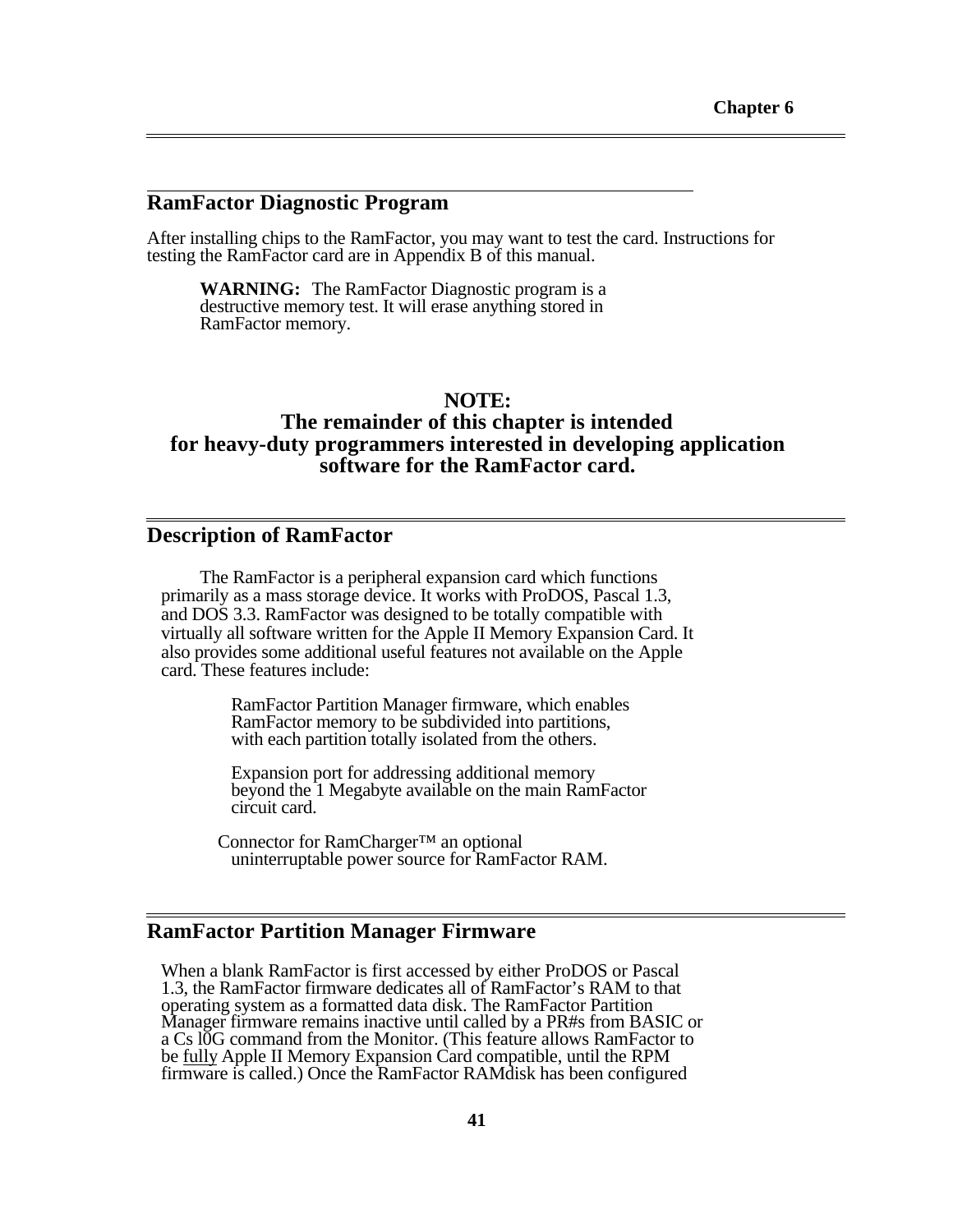as a bootable device, the only way to access the RPM firmware is by the Cs1OG command.

When an Enhanced Apple lle system is cold booted, the RamFactor firmware (ROM) determines whether the card has been formatted and is bootable. If it is bootable, it will boot into the appropriate operating system. If not, the Apple ROM will continue with the slot search for the next bootable device. Apples with non-enhanced firmware will not support either the RamFactor or the Apple II Memory Expansion card as a cold-bootable device.

Whenever a PR#s command is issued or execution starts at Cs00, the RamFactor ROM again determines whether the card is bootable. If the RAMdisk is bootable the ROM will boot into the appropriate operating system. If a non-bootable RAMdisk is encountered, the ROM will enter the RamFactor Partition Manager firmware. Since an unpartitioned, bootable RamFactor RAMdisk will not allow access to the RPM firmware using the PR#s command, use the Cs l0G command to force the activation of the RPM firmware. But remember, this will cause the entire contents of the RamFactor to be cleared.

Whenever the IN#s command is issued, the RamFactor ROM checks for the presence of the DOS 3.3 operating system. If DOS 3.3 is not found, the IN#s command has the same effect as the PR#s command. That is, if a bootable non-DOS 3.3 RAMdisk is present, it will boot; if not, it will access the RPM firmware. If DOS 3.3 is found, the RamFactor firmware will patch the RWTS routine, allowing access to the RAMdisk.

By activating the RamFactor Partition Manager firmware, the card is divided into nine partitions, with all of the available memory except 1024 bytes being in the first partition. The other eight partitions are initially empty. The remaining 1024 bytes is reserved for use by the firmware. For example, a one Megabyte RamFactor first accessed by ProDOS would yield a 1024K RAMdisk. When the Partition Manager was called, the first partition would then yield 1023K. Once the card has been formatted into the nine partitions, access through DOS, ProDOS, or the Protocol Converter will deal with the currently selected partition. Once the RPM firmware has been accessed, recalling the RPM menu to select another partition is accomplished via the PR#s command. The PR#s command does not boot a bootable partition.

When the RamFactor Partition Manager is accessed, the firmware downloads a program from the RamFactor firmware to regular Apple RAM. The partition menu program uses memory from \$800 to \$EFF, so any Applesoft program currently in RAM will be over-written. (Normally you will be changing programs anyway, so this is not a problem. The same thing happens when you use PR#s from a regular disk drive.)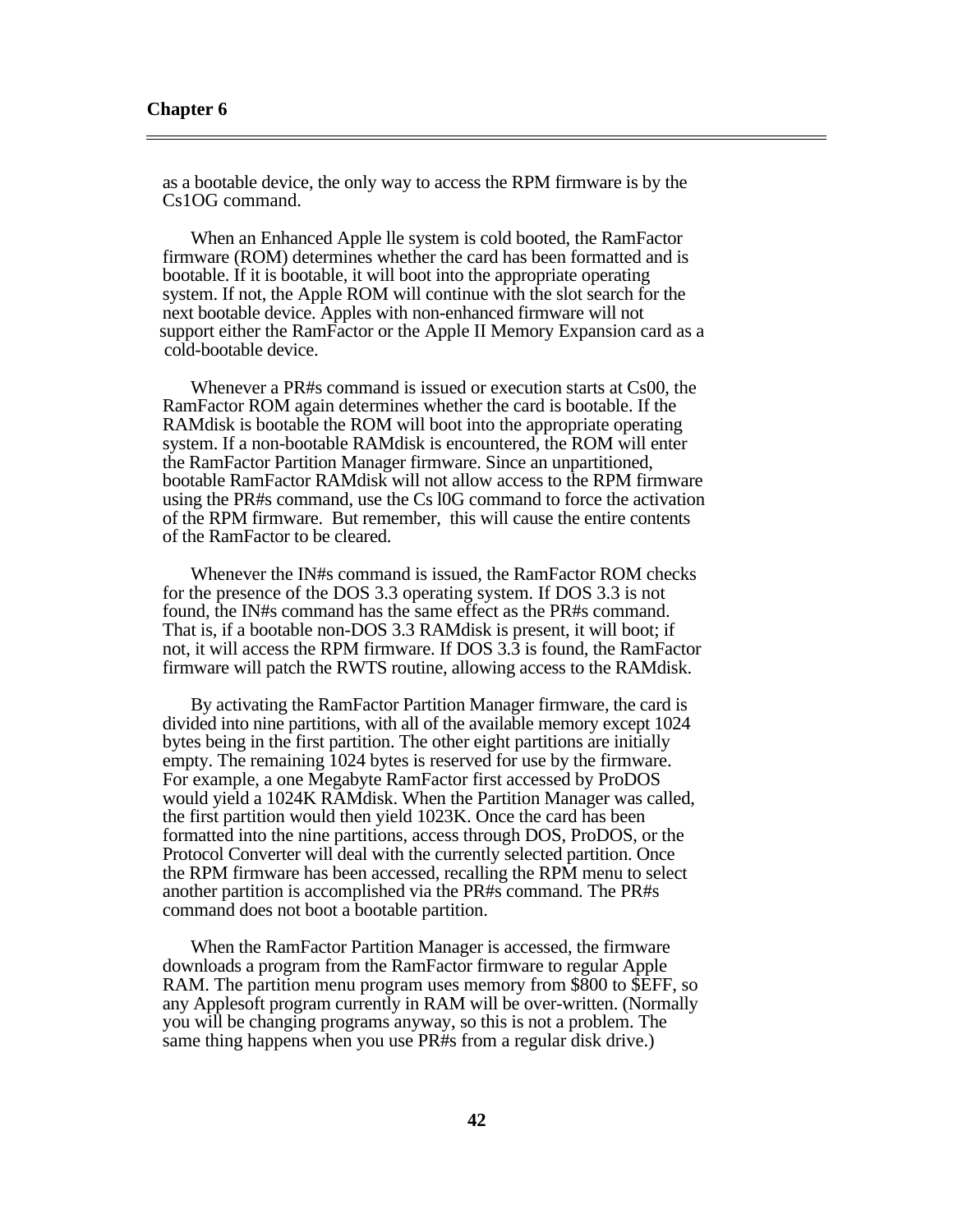### **ProDOS**

<span id="page-47-0"></span> $\overline{a}$ 

 $\overline{a}$ 

 $\overline{a}$ 

When you boot ProDOS or ProDOS-based applications, the currently selected partition of the RamFactor card is automatically linked in as a ProDOS RAMdisk with a volume directory name /RAMs. If you have previously set up partitions on the RamFactor card, it will use the currently selected partition. To make the ProDOS RAMdisk a bootable device, it must *first* be formatted and loaded with the necessary startup files, just like any ProDOS mass storage device.

# **Pascal 1.3**

Pascal 1.3 automatically recognizes a blank RamFactor RAMdisk as a formatted Pascal storage volume with the name RAMS, where *s* is the number of the slot containing the RamFactor card. Pascal requires that the RamFactor be installed in slots 4, 5, or 6 only. (Earlier versions of Pascal do not support the ProDOS block device protocol or the Protocol Converter, required to interface with the RamFactor.)

The procedure for making the RamFactor RAMdisk a Pascal startup volume is the same as for any other Pascal volume.

### **DOS 3.3**

 $\overline{a}$ 

When RamFactor initializes a DOS partition, the size of the partition or the amount of memory affects how the volumes will be established:

| <b>Partition Size</b> | DOS 3.3 Volumes         |
|-----------------------|-------------------------|
| less than 140K        | will not format for DOS |
| 140K-279K             | one 140K volume         |
| 280K-399K             | two 140K volumes        |
| 400K-799K             | one 400K volume         |
| 800K or more          | two 400K volumes        |

The first volume is accessible as Drive 1, the second as Drive 2. The smaller volumes are exactly the same size as standard Apple floppy disks. These are 35 tracks, with 16 sectors per track. Each sectors holds 256 bytes. This computes to 143,360 bytes, which is called 140K (where "K" stands for a multiplier of 1024). The larger volumes have 50 tracks with 32 sectors per track, giving 400K bytes. In both cases, track 17 (\$11) is used for the catalog information. A small volume can catalog up to 105 files. A large volume can catalog up to 217 files.

RamFactor initializes a DOS volume like a "data" disk. That is, there is no bootable DOS image in tracks 0, 1, and 2. You can make any DOS partition bootable by selecting that partition and using the binary program, INSTALL DOS, to copy the DOS image from memory into the first 32 sectors of the current partition. In addition, a short boot routine is written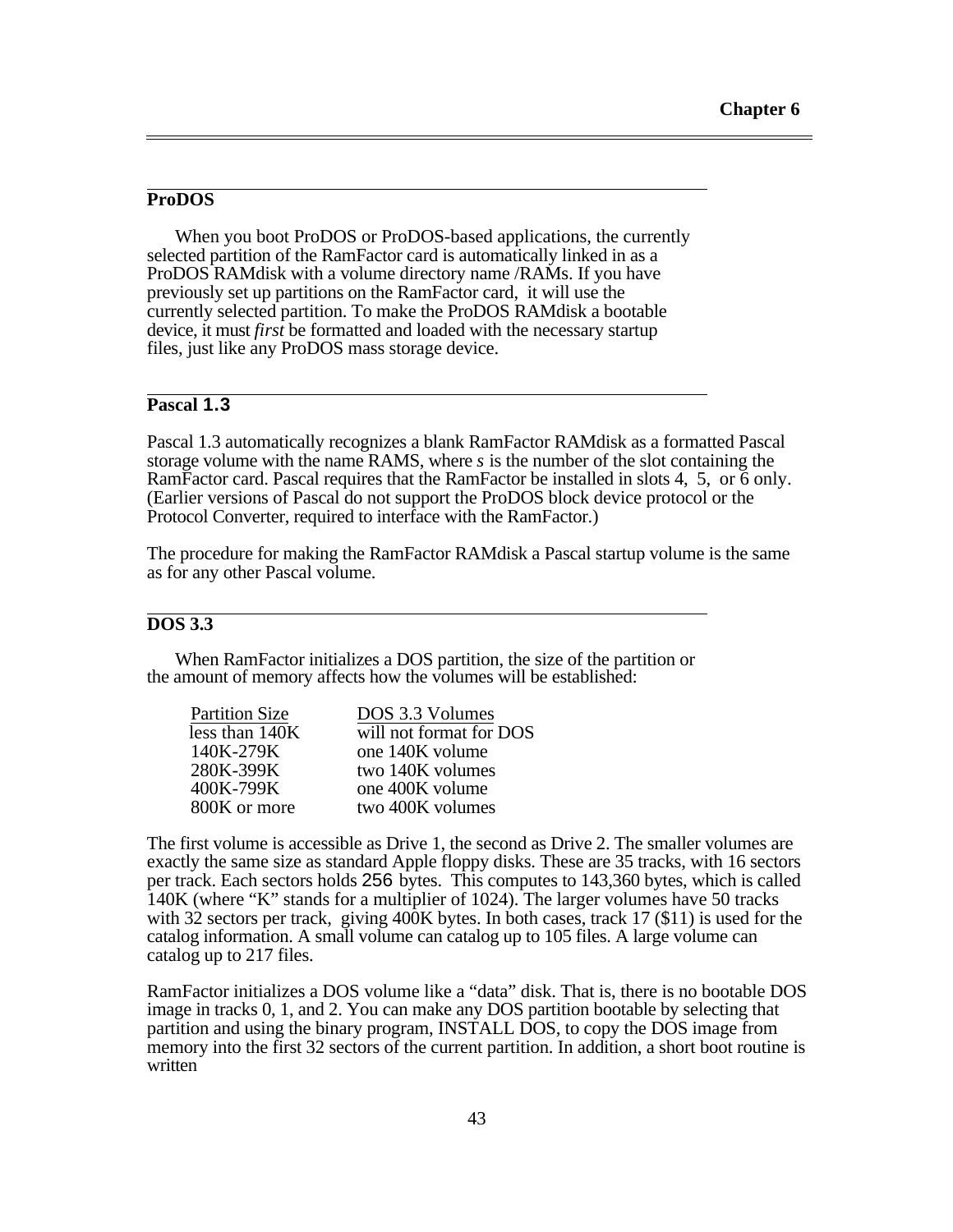$\overline{a}$ 

<span id="page-48-0"></span>at the beginning of the very *first* sector. INSTALL DOS does not have any effect on the previous contents of the rest of the partition, so any files you had on the partition will still be there. INSTALL DOS assumes the file name of the startup program will be "HELLO".

### **Patches Made to DOS 3.3**

When you boot standard DOS 3.3, it has no way of telling that your RamFactor is present. You inform DOS 3.3 of the presence of a RamFactor card in slot s with the command IN#s. When the IN#s command is executed, RamFactor firmware installs a three-byte patch inside DOS. This patch, placed at \$BDl2-BD14, jumps to a special entry point inside the RamFactor firmware whenever RWTS is called. The patch was carefully designed so as not to conflict with the method used by various hard disk systems to link to DOS 3.3 (such as Corvus and Sider).

Once the RamFactor patch is installed, all DOS commands may be used with the DOS volumes in the current partition. You can switch to a different partition by using the PR#s command, which brings up the RamFactor partition menu.

Note that only one RamFactor card can be linked into DOS 3.3 at any given time. However, if you have more than one card, you can use the IN#s command to link any card just prior to accessing it. The IN#s command has no other effect than patching the firmware link at \$BDl2.

If for some reason you wish to remove the firmware link without rebooting DOS 3.3, you can do so by restoring the original contents of the three bytes at \$BD12-BD14. For example, the monitor command "BD12:AA A0 0F" will do so. From inside Applesoft, you can POKE the values:

**POKE 48402,176 POKE 48403,160 POKE 48404,15**

If you use the INIT command to initialize a floppy disk after installing the RamFactor firmware link (with the *IN#s* command), the DOS image written on the floppy disk will include the firmware link. This means that the RamFactor card will have to be installed (and in the same slot) for that floppy to successfully boot. (If you have a Sider Hard Disk, you may have already discovered a similar fact about the Sider firmware link.)

# **Operating System Identification**

The RamFactor firmware determines which operating system is in use by examining the contents of location \$BF00. This technique was chosen to be compatible with the Apple Memory Expansion Card.

 $$BBF00$  = \$00 -- Pascal  $(SBF00) = $4C - ProDOS$  $(SBF00) = $33 - DOS3.3$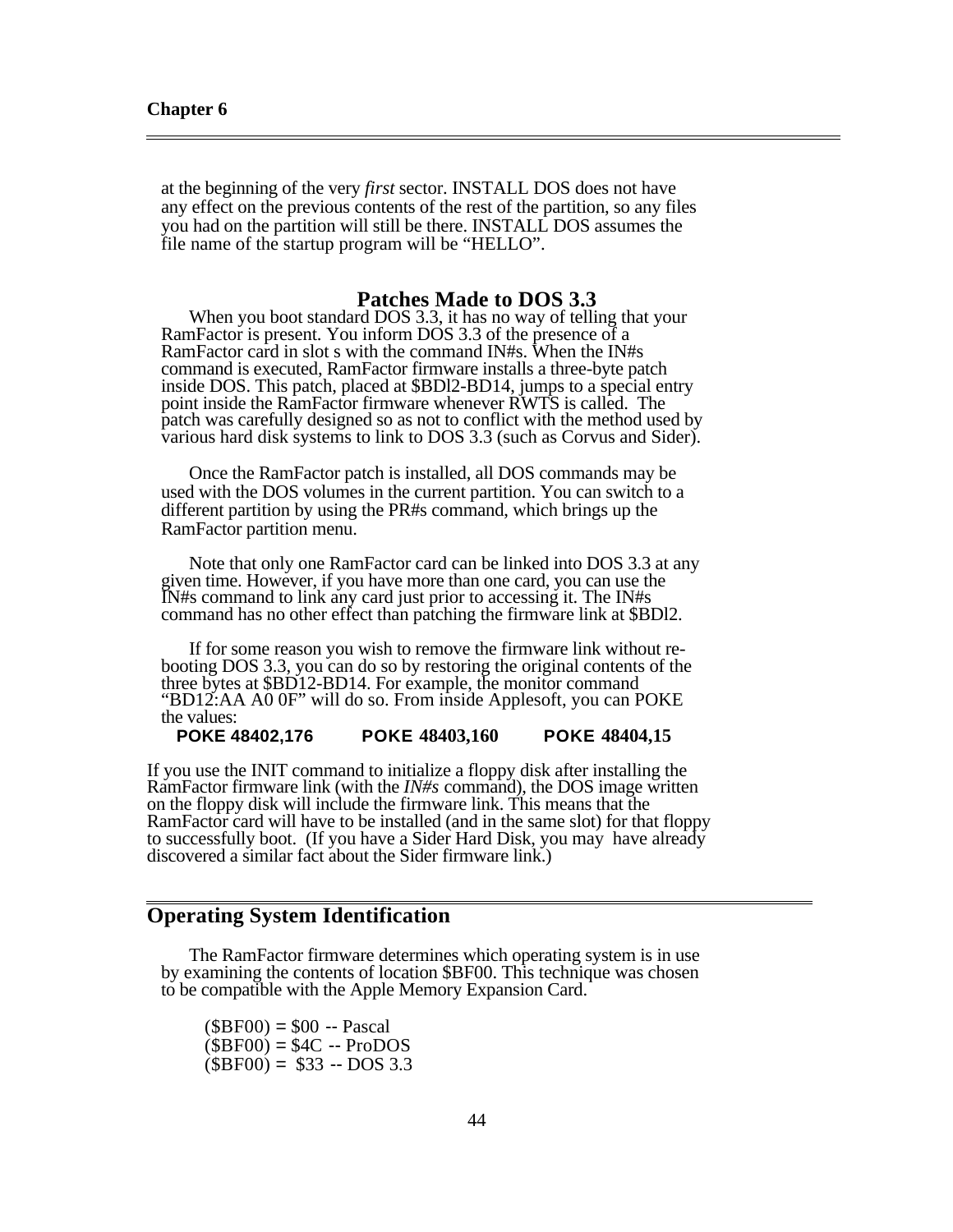# **RamFactor Hardware**

<span id="page-49-0"></span> $\overline{a}$ 

 $\overline{a}$ 

The RamFactor card has five addressable registers, which are addressed according to the slot number the card is in:

| $$C080+slot * 16$   | low byte of RAM address    |
|---------------------|----------------------------|
| $$C081+slot * 16$   | middle byte of RAM address |
| $$C082+slot * 16$   | high byte of RAM address   |
| $$C083 + slot * 16$ | data at addressed location |
| $SC08F + slot * 16$ | Firmware Bank Select       |
|                     |                            |

After power up or Control-Reset, the registers on the card are all in a disabled state. They will be enabled by addressing any address in the firmware page \$Cs00-CsFF.

The three address bytes can be both written into and read from. If the card has one Megabyte or less, reading the high address byte will always return a value in the range \$F0-FF. The top nybble can be any value when you write it, but it will always be "F" when you read it. If the card has more than one Megabyte of RAM, the top nybble will be a meaningful part of the address.

When you read or write the data byte, the address automatically increments. Some 6502 address modes cause two accesses at the same location, which in this case can cause double incrementing. To avoid double incrementing, use either absolute addressing, or an indexed form with the base in a different page. For example, with the RamFactor in slot 4, you could use:

LDA  $$COC3$  absolute addressing or LDY # $$C8$  slot \* 16 + \$88 STA \$BFFB,Y \$C083-\$88,Y

Whenever the lower or middle address byte changes from a value with bit  $7 = 1$  to one with bit  $7 = 0$ , the next higher byte is automatically incremented. This means that you should always load the bytes in the order low-middle-high, and always load all three of them. (Unless, of course, you are sure of the previous contents and can be sure you will get predictably correct results.)

# **Finding the RamFactor Card**

 $\overline{a}$ 

A program can search the slots for a RamFactor card by looking for a unique pattern in various firmware locations. The bytes at \$Cs00-Cs07 are standard for both the Apple Memory Expansion Card and the RamFactor card. They are:

\$Cs00:C9 20 C9 00 C9 03 C9 00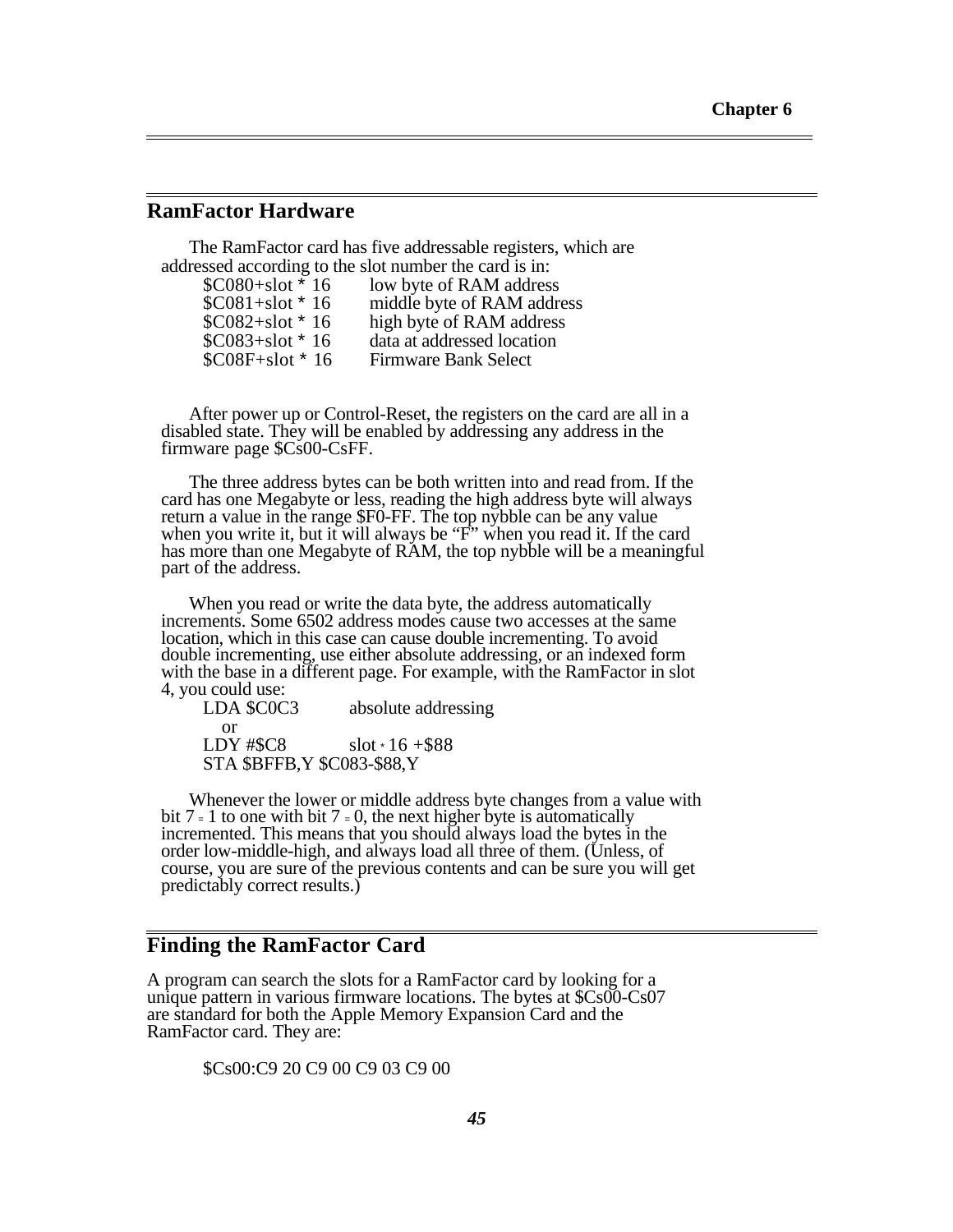<span id="page-50-0"></span>In addition, the byte at  $SCsFB$  on a card of this type has bit  $0=1$ . For RamFactor, the whole byte  $= $01$ . The byte at  $\angle$ GSFA distinguishes between the various brands of memory expansion cards. RamFactor has \$AE at this location.

# **Finding RamFactor's Size**

There are several ways a program can find out the size of the RamFactor card, or the size of the current partition.

If you are using ProDOS, the ProDOS status call can be used. The methods for finding the ProDOS firmware entry point, and for making a status call, are explained on pages 112-115 of Apple's "ProDOS Technical Reference Manual" and on pages 6-6 through 6-11 of Quality Software's "Beneath Apple ProDOS". Briefly, the firmware entry point will be \$Csxx, where s is the slot number and xx is the contents of \$CsFF in the firmware. Below is a subroutine which will jump into the ProDOS firmware entry point. It assumes locations \$0042-0047 have been properly set up for a call to the ProDOS firmware.<br>CALL FIRMWARE GET SLOT \*

| CALL.FIRMWARE    | GET SLOT *16           |
|------------------|------------------------|
| LDA \$43         |                        |
| <b>LSR</b>       |                        |
| <b>LSR</b>       |                        |
| <b>LSR</b>       |                        |
| <b>LSR</b>       |                        |
|                  | $hi$ -byte = $Scdot$   |
| <b>STA \$01</b>  |                        |
| LDY#0            |                        |
| <b>STY \$00</b>  | $b$ -byte = \$00       |
| <b>DEY</b>       | $Y = SFF$              |
| LDA $(\$00)$ , Y | Contents of \$CsFF     |
| <b>STA \$00</b>  | \$00,01 is entry point |
| JMP (\$00)       |                        |
|                  |                        |

To read the status, you have to set up two page zero locations and call the firmware entry point; the size of the partition will be returned in the X- and Y-registers. The following code sets up the proper parameters for reading status and then uses the CALL.FIRMWARE subroutine above to call the ProDOS firmware on the RamFactor card. The example assumes the card is in slot 4:

| LDA#0    |                                  | command code $0=$        |
|----------|----------------------------------|--------------------------|
| status   |                                  |                          |
| STA \$42 |                                  |                          |
|          | WA #\$40                         | slot# of RamFactor $*16$ |
| STA \$43 |                                  |                          |
|          | JSR CALL.FIRMWARE                |                          |
|          | STY BLOCKS HI                    | # BLOCKS (HI-BYTE)       |
|          | STX BLOCKS.LO # BLOCKS (LO-BYTE) |                          |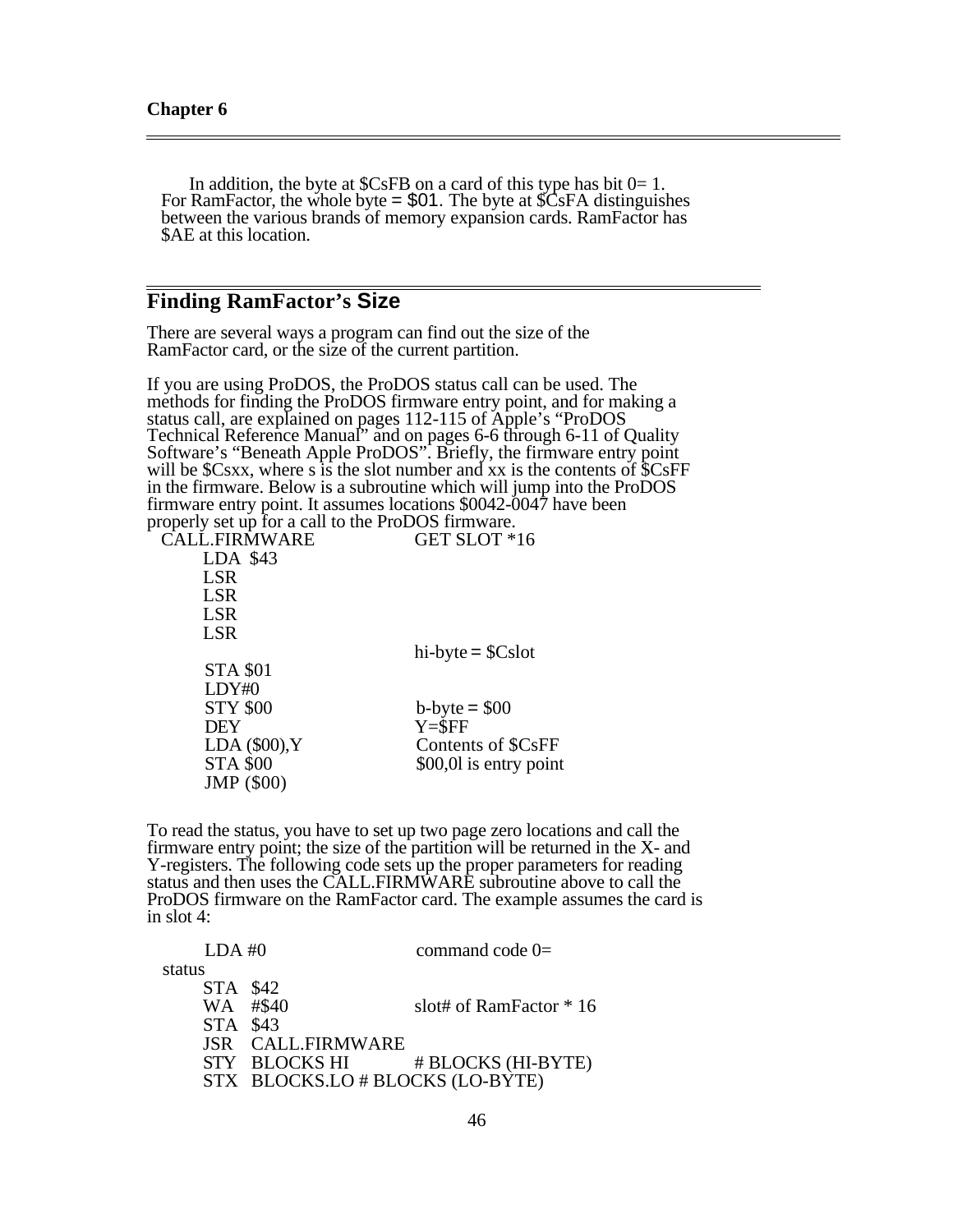Another method for determining the size of the current partition is to examine the "screen-hole data after the card has been accessed. The 'screen-holes" are locations Apple has reserved for use by the firmware for each slot. There are 8 locations reserved for each slot:

| $$478 + slot$ | \$4F8+slot      |
|---------------|-----------------|
| $$578 + slot$ | $$5F8 \pm slot$ |
| $$678 + slot$ | $$6F8 + slot$   |
| $$778 + slot$ | $$7F8 \pm slot$ |

RamFactor puts the current data for the partition size in two of the screen holes:

\$678+slot: # pages (hi-byte)

\$6F8+slot: # pages (10-byte)

The number of pages divided by two is the number of blocks.

Another screen hole is set up with the size of the entire card. Location \$478+slot holds the number of blocks divided by *256* of the entire card. Thus a value of 2 indicates there are 512 blocks, or 256K bytes.

The screen holes are only valid after accessing a partition. The meaning of the other screen holes is as follows:

\$4F8+slot: index to partition data \$578+slot: partition base address (hi-byte) \$5F8+slot: partition base address (mid-byte) \$778+slot: operating system code \$7F8+slot: operating system check code

The information on card size and partition size is also stored in the RamFactor memory. Addresses 000000 through 0000FF are used for this purpose. Valid data in the first four bytes indicates the RamFactor memory has been partitioned. The first eight bytes are used for general information. The next nine groups of 24 bytes each are used to describe the partitions.

00: \$AE 01: \$F4 02: partition index  $(24 * part# 16)$ 03: partition index EOR \$5A check code 04: # blocks / 256 in entire card 05-07:  $<<$ reserved $>>$ 08-1F: partition 1 data 20-37: partition 2 data

C8-DF partition 9 data  $E0$ -FF  $<<$ reserved $>>$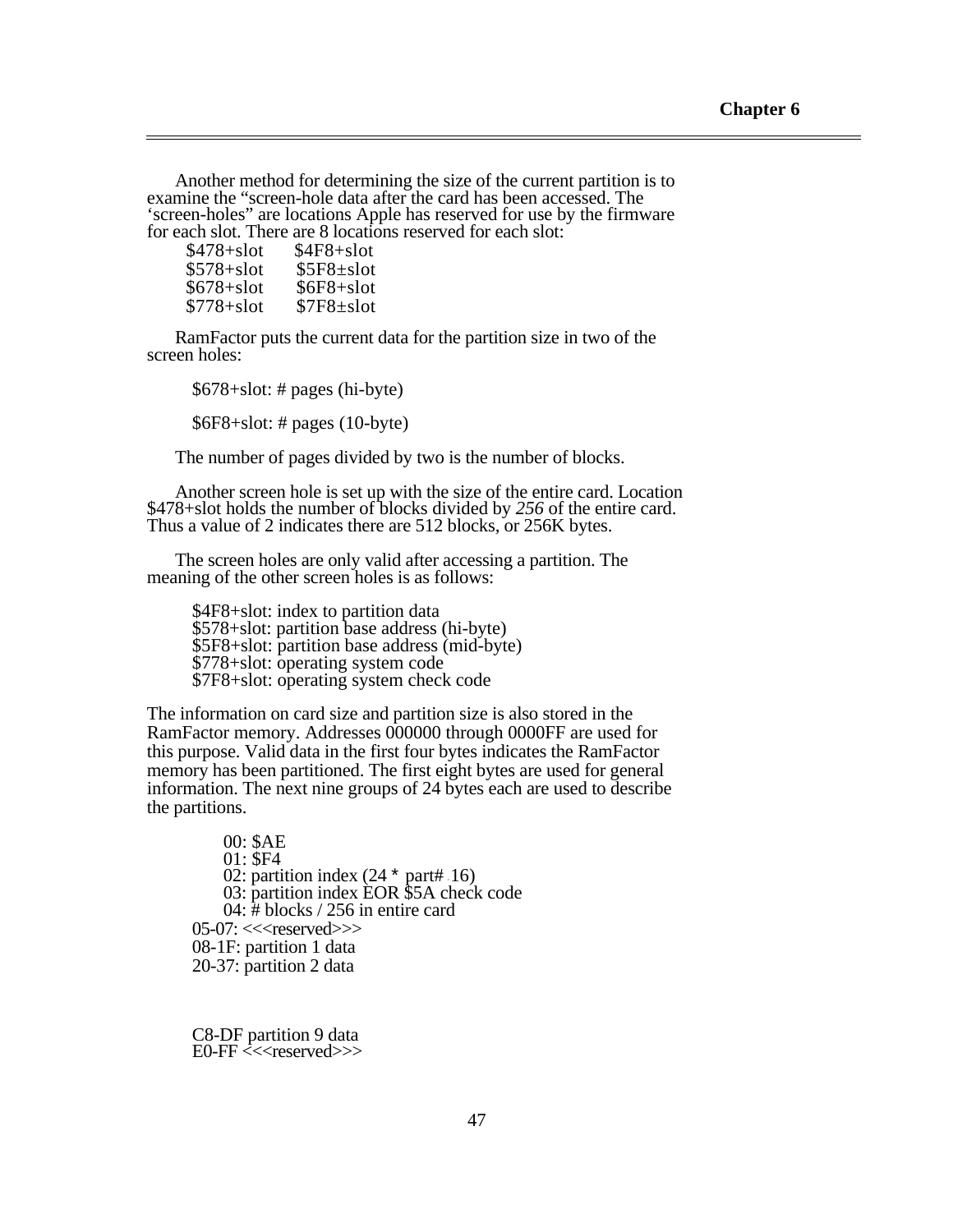<span id="page-52-0"></span>The partition data is laid out like this within each group of 24 bytes: Relative 00: base address (hi) 01: base address (mid) 02: size (hi) 03: size (mid) 04: operating system code 05*:* operating system check code 06-07: $<<$ reserved>>> 08-17: name of partition

### **Protocol Converter**

 $\overline{a}$ 

 $\overline{a}$ 

 $\overline{a}$ 

#### **Description of the Protocol Converter**

The Protocol Converter is a set of assembly language routines which turn the //c disk port into a multi-drop peripheral bus capable of supporting up to 127 external I/O devices. The firmware in the Apple Memory Expansion Card and RamFactor provide all the features of the protocol converter for one 110 device, the memory card itself. The interface card for using the UniDisk 3.5 in an Apple //e also supports a Protocol Converter.

Apple warns against using the Protocol Converter and states, 'using the assembly-language protocol is fairly complicated." Nevertheless, a significant amount of the Apple firmware is used to implement the Protocol Converter features. With this in mind let us proceed.

### **Using the Protocol Converter**

In order to use the Protocol Converter firmware, you need first to find it. The first step in finding it is to find which slot it is in. Cards with Protocol Converter firmware can be identified by four bytes: \$Cs0l = \$20, \$Cs03 \$00, \$Cs05 = \$03, and \$Cs07 = \$00. The first three bytes in that list are the same for all disk drive controllers. The zero value at \$Cs07 distinguishes it as a disk controller PLUS a Protocol Converter.

The next step is to find the entry point in the firmware for Protocol Converter calls. The byte a \$CsFF is the key. That byte is the offset in the firmware page for ProDOS calls. If \$CsFF = \$45, for example, ProDOS device driver calls should take the form "JSR \$Cs45". To get the address of the Protocol Converter entry point, add 3 to the ProDOS entry point. In this example, "JSR \$Cs48" would enter the Protocol Converter firmware.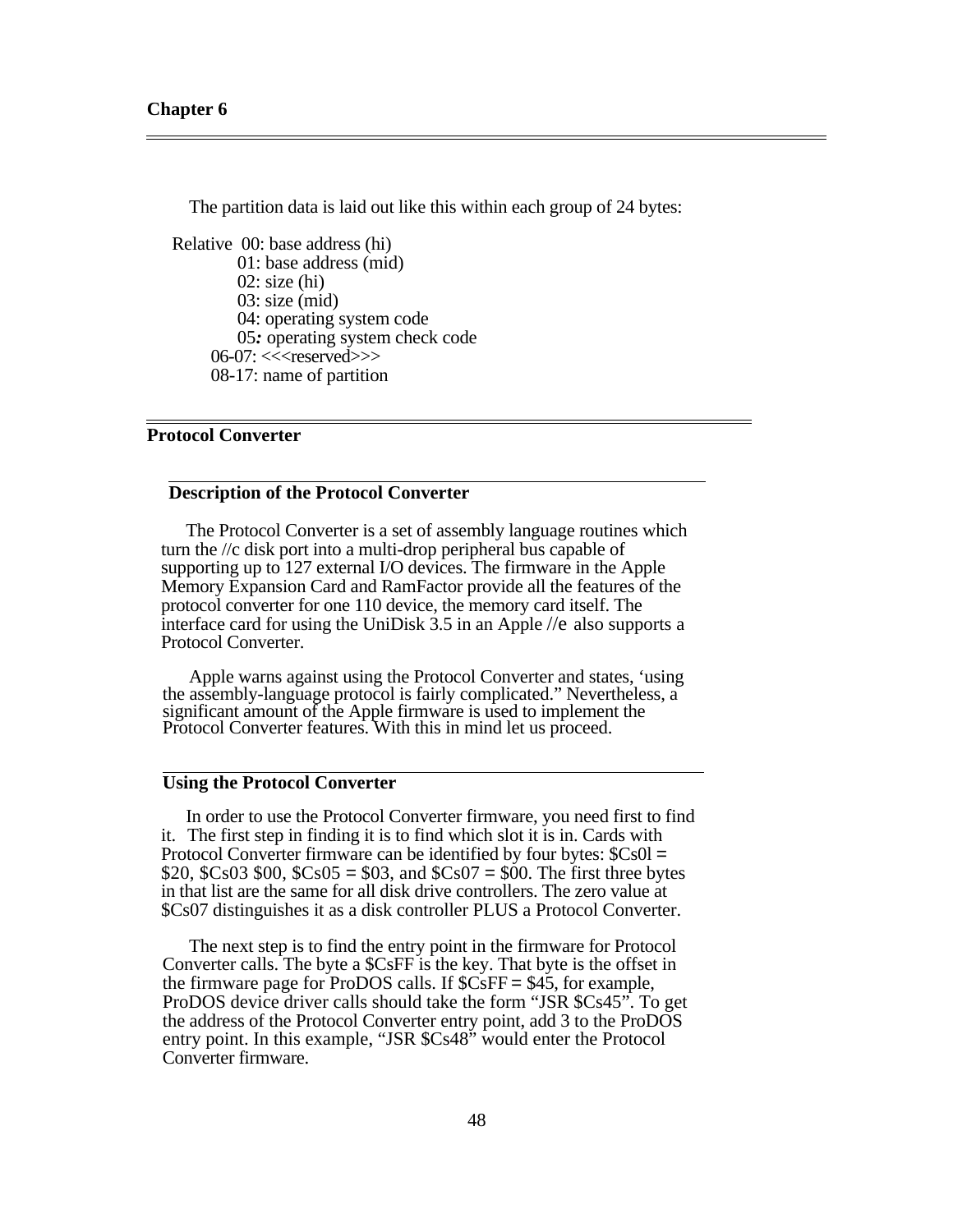A program to find the slot and build the address of the Protocol Converter could look like this:

 $\overline{a}$ 

|         | pcaddr .eq $$O1, $02$ |                              |
|---------|-----------------------|------------------------------|
| find.pc |                       |                              |
|         | lda#O                 |                              |
|         | sta pcaddr            |                              |
|         | ldx #\$C7             | slot = 7 to 1 step -1        |
| $\cdot$ | stx $\text{pcaddr}+1$ |                              |
|         | idy $#7$              |                              |
| .2      | ida (pcaddr), y       |                              |
|         | cmp                   | $pc$ .slg, $y$               |
|         | beq $.3$              |                              |
|         | dex                   |                              |
|         | cpx                   | #\$cl                        |
|         | $bcs$ .1              | try next slot                |
|         | sec                   | signal could not find pc     |
|         | rts                   |                              |
| .3      | dey                   |                              |
|         | dey                   |                              |
|         | bpl. $2$              |                              |
|         | ida (pcaddr), y       | \$CsFF                       |
|         | dc                    |                              |
|         | adc $#3$              |                              |
|         | sta pcaddr            |                              |
|         | rts                   | carry clear signals pc found |
|         |                       |                              |

pc.sig .HS FF.20.FF.00.FF.03.FF.00

Once you have the address of the Protocol Converter firmware, you can call it in a manner similar to ProDOS MLI calls. You must plug the address of the Protocol Converter firmware into a "JSR" instruction, which is immediately followed by a one-byte command and a two-byte address.

The command number is a number from \$00 to \$09 which specifies which action you want the Protocol Converter to take.

The address is the address of a parameter block, which provides additional information for processing the command, or a place for the information returned by the command.

After the Protocol Converter has finished processing your command, it returns control to the next byte after the pointer to the parameter block. If carry is clear, there was no error. If carry is set, the A-register contains an error code.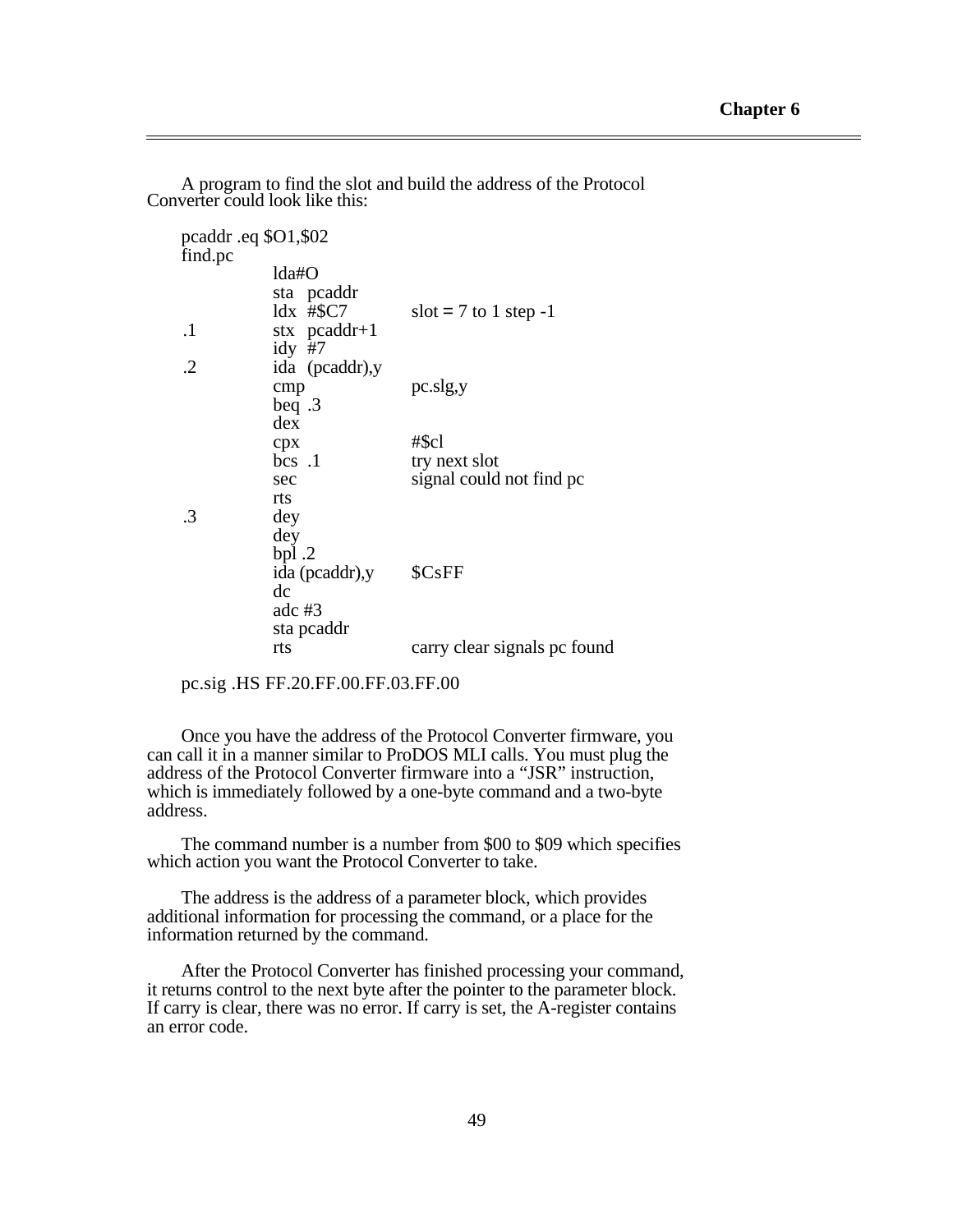$\overline{a}$ 

Since the FIND.PC program left the address in two page zero locations, a JMP opcode (\$4C) could be placed in front of the address to make it into a JMP instruction. Then our calls to the Protocol Converter would look like this:

| callpc | .eq | \$00        | (just before pcaddr)            |
|--------|-----|-------------|---------------------------------|
|        | isr | find.pc     |                                 |
|        | bcs |             | no pc found                     |
|        |     |             | lda #\$4C JMP opcode sta callpc |
|        |     | .other code |                                 |
|        |     | jsr callpc  |                                 |
|        |     |             | .da #cmd,parameters             |
|        |     | more code   |                                 |

Apple warns programmers NOT to use any page zero locations when calling the Protocol Converter firmware, saying that some page zero locations are used by that firmware. They do not say which locations they use, but investigations show that they use bytes in the range from \$40 to \$4F. What they do with those is push them on the stack, put their own data in them, and at the end restore the original contents from the stack. They use a substantial amount of stack, as many as 35 bytes. (The RamFactor firmware uses no more than 17 bytes of stack for Protocol Converter calls, including the two used by your JSR.) It is recommended that you can copy the PCADDR bytes up into your own program. You could even plug them in to every JSR to the Protocol Converter. For example:

|        | <sub>JSr</sub>  | find.pc                       |             |  |
|--------|-----------------|-------------------------------|-------------|--|
|        | Ъсs             |                               | no pc found |  |
|        | lda             | pcaddr                        |             |  |
|        | sta             | $calip+1$                     |             |  |
|        |                 | lda pcaddr-'-1                |             |  |
|        | sta             | $callop+2$                    |             |  |
|        | .da             | jsr callpc<br>#cmd,parameters |             |  |
| callpc | 1 <sub>mp</sub> | * address filled in           |             |  |

# **Description of Protocol Converter Commands**

Apple defines ten commands for the Protocol Converter firmware. These are not necessarily identical in function for all devices which use the Protocol Converter. In fact, Apple's memory card uses two of the commands in a different way than Apple's UniDisk 3.5 does. The Protocol Converter firmware in the RamFactor functions exactly the same way as that in the Apple Memory Expansion Card.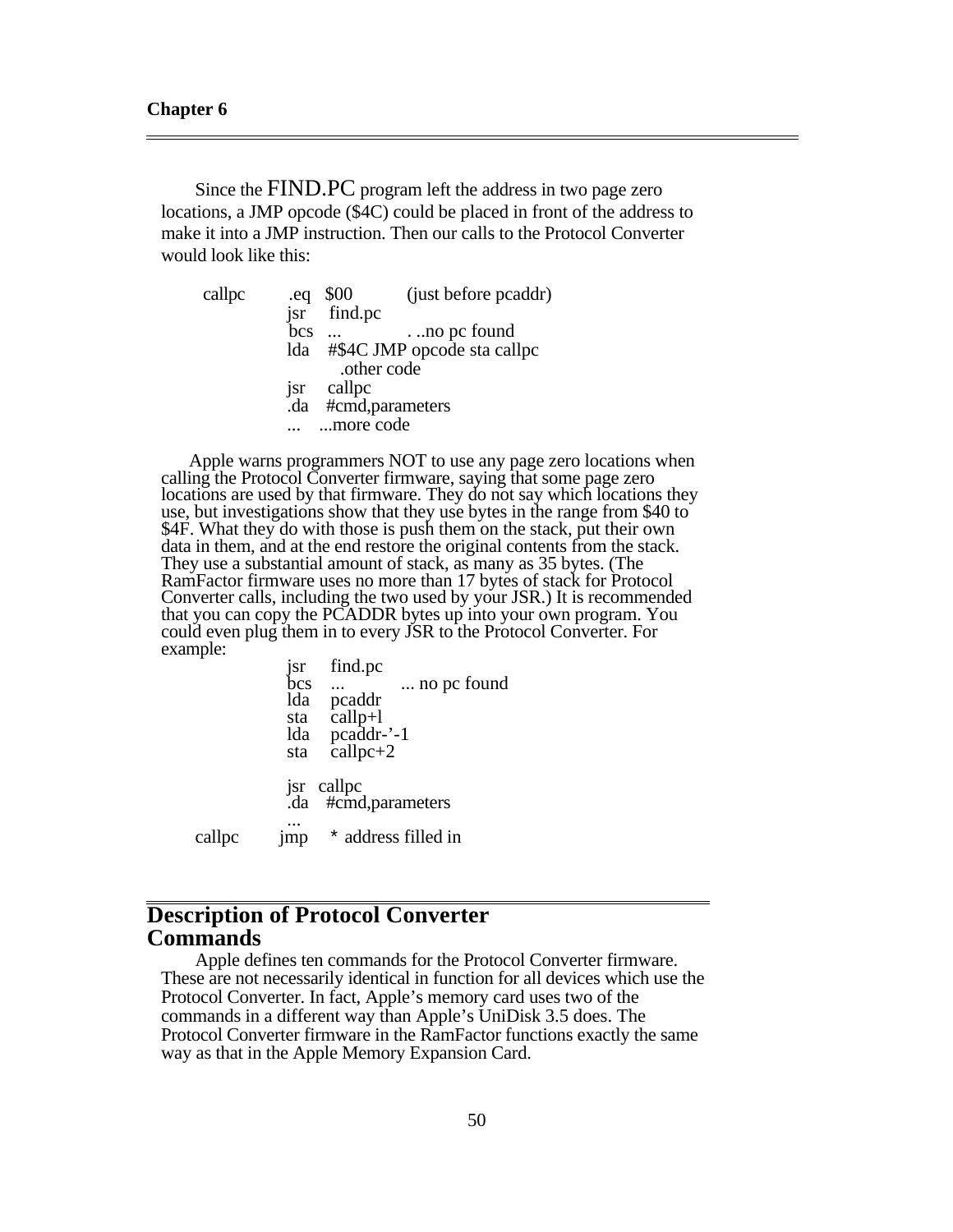|                   | Parameters: | $+0$           | $+1$                                 | $+2$ | $+3$                               | $+4$ | $+5$ | +6                                  | $+7$                                             | $+8$ |
|-------------------|-------------|----------------|--------------------------------------|------|------------------------------------|------|------|-------------------------------------|--------------------------------------------------|------|
|                   | cnxl        | cnt            | unit                                 |      |                                    |      |      |                                     |                                                  |      |
| <b>PC Status</b>  | \$00        | 3              | $\theta$                             |      | buf-lo buf-hi code                 |      |      |                                     |                                                  |      |
| <b>RAM Status</b> | \$00        | $\overline{3}$ | $\mathbf{1}$                         |      | buf-lo buf-hi code                 |      |      |                                     |                                                  |      |
| Read Block        | \$01        | $\overline{3}$ | $\begin{array}{c} 1 \end{array}$     |      | buf-lo buf-hi bik-lo bik-mi blk-hi |      |      |                                     |                                                  |      |
| Write Block       | \$02        | 3              | $\sim$ 1                             |      |                                    |      |      | buf-lo buf-hi bllc-lo bik-mi bik-hi |                                                  |      |
| Format            | \$03        | $\overline{1}$ |                                      |      |                                    |      |      |                                     |                                                  |      |
| Control           | \$04        | 3              | 0/1                                  |      | buf-lo buf-hi code                 |      |      |                                     |                                                  |      |
| Init              | \$05        | -1             | 0/1                                  |      |                                    |      |      |                                     |                                                  |      |
| <b>Read Bytes</b> | \$08        | $\overline{4}$ | $\begin{array}{ccc} & 1 \end{array}$ |      |                                    |      |      |                                     | buf-lo buf-hi cnt-lo cnt-hi adr-lo adr-mi adr-hi |      |
| Write Bytes       | \$09        | 4              | -1                                   |      |                                    |      |      |                                     | buf-lo buf-hi cnt-lo cnt-hi adr-lo adr-mi adr-hi |      |
|                   |             |                |                                      |      |                                    |      |      |                                     |                                                  |      |

The following chart summarizes the ten commands as implemented in the RamFactor firmware.

 $\overline{a}$ 

| Error Codes \$01 |  | Command not \$00-\$05, \$08, or \$09 |  |
|------------------|--|--------------------------------------|--|
|------------------|--|--------------------------------------|--|

- \$04 Wrong parameter count<br>\$11 Invalid Unit Number
- \$11 Invalid Unit Number<br>\$21 Invalid Status or Con
- \$21 Invalid Status or Control code<br>\$2D Block Number too large
- **Block Number too large**
- **<sup>o</sup> PC Status (cmd \$00, unit \$00, code \$00):** reads the status of the Protocol Converter itself into your buffer. The status of the RamFactor is always 8 bytes, with the first byte <sup>=</sup> \$01 and all the others = \$00. Also returns with \$08 in the X-register and \$00 in the Y-register. This is of no value except for compatibility with other devices supporting Protocol Converter firmware.
- **<sup>o</sup> RAM Status (cmd \$00, unit \$01, code \$00 or \$03):** reads the status of the RamFactor card into your buffer. Code \$00 will cause four bytes to be stored: the first is always \$F8, and the other three are the number of blocks in the current partition  $(10, mid, hi, order)$ .  $(Y,X)$  will equal (\$00,\$04) when it is finished. Code \$03 will cause 25 bytes to be stored: the first four are the same as code \$00 returned; the next 17 are the name of the card in "ProDOS Volume Name" format (length of name in first byte, ASCII characters of name with hi-bit off, padded with blanks); and finally, four zero bytes. The card name is "RAMCARD". (Y,X) will return (\$00,\$ 19) when finished. These responses are identical to the response given by Apple's Memory Expansion Card, for compatibility reasons.
- **<sup>o</sup> Read Block (cmd \$01):** reads the specified block from the current RamFactor partition into your buffer. You can read a block into a buffer in //e Auxiliary Memory by calling the Protocol Converter with the RAMWRT soft-switch set to AuxMem.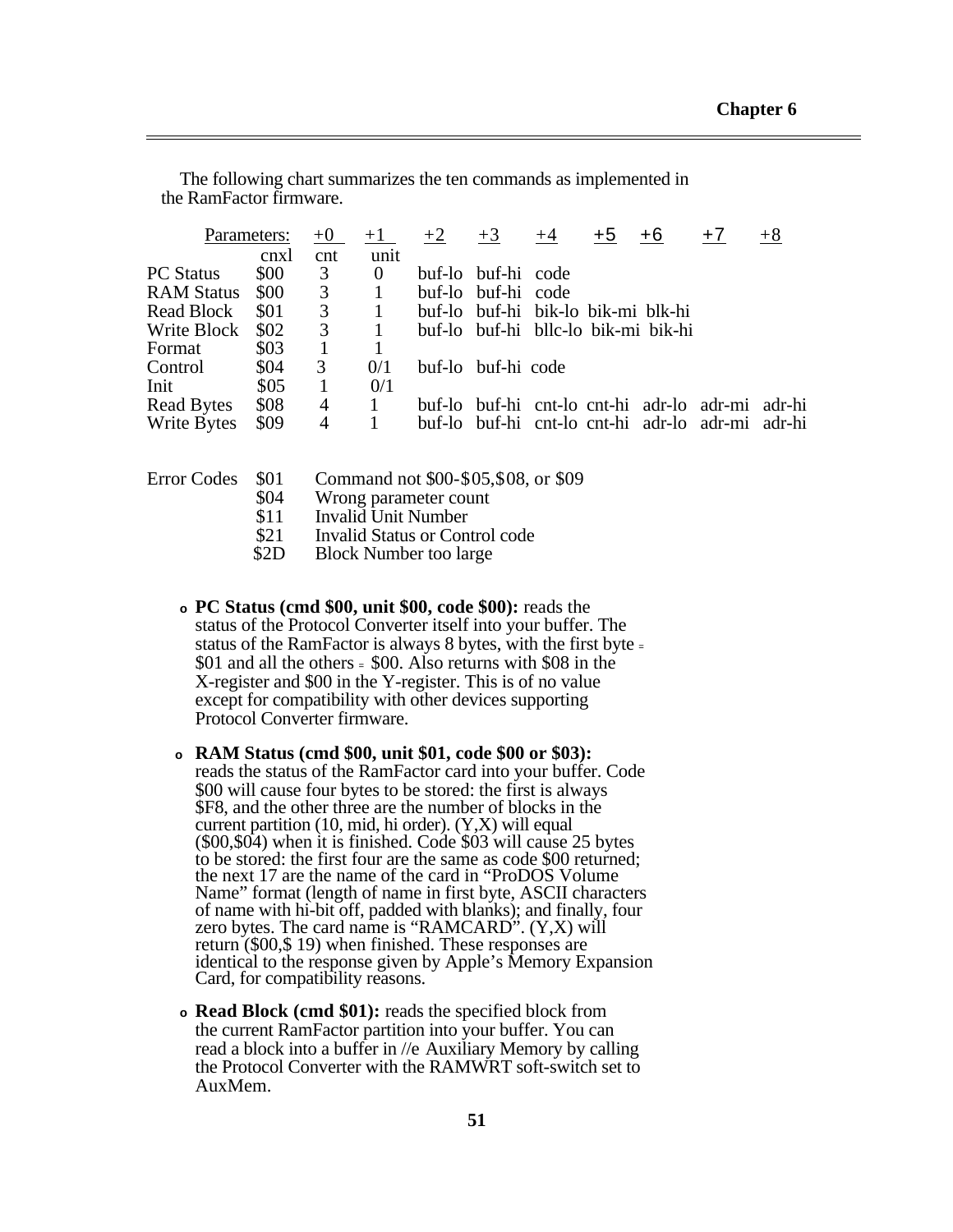- o **Write Block (cmd \$02):** writes the specified block from your buffer into the current RamFactor partition. If you are careful and follow all the rules, you can write a block from a buffer in //e Auxiliary Memory by calling the Protocol Converter with the RAMRD soft-switch set to AuxMem. You have to put the code that sets the RAMRD switch and calls the Protocol Converter, along with its parameter block, into page zero or one of motherboard RAM (\$OO00-O1FF), or in the language card RAM area. Or, you can have both RAMRD and RAMWRT set for AuxMem and be executing a program from within AuxMem.
- o Format **(cmd \$03):** does nothing in a RamFactor card.
- o **Control (cmd \$04):** does nothing in a RamFactor card. If the code is not \$00, you will get error code \$21. The buffer is never accessed.
- o **Init (cmd \$05***):* does nothing in a RamFactor card.
- o **Open or Close (cmd \$06 or \$07):** cause error code \$01 in a RamFactor card. These commands only apply to character-oriented devices, and RamFactor is a blockoriented device (so says Apple).
- o **Read Bytes (cmd \$08)**: reads a specified number of bytes starting at a specified RamFactor address into your buffer. The byte count may be as high as \$FFFF, but this would obviously wreak havoc inside your Apple. No checks are made inside the protocol firmware for reasonableness of the buffer address or the byte count, so be careful. The RamFactor address may be as high as \$7FFFFF. This corresponds to a total of 8 megabytes, which is only half the maximum capacity of a RamFactor card. Apple has arbitrarily limited us to this maximum, because they use the top bit of the card address to specify whether the buffer is in MainMem (bit 23 = 0) or AuxMem (bit  $23 = 1$ ). (Bit 23 of the address is bit 7 of the last byte of the parameter block.)
- o **Write Bytes (cmd \$09**): writes a specified number of bytes from your buffer starting at a specified RamFactor address. The details of byte count, buffer location, and RamFactor address are the same as for the Read Bytes (\$08) command.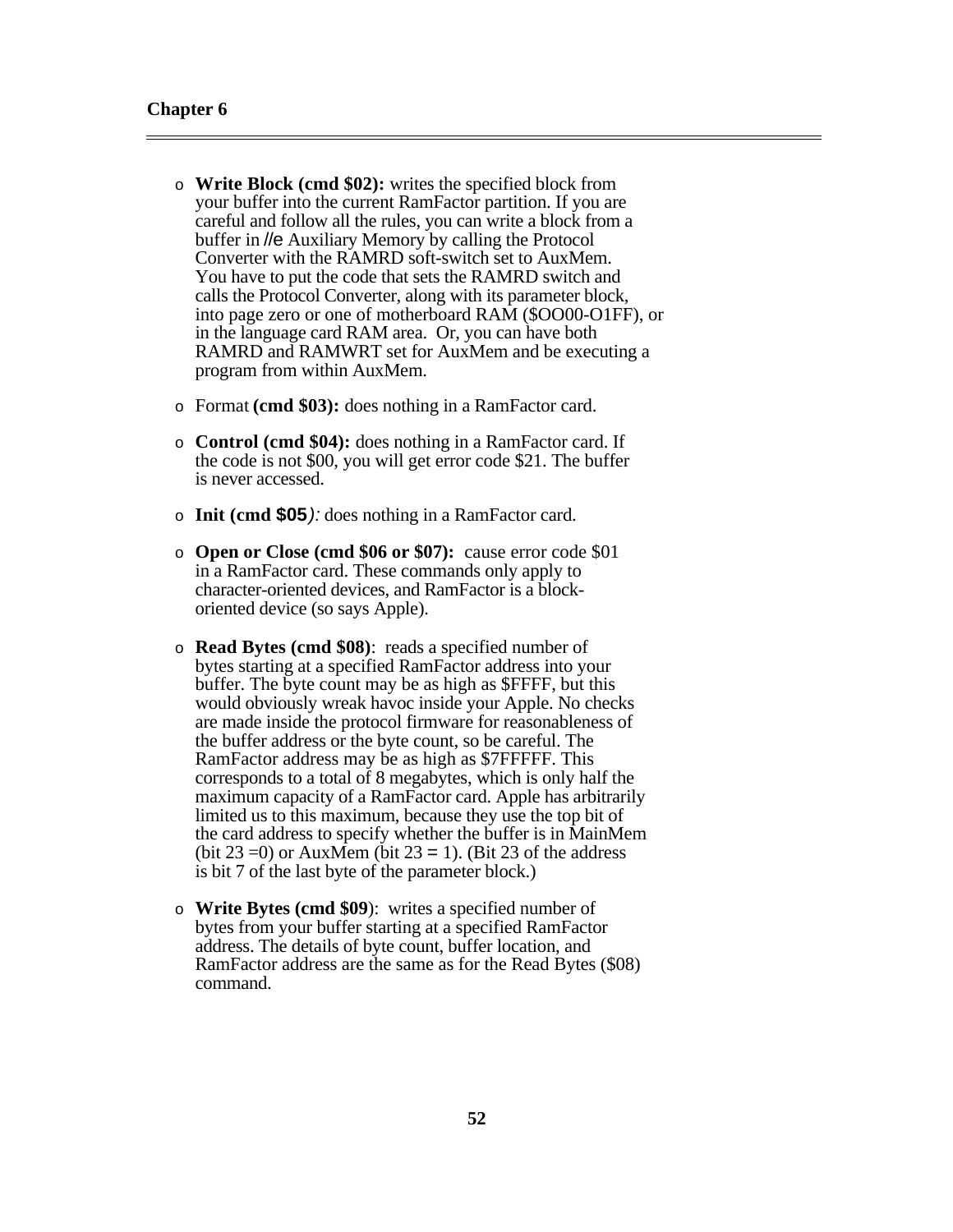# **A:** *RamCharger* **—***RamFactor Battery Backup Option*

 $\overline{a}$ 

You have by now, no doubt, witnessed the impressive speed of the RamFactor card when used as a RAMdisk. Remember that one of the major disadvantages of a RAMdisk is its volatility. Even a brief power interruption will completely erase the contents of a RAMdisk. The RamCharger Battery Backup Option eliminates this disadvantage and turns the RamFactor into a non-volatile, bootable storage device. Not only does the RamCharger protect the contents of RamFactors memory during momentary power outages, it provides extended protection against loss of data during long power failures.

<span id="page-57-0"></span>RamCharger installation is simple. Plug the AC power cord into any grounded 120 volt wall socket (240v model available) and connect the RamFactor power cable to the RamFactor's power socket.

The RamCharger battery and charger are entirely contained within an attractive case similar to the Disk II case. During normal operation, RamCharger charges its internal battery and supplies power to the RamFactor memory chips. When the AC power to RamCharger is interrupted, RamCharger instantly switches to battery power until the AC power is restored. RamCharger's heavy duty battery can maintain memory on a 1 megabyte RamFactor for over *5* hours. AC power will maintain RamFactor memory indefinitely!

Attention IIGS and Enhanced //e Users: One of the features of the Apple IIGS and Enhanced Apple //e enables it to boot from a RamFactor card. When you turn the computer on, you can automatically boot into your favorite program in the wink of a eye.

In a //e, if the RamFactor card is installed in a slot numerically higher than the first disk drive interface card (i.e. slot 7), the active bootable partition can be booted just like a conventional disk drive.

In a IIGS, you can boot from the RamFactor in any slot (except 3) by setting your startup slot in the Control Panel Menu. (See your *Apple IIGS Owner's Guide*  for details.)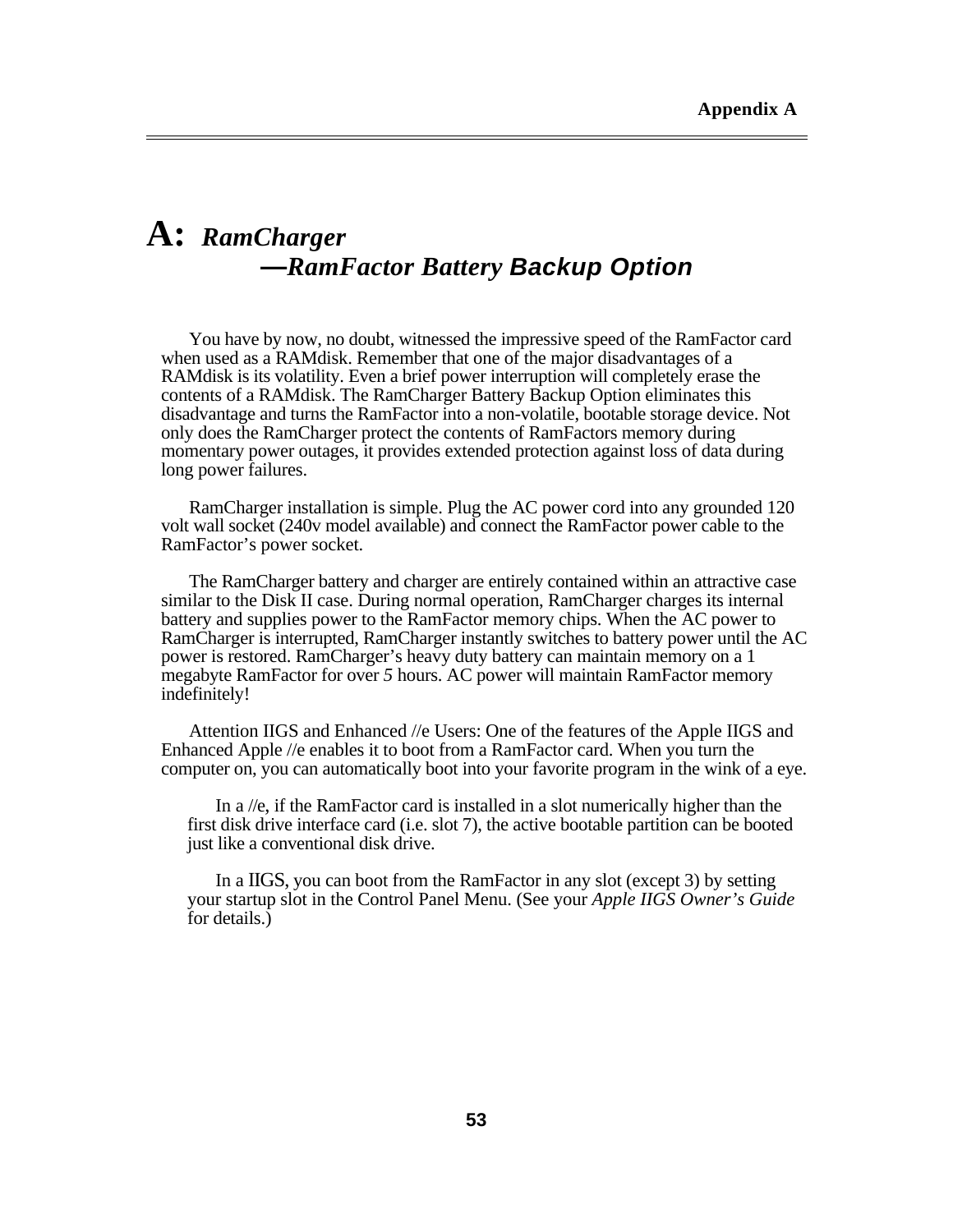# **B:** *RamFactor Memory Test*

There are actually two different tests included with your RamFactor. Use either RamFactor Memory Test to verify the basic operation and hardware reliability of the RamFactor card. If you encounter problems when running a program that you feel relate to RamFactor memory, these tests are a good first step in diagnosing the problem.

DO NOT attempt to repair your RamFactor card! It could void your warranty.

**Test on AW 2 Expander** disk: One test is included on the AW 2 Expander disk. To run this test program, turn the computer off, insert the AW 2 disk or the AW 2 Expander disk in your startup drive, and turn the computer on. When the main menu appears, select the "RamFactor Memory Test" option. Select the appropriate option from the memorytest options menu. If you hold the Open Apple key  $\circled{1}$  down momentarily while you select the memory test, it will execute a longer more thorough memory test.

<span id="page-58-0"></span>A graphic representation of the product being tested will appear on the screen. The test indicates any defective RAM chips or empty RAM sockets with a "xx" in the corresponding chip location on the graphic display. After eight successful passes, the program displays the message "Card Passed," indicating that the circuitry on the card has passed. In the lower left corner of the screen, a "pass indicator" will show how many times the program has run the memory test. The program will repeat the memory test indefinitely. Press any key to terminate the RAM test and enter the 80 column and high-resolution display portion of the RamWorks test.

**Test in firmware:** The other test is contained in the RamFactor's firmware. To run this test, while in BASIC, type call -151. Then type, *"Cs0AG"* where *s* is equal to the slot containing your RamFactor. To stop this test, press Control-Reset.

If the test passes and you still experience problems with your program, the next step will be to eliminate the software as a possible source of the problem. Try to run different software packages or another copy of the program you are having problems with. Our experience shows that a large majority of "program crashes" are not necessarily caused by hardware failures but by software problems. Many software publishers offer technical support for software related problems.

If the RamFactor Memory Test fails, turn the system off, insure that all of the socketed memory chips and connectors are correctly and securely seated. (Often, just reseating the chips and connectors has a magical healing effect on a sick computer!) Turn the system on and run the memory test again. If it still fails, refer to the Technical Support section in this manual.